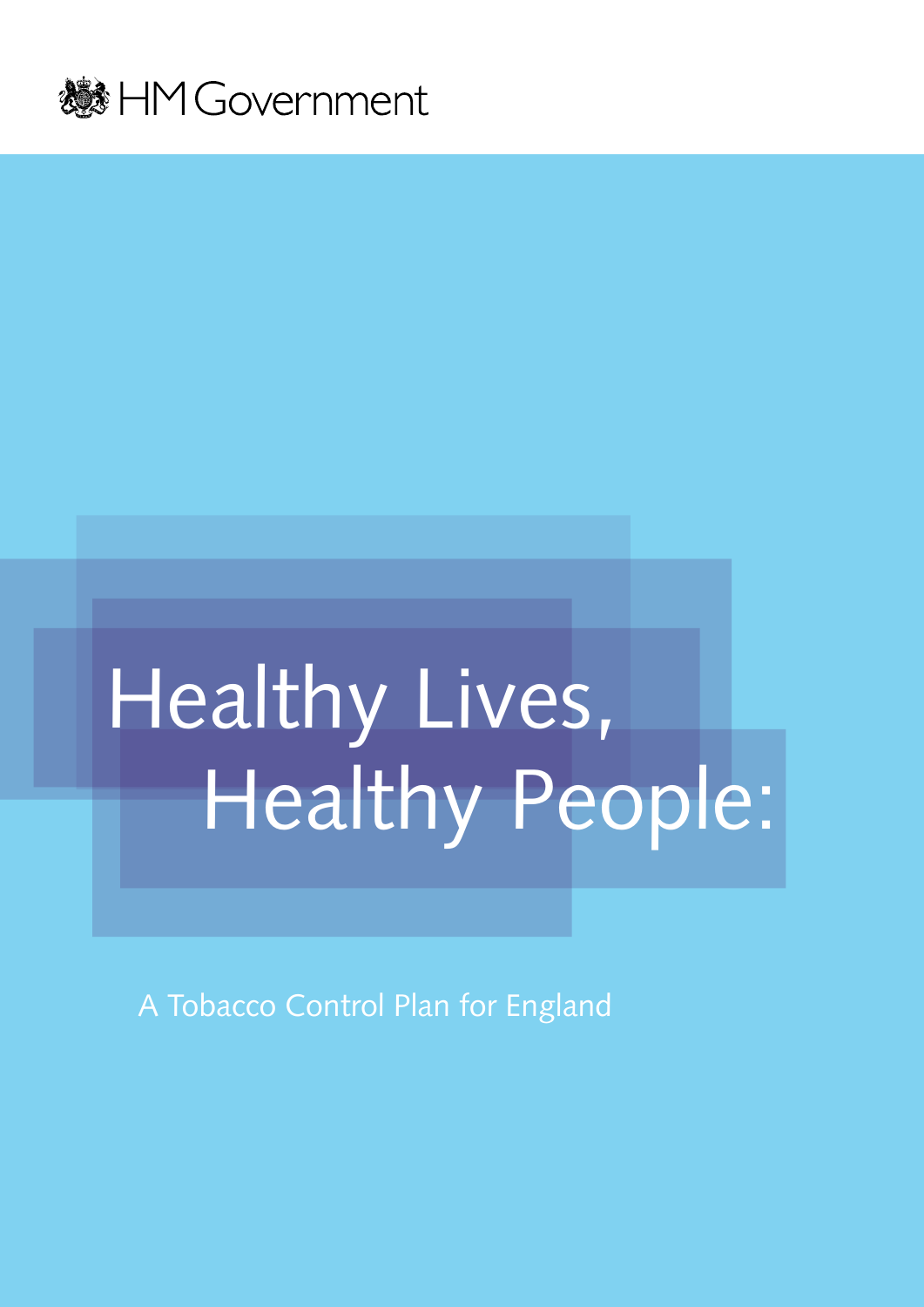#### **DH INFORMATION READER BOX**

| Policy                  | Estates                                                                                                                                                                                                                                                                                                                                       |  |  |
|-------------------------|-----------------------------------------------------------------------------------------------------------------------------------------------------------------------------------------------------------------------------------------------------------------------------------------------------------------------------------------------|--|--|
| HR/Workforce            | Commissioning                                                                                                                                                                                                                                                                                                                                 |  |  |
| Management              | IM & T                                                                                                                                                                                                                                                                                                                                        |  |  |
| Planning                | Finance                                                                                                                                                                                                                                                                                                                                       |  |  |
| Clinical                | Social Care/Partnership Working                                                                                                                                                                                                                                                                                                               |  |  |
| Document purpose        | Policy                                                                                                                                                                                                                                                                                                                                        |  |  |
| Gateway reference       | 15513                                                                                                                                                                                                                                                                                                                                         |  |  |
| <b>Title</b>            | Healthy Lives, Healthy People: A Tobacco Control Plan for England                                                                                                                                                                                                                                                                             |  |  |
| Author                  | DH                                                                                                                                                                                                                                                                                                                                            |  |  |
| <b>Publication date</b> | 9 March 2011                                                                                                                                                                                                                                                                                                                                  |  |  |
| <b>Target audience</b>  | PCT CEs, NHS Trust CEs, SHA CEs, Care Trust CEs, Foundation Trust CEs, Medical<br>Directors, Directors of PH, Directors of Nursing, Local Authority CEs, Directors of<br>Adult SSs, PCT Chairs, NHS Trust Board Chairs, Directors of Finance, Allied Health<br>Professionals, GPs, Communications Leads, Directors of Children's SSs          |  |  |
| <b>Circulation list</b> | PCT CEs, NHS Trust CEs, SHA CEs, Care Trust CEs, Foundation Trust CEs, Medical<br>Directors, Directors of PH, Directors of Nursing, Local Authority CEs, Directors of<br>Adult SSs, PCT Chairs, NHS Trust Board Chairs, Directors of Finance, Allied Health<br>Professionals, GPs, Directors of Children's SSs, Voluntary Organisations/NDPBs |  |  |
| Description             | Following the 2010 Public Health White Paper Healthy Lives, Healthy People:<br>Our Strategy for Public Health in England, the Tobacco Control Plan sets out<br>what the Government will do to support efforts to reduce tobacco use over the<br>next five years, within the context of the new public health system.                          |  |  |
| Cross-reference         | Healthy Lives, Healthy People: Our Strategy for Public Health in England                                                                                                                                                                                                                                                                      |  |  |
| Superseded docs         |                                                                                                                                                                                                                                                                                                                                               |  |  |
| <b>Action required</b>  | N/A                                                                                                                                                                                                                                                                                                                                           |  |  |
| Timing                  | N/A                                                                                                                                                                                                                                                                                                                                           |  |  |
| <b>Contact details</b>  | Tobacco Programme<br>7th Floor<br><b>Wellington House</b><br>133-155 Waterloo Road<br>London SE1 8UG                                                                                                                                                                                                                                          |  |  |
| For recipient's use     |                                                                                                                                                                                                                                                                                                                                               |  |  |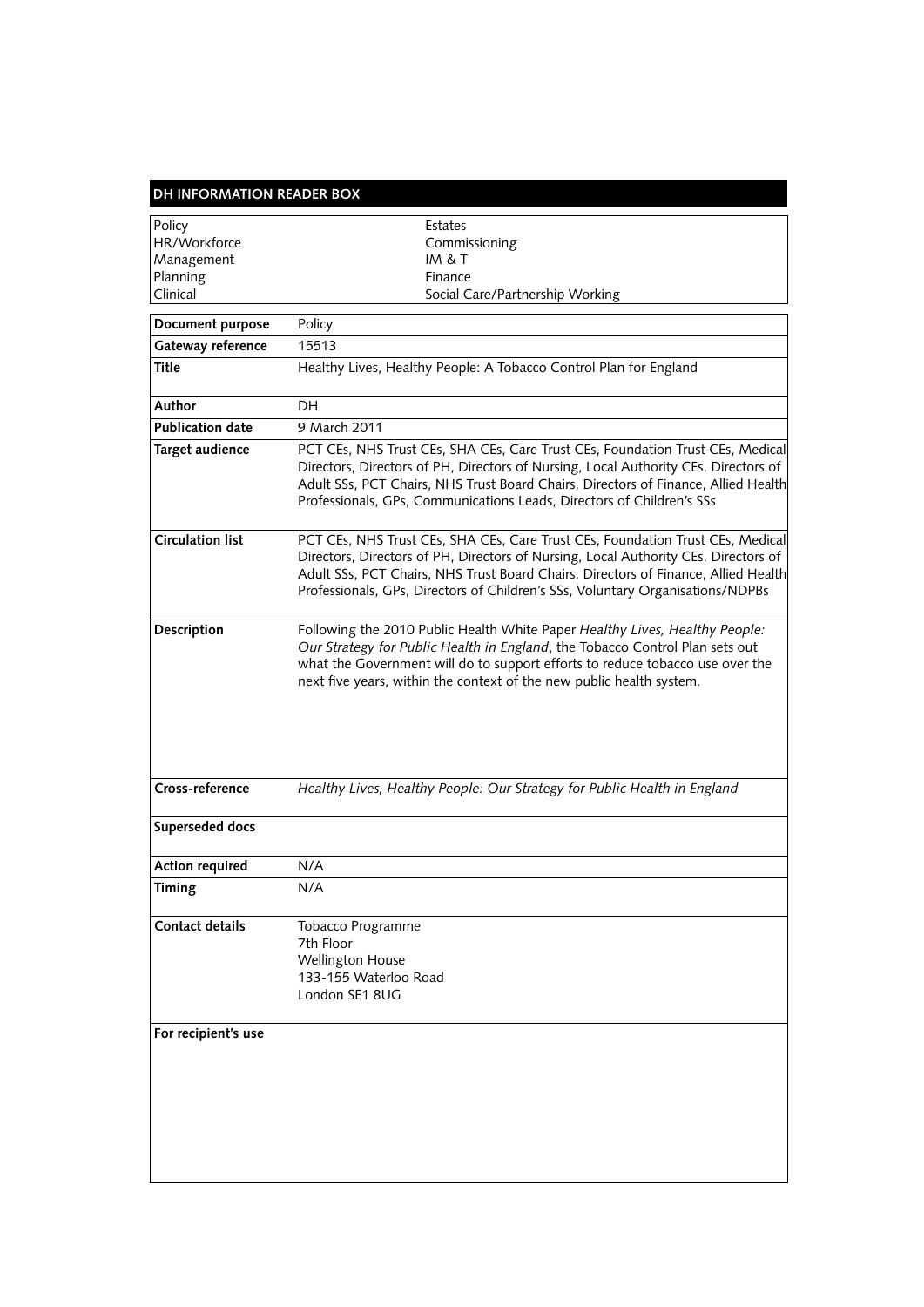# CONTENTS

|                                                       | Foreword                                             | $\overline{4}$ |
|-------------------------------------------------------|------------------------------------------------------|----------------|
| Executive summary                                     |                                                      |                |
|                                                       | 1. A radical new approach for public health          | 8              |
| 2.                                                    | Tobacco and health in England                        | 15             |
| 3.                                                    | Stopping the promotion of tobacco                    | 21             |
| 4.                                                    | Making tobacco less affordable                       | 24             |
| 5.                                                    | Effective regulation of tobacco products             | 28             |
| 6.                                                    | Helping tobacco users to quit                        | 32             |
| 7.                                                    | Reducing exposure to secondhand smoke                | 37             |
|                                                       | 8. Effective communications for tobacco control      | 41             |
| 9.                                                    | Information and intelligence                         | 44             |
|                                                       | 10. Protecting tobacco control from vested interests | 47             |
| Appendix: Resources for comprehensive tobacco control |                                                      | 48             |
| References                                            |                                                      |                |
|                                                       |                                                      |                |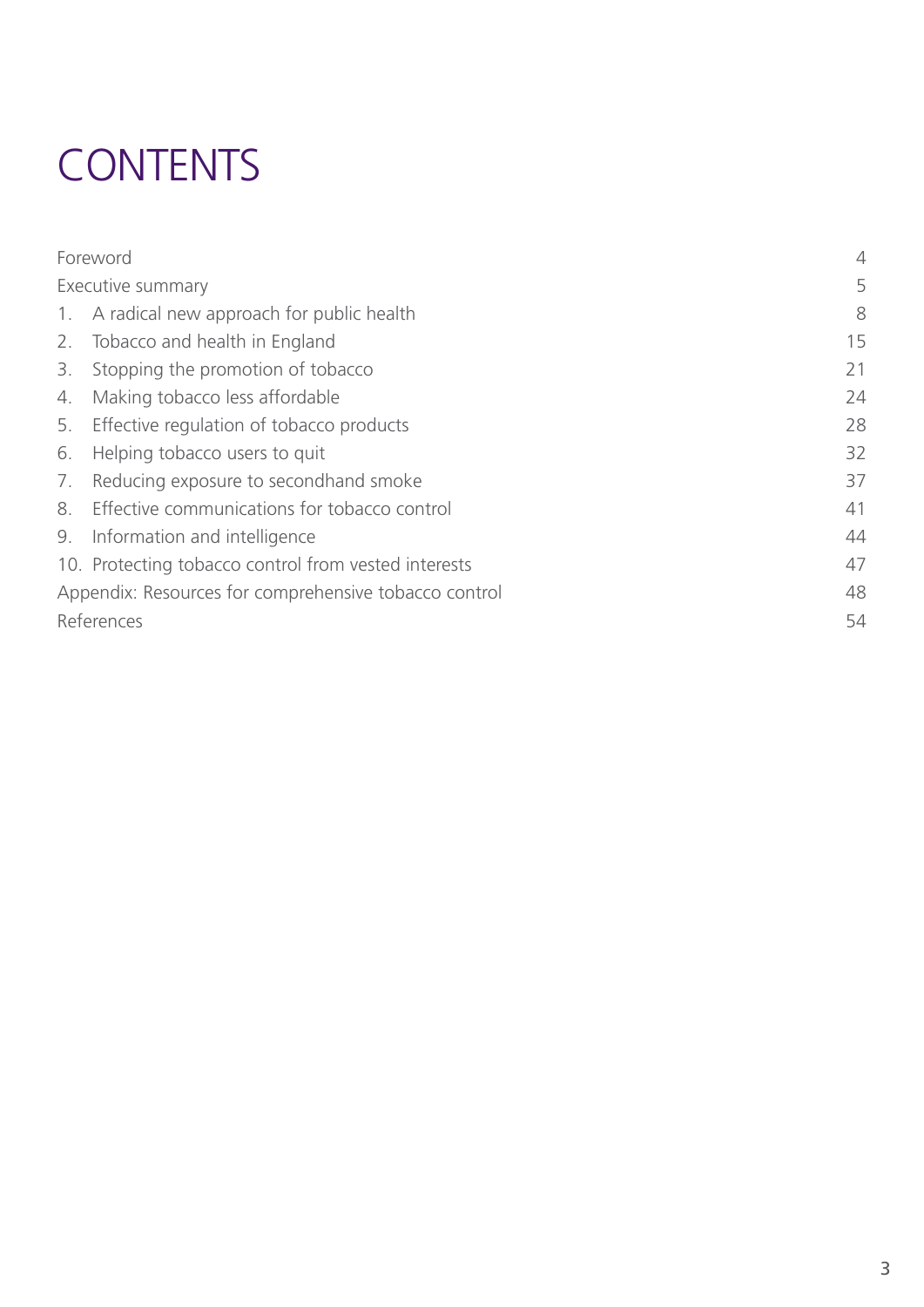# **FOREWORD**

The Public Health White Paper *Healthy Lives, Healthy People: Our strategy for public health in England* sets out the Government's long-term vision for improving public health in England. The White Paper recognises the devastating impact that tobacco use has on public health in our communities and it sets out a commitment to publish this Tobacco Control Plan in order to maximise our efforts to reduce tobacco use.

Smoking is harmful not only to smokers but also to the people around them. Smoking rates have fallen considerably since the 1960s but over 8 million people in England still smoke. The decline in smoking rates in England has lost momentum in recent years.

The plan builds on the achievements in tobacco control policy made over many decades and sets out a comprehensive package of evidence-based action that will be implemented at national level to support local areas in driving down rates of tobacco use. We also set out how we will continue our work to reshape social norms around tobacco use to promote health and wellbeing. The plan includes national ambitions to reduce smoking prevalence among adults and young people, and to reduce smoking during pregnancy.

Smoking rates are much higher in some social groups, including those with the lowest incomes. These groups suffer the highest burden of smoking-related illness and death. Smoking is

the single biggest cause of inequalities in death rates between the richest and poorest in our communities. Consequently, tackling tobacco use is central to realising the Government's commitment to improve the health of the poorest, fastest.

This Tobacco Control Plan sets out what the Government will do to support efforts to reduce tobacco use over the next five years, within the context of the new public health system. It aims to promote comprehensive and evidence-based tobacco control in local communities. The plan is built around the six strands of comprehensive tobacco control that are recognised internationally.

The Government recognises that tobacco control forms a crucial component of our efforts to improve public health, and everyone has a role to play. My ambition is for national and local government to work in close collaboration with civil society, with public and private sector organisations and with communities to implement effective tobacco control and reduce the prevalence of smoking.

**Andrew Lansley CBE** Secretary of State for Health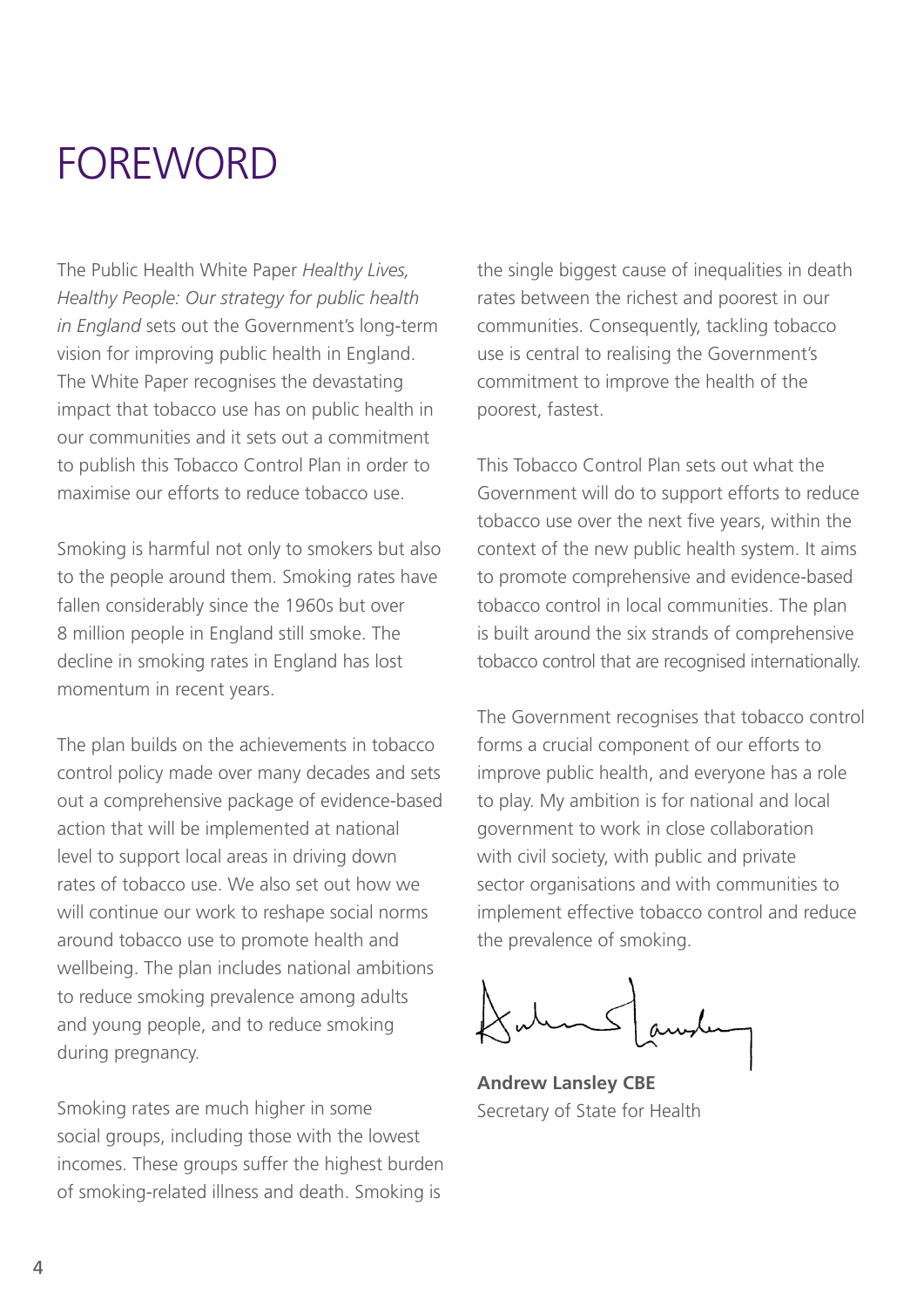# Executive Summary

Tobacco use remains one of our most significant public health challenges. While rates of smoking have continued to decline over the past decades, around 21 per cent of adults in England still smoke. Smoking prevalence has fallen little since 2007 and we need to take new action to drive smoking rates down further.

Smoking is the primary cause of preventable morbidity and premature death, accounting for 81,400 deaths in England in 2009. In England, deaths from smoking are more numerous than the next six most common causes of preventable death combined (i.e. drug use, road accidents, other accidents and falls, preventable diabetes, suicide and alcohol abuse).

Smoking rates are much higher in some social groups, including those with the lowest incomes. These groups suffer the highest burden of smoking-related illness and death. Smoking is the single biggest cause of inequalities in death rates between the richest and poorest in our communities. Consequently, tackling tobacco use is central to realising the Government's commitment to improve the health of the poorest, fastest.

Treating smoking-related illnesses was estimated to have cost the NHS £2.7 billion in 2006/07, or over £50 million every week. In 2008/09, some 463,000 hospital admissions in England among adults aged 35 and over were attributable to smoking, or some 5 per cent of all hospital admissions for this age group. Clearly, the

costs of tobacco use are much greater than just costs to the NHS, and the overall economic burden of tobacco use to society is estimated at £13.74 billion a year.

The Government is committed to improving public health in communities across England. The proposals set out in the White Paper *Healthy Lives, Healthy People* show that this is a new era for public health. It will have higher priority and dedicated resources. A radical new approach for delivering public health will empower local communities and provide professionals with greater freedom to focus on the needs of local populations.

This Tobacco Control Plan shows how tobacco control will be delivered in the context of this new public health system, focusing in particular on the action that the Government will take nationally to drive down the prevalence of smoking and to support comprehensive tobacco control in local areas. There is clear evidence that the most effective tobacco control strategies involve taking a multi-faceted and comprehensive approach at both national and local level.

We recognise that while nicotine keeps tobacco users physically dependent, there are a wide range of social and behavioural factors that encourage young people to take up smoking and that make it harder for tobacco users to quit. The Government's approach to improving public health includes tackling the wider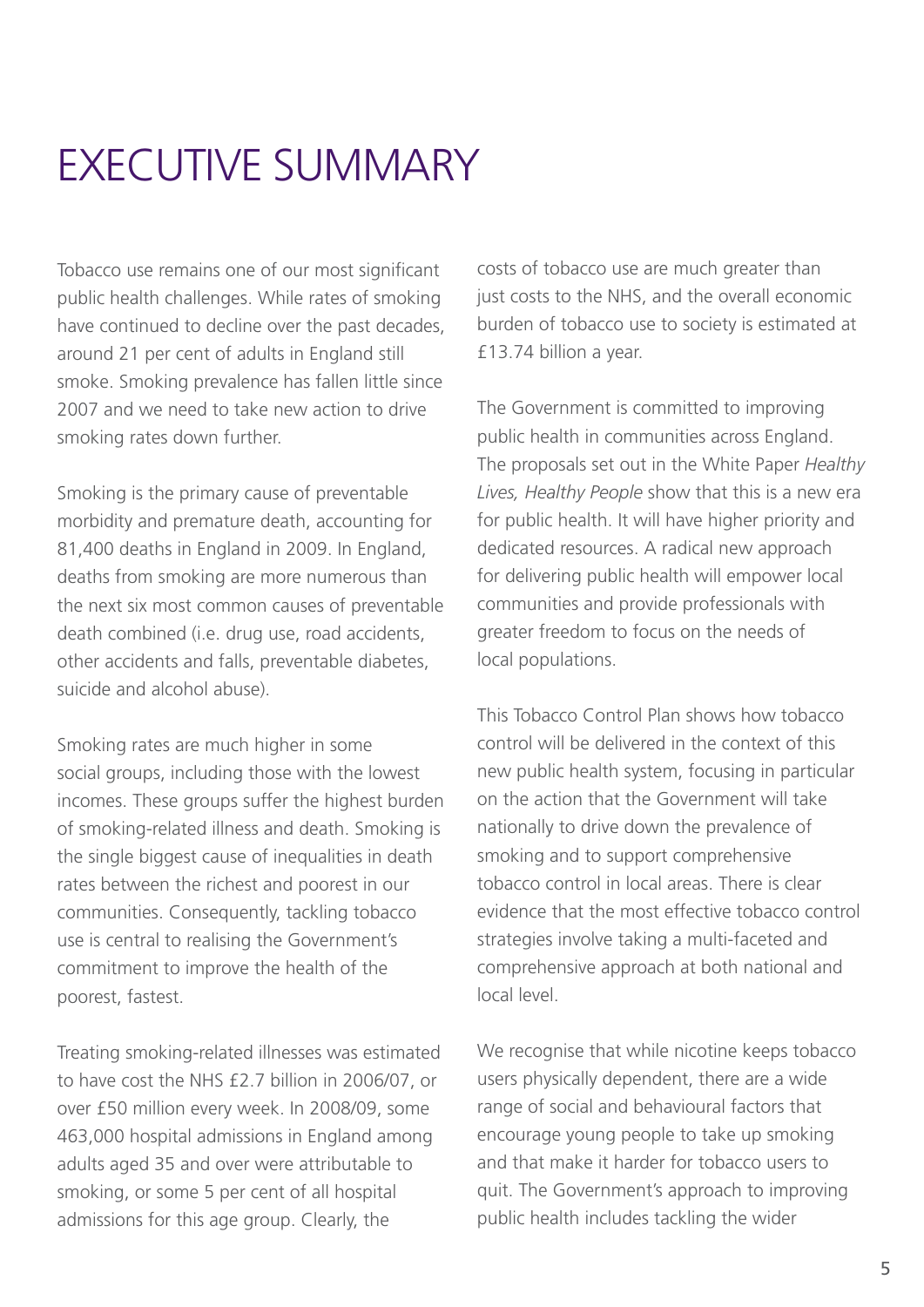social determinants of health and it aims to build people's self-esteem, confidence and resilience, right from infancy. To promote health and wellbeing, we will work to encourage communities across England to reshape social norms, so that tobacco becomes less desirable, less acceptable and less accessible. We want all communities to see a tobacco-free world as the norm and we aim to stop the perpetuation of smoking from one generation to the next. To reduce smoking uptake by young people, we all need to influence the adult world in which they grow up. We must also remove the considerable social barriers that smokers face when they are trying to quit.

Under the leadership of local authorities, we want to encourage the development of partnerships in tobacco control where anyone who can make a contribution is encouraged to get involved. In implementing comprehensive tobacco control in their communities, we encourage local authorities to maximise local involvement by building tobacco control alliances that include civil society.

While the Public Health Outcomes Framework will provide the key source of information about our progress on reducing tobacco use, the Government is setting three national ambitions to focus tobacco control work across the whole system:

• **Reduce smoking prevalence among adults in England:** To reduce adult (aged 18 or over) smoking prevalence in England to 18.5 per cent or less by the end of 2015, meaning around 210,000 fewer smokers a year.

- **Reduce smoking prevalence among young people in England:** To reduce rates of regular smoking among 15 year olds in England to 12 per cent or less by the end of 2015.
- **Reduce smoking during pregnancy in England:** To reduce rates of smoking throughout pregnancy to 11 per cent or less by the end of 2015 (measured at time of giving birth).

These national ambitions will not translate into centrally driven targets for local authorities. Rather, they represent an assessment of what could be delivered as a result of the national actions described in this plan, together with local areas implementing evidence-based best practice for comprehensive tobacco control. The new approach to public health delivery in England means that local areas will decide on their own priorities and ways of improving health in their communities, in line with the evidence base and local circumstances.

Through this plan, the Government supports comprehensive tobacco control in England across the six internationally recognised strands, which are:

- stopping the promotion of tobacco;
- making tobacco less affordable;
- effective regulation of tobacco products;
- helping tobacco users to quit;
- reducing exposure to secondhand smoke; and
- effective communications for tobacco control.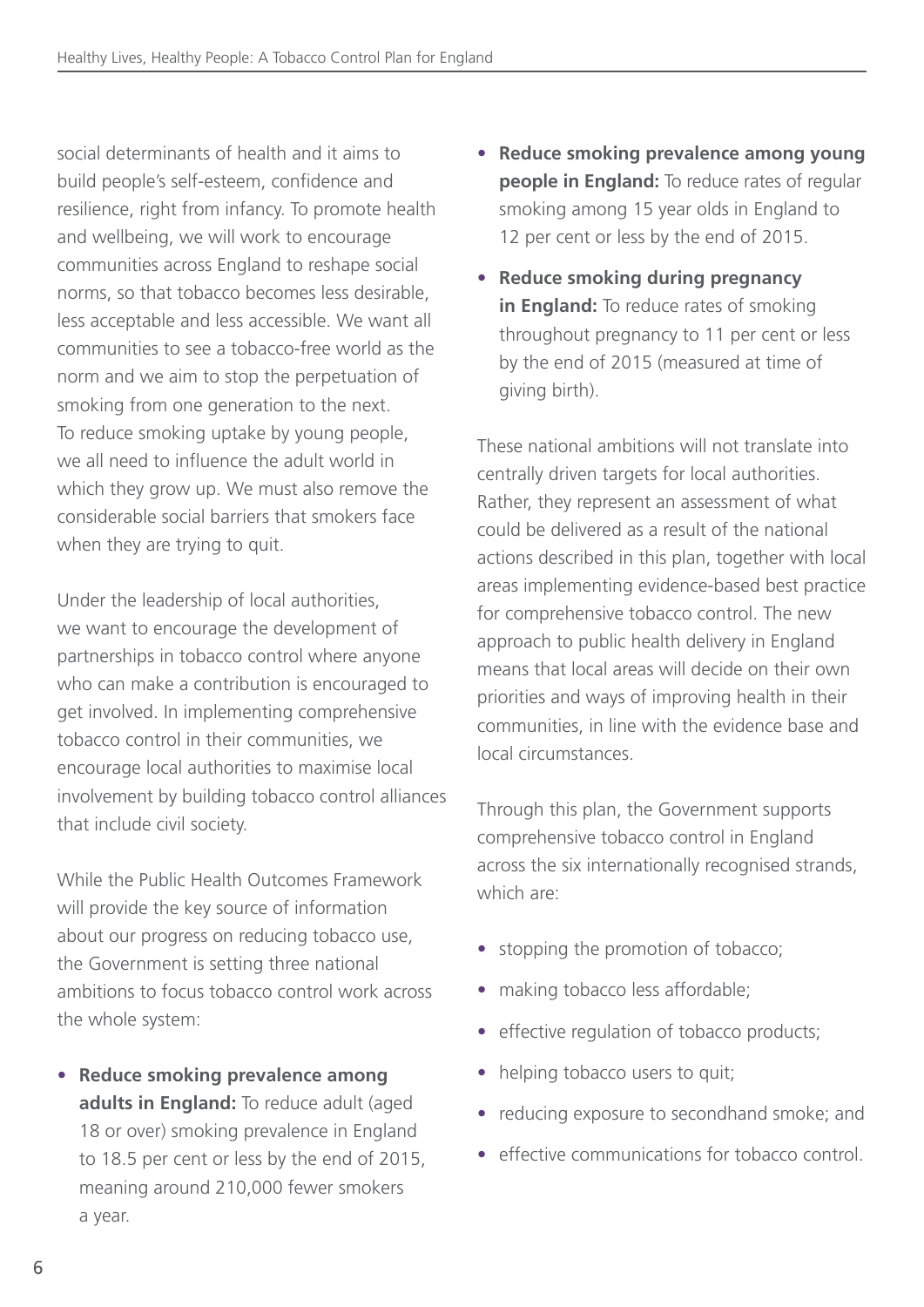This Tobacco Control Plan sets out the key actions under each strand that the Government will take in order to support efforts to reduce tobacco use over the next five years, within the context of the new public health system. These key actions are highlighted at the start of each chapter. The work we will undertake to maximise the use of information and intelligence to support comprehensive tobacco control, as well as the actions we will take to protect tobacco control from vested interests, is also set out.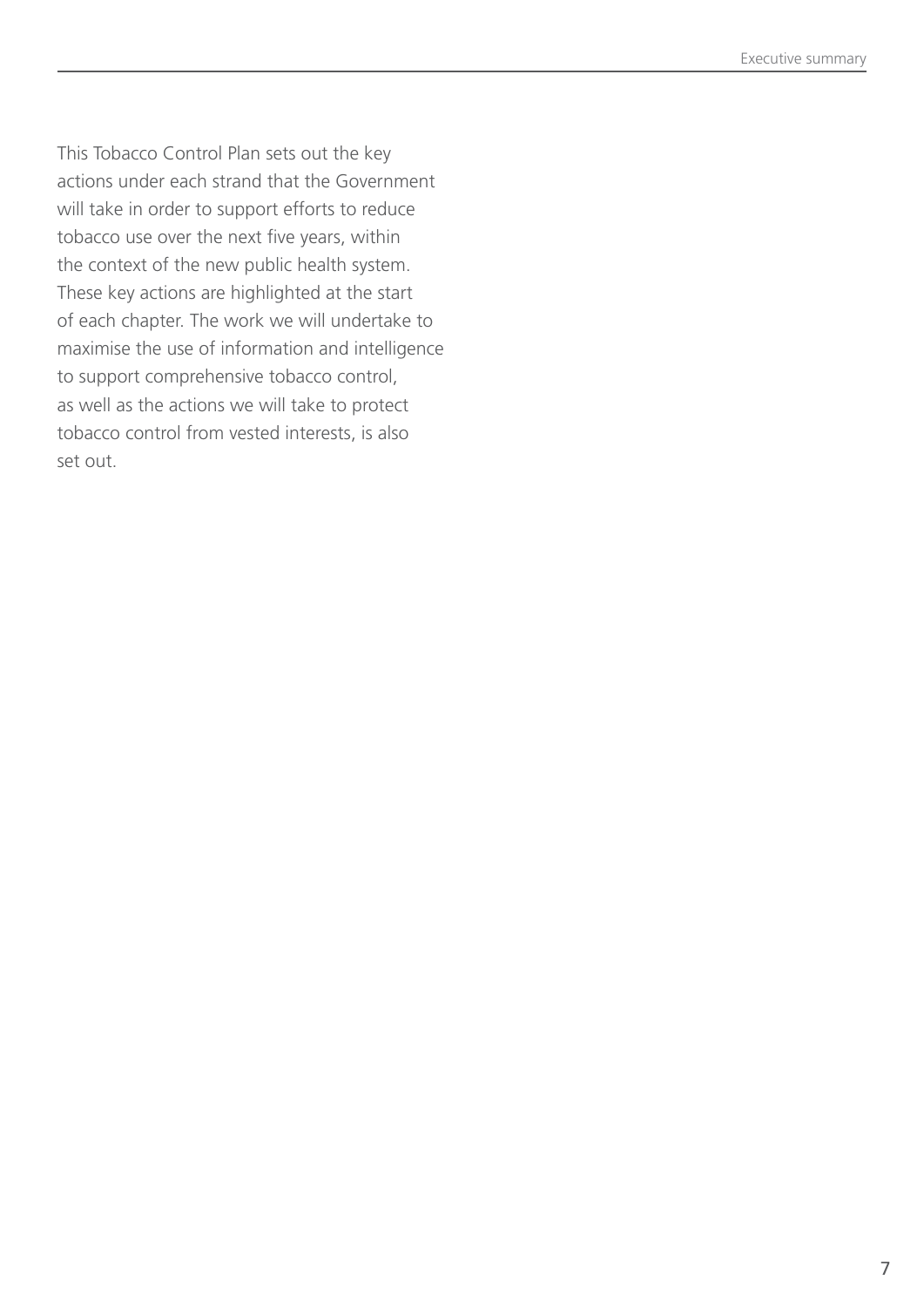# 1. A radical new approach FOR PUBLIC HEALTH

- 1.1 The Government is committed to improving public health in communities across England. The proposals set out in the White Paper *Healthy Lives, Healthy People* show that this is a new era for public health. It will have higher priority and dedicated resources. A radical new approach for delivering public health will empower local communities and provide professionals with greater freedom to focus on the needs of local populations. This Tobacco Control Plan shows how tobacco control will be delivered in the context of this new public health system, focusing in particular on the action that the Government will take nationally to drive down the prevalence of smoking, and to support comprehensive tobacco control in local areas.
- 1.2 The new Public Health Outcomes Framework will set the direction for public health. While not a tool for performance management, this new framework will promote accountability at all levels of the public health system and help to promote better joint working where local organisations share common goals. The framework will provide a consistent means of presenting the data so that we can measure the progress that is being made to improve health at both national and local levels.
- 1.3 Localism will be at the heart of the new public health system, with responsibilities and funding for public health devolved to local level. Ring-fenced funding for public health, drawn from the overall NHS budget, will go to upper-tier and unitary local authorities. These resources will be used to support local comprehensive tobacco control activity, as well as other public health activities, according to local need. A new health premium will reward progress made locally against elements of the proposed Public Health Outcomes Framework, including reductions in health inequalities.
- 1.4 Directors of Public Health will be the strategic leaders for public health and health inequalities in local communities, working in partnership with the local NHS and across the public, private and voluntary sectors. In the new system, improving public health will be the responsibility of local authorities, with action being taken at national level only where there is a clear rationale for this to support the work of local areas.
- 1.5 The NHS will continue to play a key role in health improvement. Public health will be part of the NHS Commissioning Board's mandate. There will be stronger incentives for GPs to play an active role in improving public health.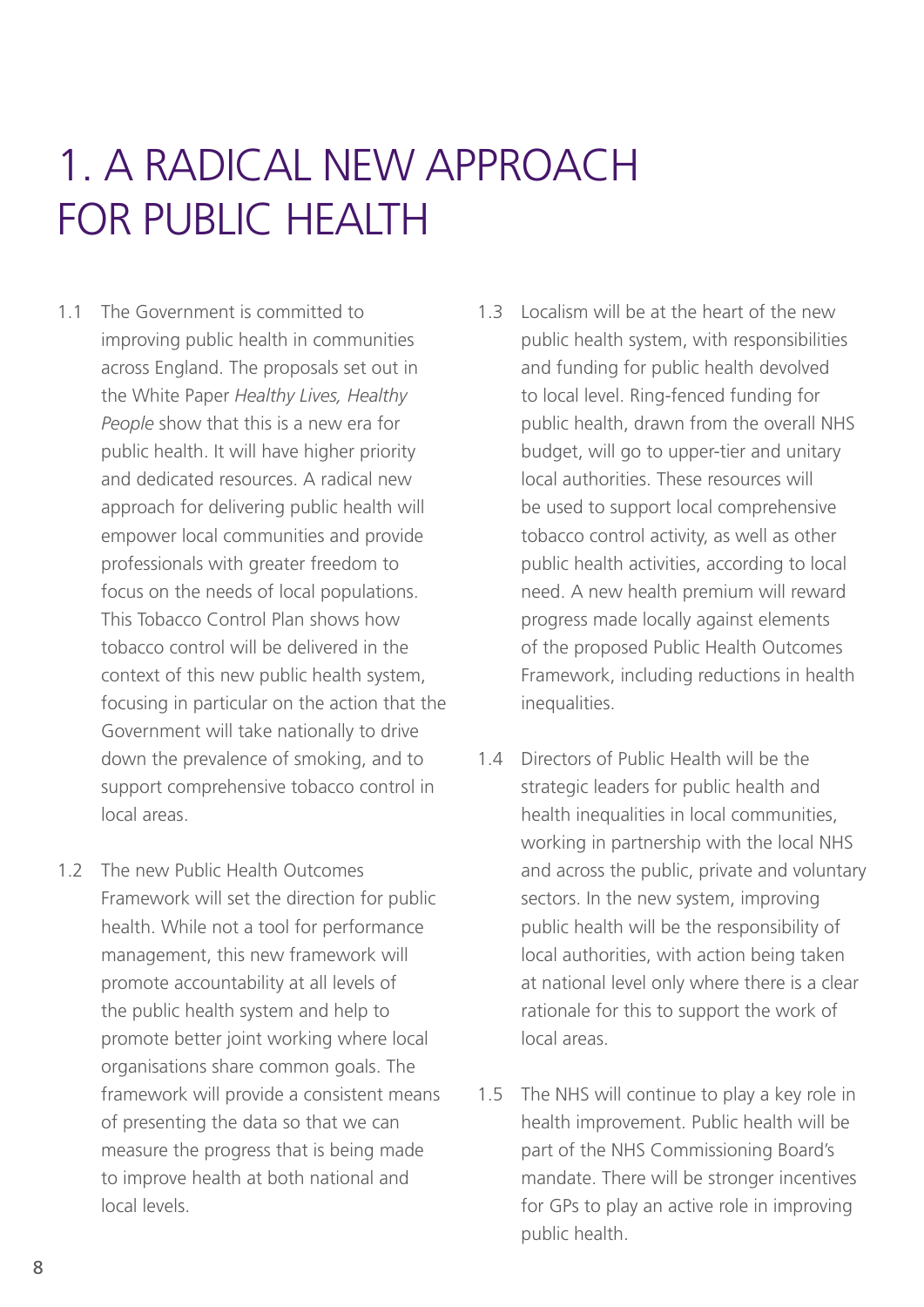- 1.6 The Department of Health will put forward detailed proposals for the establishment of statutory health and wellbeing boards in every upper-tier local authority. These boards will also have the flexibility to bring in the local expertise of district councils. GP consortia and local authorities, including Directors of Public Health, will have an obligation to prepare the Joint Strategic Needs Assessment (JSNA) through arrangements made by the health and wellbeing board.
- 1.7 We envisage that health and wellbeing boards will develop joint health and wellbeing strategies, based on the assessment of need outlined in their JSNA, and include a consideration of how all the relevant commissioners can work together. It is expected that this local, joint health and wellbeing strategy will provide the overarching framework within which more detailed and specific commissioning plans for the NHS, social care, public health, and other services that the health and wellbeing board agrees to consider, are developed. Given the impact of tobacco use on health, it is likely that comprehensive tobacco control will be a feature of local health and wellbeing strategies.
- 1.8 There is already an extensive evidence base on effective tobacco control measures, which continues to develop. The Department of Health will encourage local areas to make use of evidence, especially to support behaviour change. A new National Institute for Health

Research School for Public Health Research and a Policy Research Unit on Behaviour and Health will also be created.

1.9 Public health guidance published by the National Institute for Health and Clinical Excellence (NICE) will also assist local areas to take an evidence-based approach to their work to improve public health. NICE guidance includes costing tools to assist with financial planning. NICE has recently undertaken a project to develop potential new methods around the use of evidence on cost-effectiveness, cost impact and return on investment in order to inform local commissioning. Key NICE guidance documents on tobacco control are in the appendix.

# **Promoting comprehensive tobacco control**

1.10 There is clear evidence that the most effective tobacco control strategies involve taking a multi-faceted and comprehensive approach at both national and local level. The actions set out in this plan will promote action across key areas. Comprehensive tobacco control is more than just providing local stop smoking services or enforcing smokefree legislation. The effectiveness of tobacco control is dependent on strategies which implement a wide range of actions that complement and reinforce each other, as explained by the US Surgeon General:

> *The mission of comprehensive tobacco control programs is to reduce disease, disability, and death related to tobacco*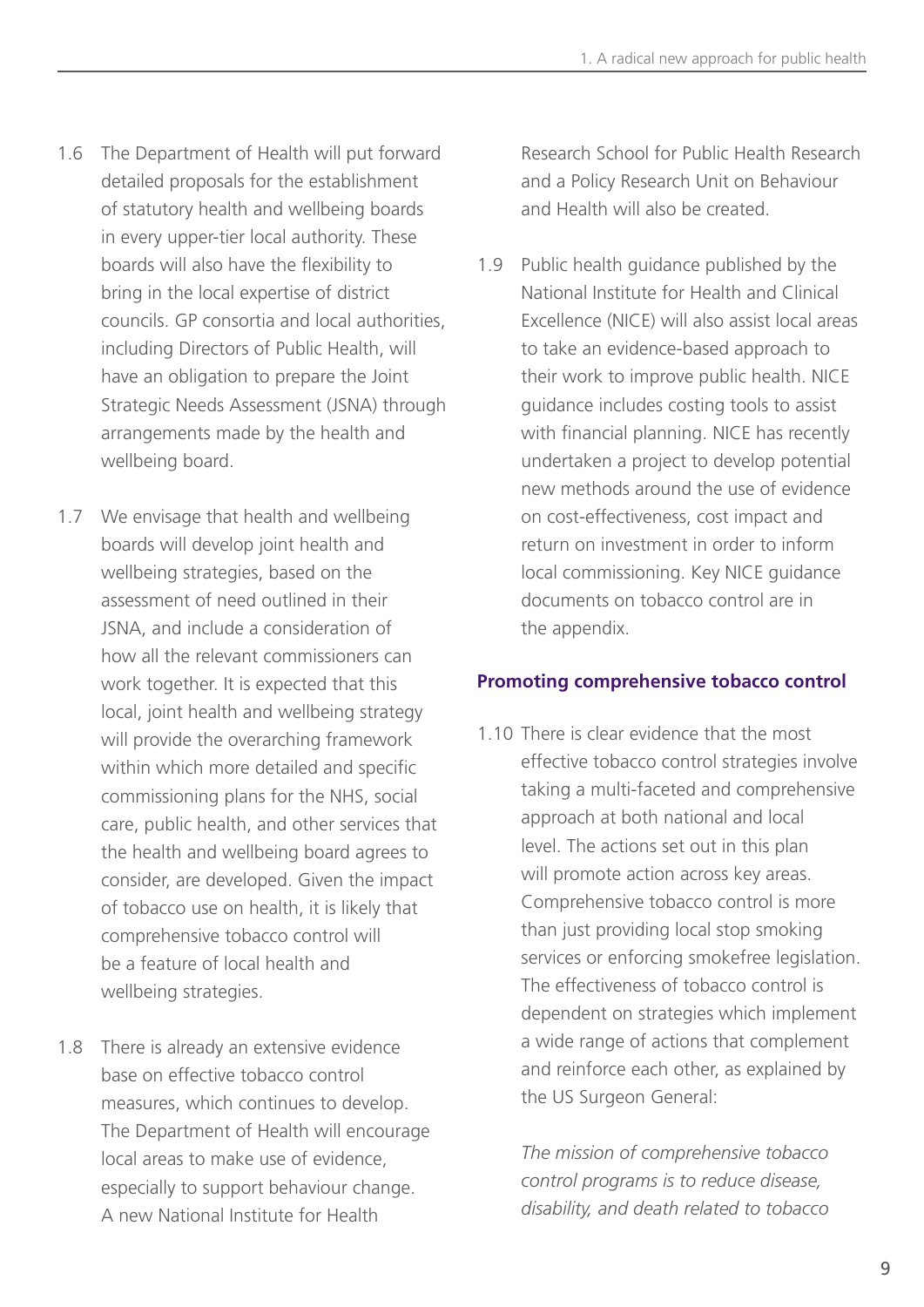*use. A comprehensive approach—one that optimizes synergy from applying a mix of educational, clinical, regulatory, economic, and social strategies—has been established as the guiding principle for eliminating the health and economic burden of tobacco use.*<sup>i</sup>

1.11 We recognise that while nicotine keeps tobacco users physically dependent, there are a wide range of social and behavioural factors that encourage young people to take up smoking and that make it harder for tobacco users to quit. The Government's approach to improving public health will include tackling the wider social determinants of health and it aims to build people's self-esteem, confidence and resilience right from infancy. To promote health and wellbeing, we will work to encourage communities across England to reshape social norms, so that tobacco becomes less desirable, less acceptable and less accessible. We want all communities to see a tobacco-free world as the norm and we aim to stop the perpetuation

of smoking from one generation to the next. To reduce smoking uptake by young people, we all need to influence the adult world in which they grow up. We must also remove the considerable social barriers that smokers face when they are trying to quit.

1.12 Tobacco use is the major cause of preventable death in England and harms not just smokers but the people around them, through the damaging effects of secondhand smoke. Smoking is an addiction that takes hold largely in childhood and adolescence, with the vast majority of smokers starting to use tobacco regularly before the age of 18. Given the level of harm caused by tobacco, it is appropriate to use a range of behaviour change interventions. Tobacco control measures cover all of the public health interventions set out in the Nuffield Council on Bioethics' "intervention ladder", that shows the potential approaches that can be used to promote positive lifestyle changes. Examples from this plan are shown in Figure 1.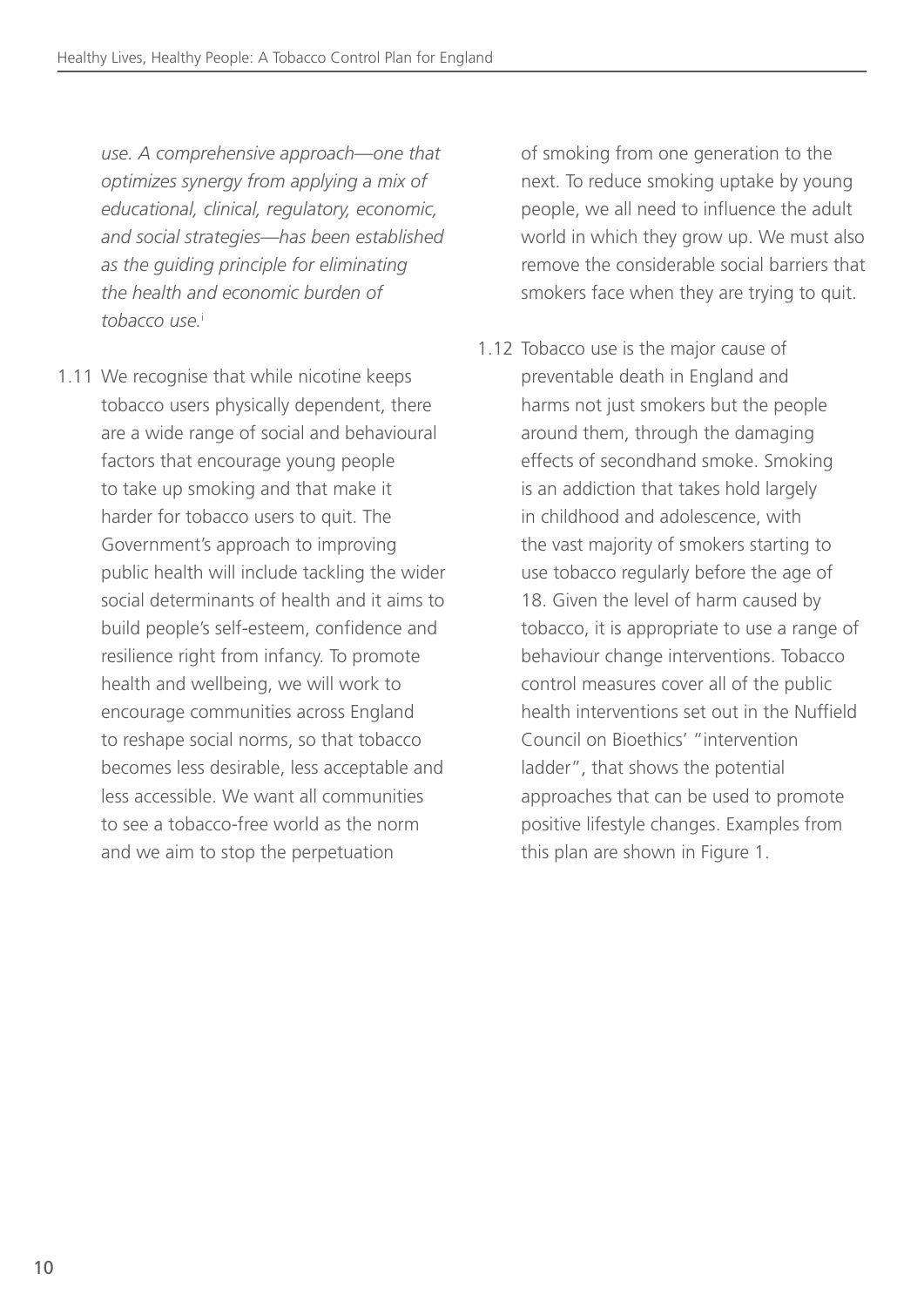# **Figure 1: Tobacco control actions across the Nuffield Ladder of public health interventions**



**Eliminate choice:** We will continue to support the enforcement of age of sale laws, building compliance so that young people cannot access tobacco products.

**Restrict choice:** We will continue to promote the enforcement of smokefree legislation in communities in order to remove the hazard of secondhand smoke from enclosed work and public places.

**Guide choice through disincentives:** We will continue to follow a policy of using tax to maintain the high price of tobacco products at levels that impact on smoking prevalence.

**Guide choice through incentives:** We will support local areas to use behavioural insights in order to develop incentives, such as positive recognition for smokers that take voluntary action to make their homes and family cars smokefree.

**Guide choice through changing the default policy:** We will work with health and social care professionals to help them to engage with smokers about quitting and to offer referrals to local stop smoking services, unless a smoker opts out.

**Enable choice:** We will support local stop smoking services to extend the range of services they offer so that tobacco users are presented with a range of choices about how to quit and can choose one that suits their needs and wishes.

**Provide information:** We will provide information to people about the risks of using tobacco and signpost the help available for smokers who want to quit.

**Monitor the current situation:** We will examine the impact that the advertising and promotion of smoking accessories, including cigarette papers, has on promoting the use of tobacco products and consider whether further action is needed.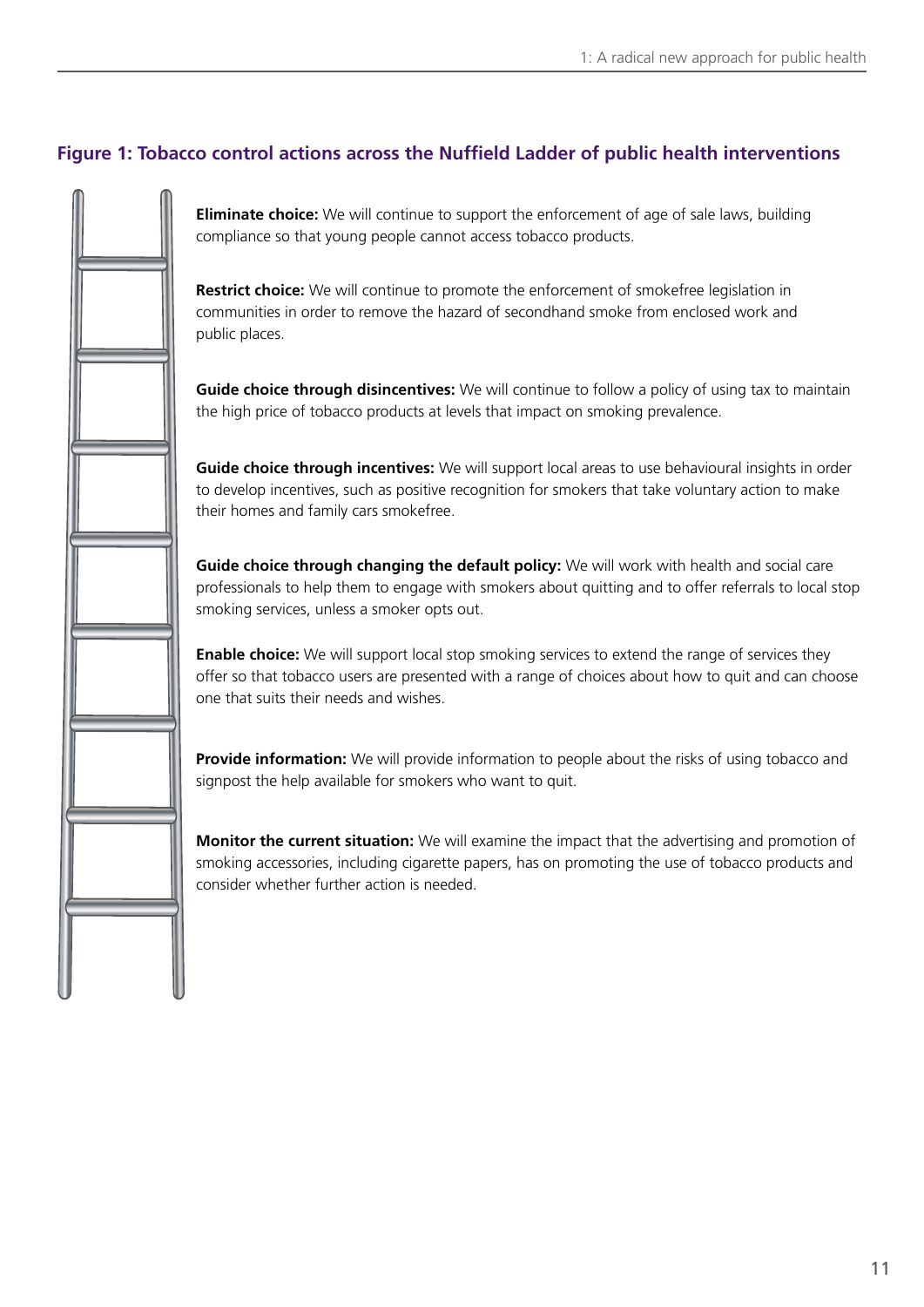- 1.13 Under the leadership of local authorities, we want to encourage the development of partnerships in tobacco control where anyone who can make a contribution is encouraged to get involved. In implementing comprehensive tobacco control in their communities, we encourage local authorities to maximise local involvement by building tobacco control alliances that include civil society. Many areas already have local tobacco alliances and these have proved effective in galvanising action by involving people and organisations including:
	- local councils:
	- local businesses:
	- schools and colleges;
	- children's and youth groups;
	- local councillors and MPs:
	- NHS services, including coronary care, respiratory and mental health services;
- Trading Standards Officers;
- Environmental Health Officers;
- HM Revenue & Customs:
- police;
- fire services: and
- civil society groups with an interest in tobacco control and public health.
- 1.14 In the future, local areas may wish to commission and deliver tobacco control initiatives over larger geographical areas, in order to achieve greater levels of effectiveness and efficiency. Tobacco control offices in the North West, North East and South West of England have demonstrated the value of such models of working for many years, particularly around marketing communications and tackling illicit tobacco.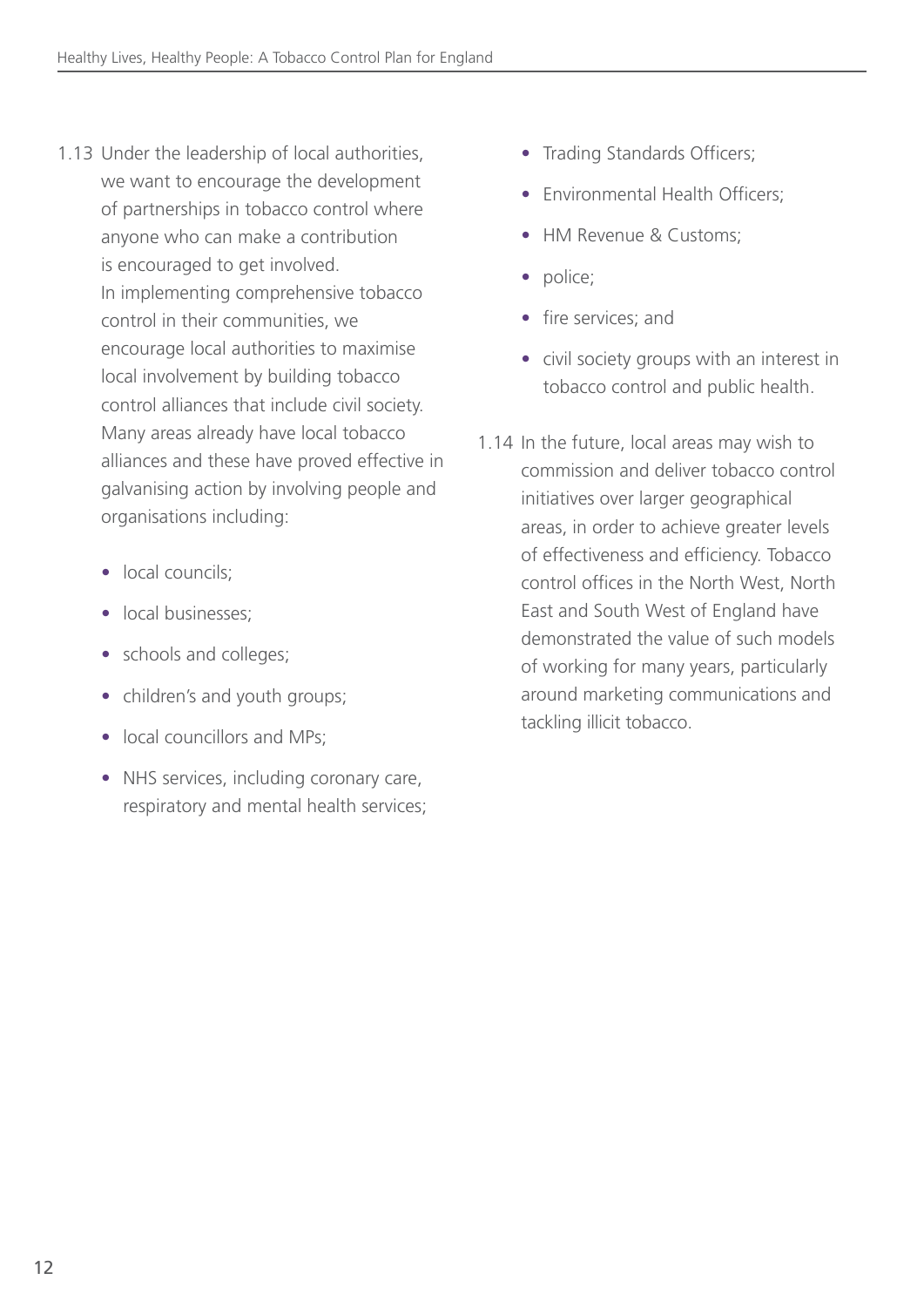### **Case study: Recommendations for local comprehensive tobacco control**

**Local authorities will take a leading role in improving tobacco control in their communities. The following recommendations for good practice in local tobacco control are informed by the experience that the Department of Health's National Support Team has gained by working with local areas:**

- **• Address tobacco control through strategic multi-agency partnership working, senior level accountability and a dedicated, co-ordinating resource.**
- **• Promote compliance with tobacco legislation, for example activities to stop underage sales of tobacco, to promote smokefree legislation and to reduce the availability of illicit tobacco.**
- **• Develop and communicate a clear understanding of the harm caused by tobacco, and understanding of the benefits of supporting smokers to quit, particularly by frontline staff.**
- **• Provide local stop smoking services in ways that maximise accessibility and outreach, particularly for groups with high rates of smoking prevalence. These services should be provided in a way that maximises value for money.**
- **• Get the most out of commissioning by developing and supporting existing and potential markets. Build in processes to ensure robust performance monitoring and management of commissioned service providers.**
- **• Use local data and intelligence to develop a local tobacco control strategy and action plan that has appropriate and measurable outcomes.**
- **• Encourage community engagement and development so that local people can get involved and become advocates if they wish to.**
- **• Develop a co-ordinated local communication strategy.**
- **• Encourage local people to make their homes and cars smokefree.**

### **National ambitions**

- 1.15 While the Public Health Outcomes Framework will provide the key source of information about our progress on reducing tobacco use, the Government is setting three national ambitions to focus tobacco control work across the whole system:
	- **Reduce smoking prevalence among adults in England**

*National ambition:* To reduce adult (aged 18 or over) smoking prevalence in England to 18.5 per cent or less by the end of 2015, meaning around 210,000 fewer smokers a year.

*Measure:* Smoking prevalence among adults from Office for National Statistics' *Integrated Household Survey*.

*Baseline measure:* 21.2 per cent (April 2009 to March 2010).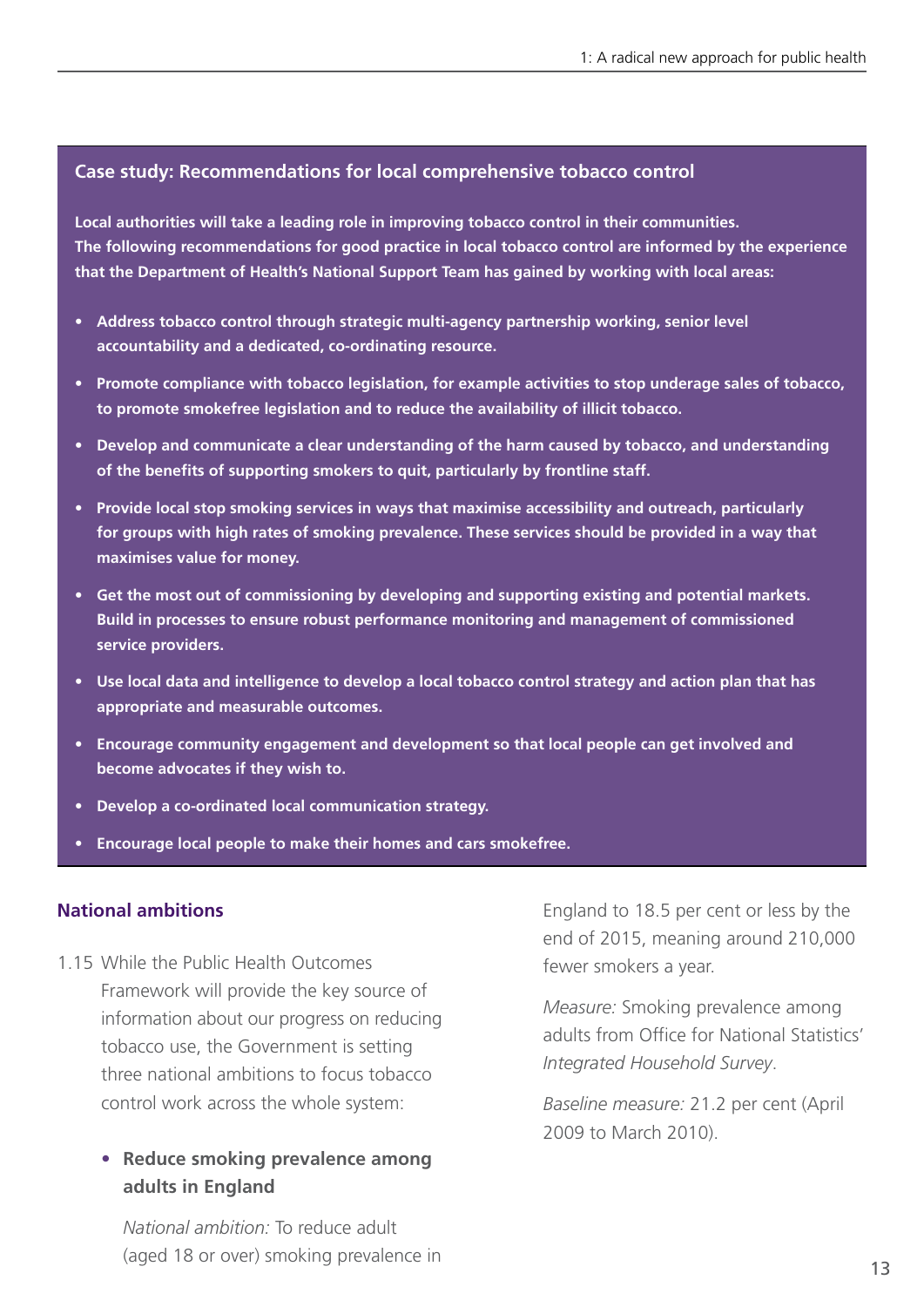# • **Reduce smoking prevalence among young people in England**

*National ambition:* To reduce rates of regular smoking among 15 year olds in England to 12 per cent or less by the end of 2015.

*Measure:* Prevalence of regular cigarette smoking among 15 year olds, from the NHS Information Centre's *Smoking, Drinking and Drug Use Among Young People in England* survey.

*Baseline measure:* 15 per cent (2009).

# • **Reduce smoking during pregnancy in England**

*National ambition:* To reduce rates of smoking throughout pregnancy to 11 per cent or less by the end of 2015 (measured at time of giving birth).

*Measure:* Percentage of expectant mothers recorded as being smokers at the time of giving birth, from the Department of Health's *Smoking status at time of delivery* statistical collection.

*Baseline measure:* 14 per cent (2009/10).

1.16 These national ambitions will not translate into centrally driven targets for local authorities. Rather, they represent an assessment of what could be delivered as a result of the national actions described in this plan, together with local areas implementing evidence-based best practice for comprehensive tobacco control. The new approach to public health delivery in England means that local areas will

decide on their own priorities and ways of improving health in their communities in line with the evidence base and local circumstances.

# **Developing and implementing the Tobacco Control Plan**

- 1.17 The Government will support comprehensive tobacco control in England across six strands that have been categorised by the World Bank, which are:
	- stopping the promotion of tobacco;
	- making tobacco less affordable;
	- effective regulation of tobacco products;
	- helping tobacco users to quit;
	- reducing exposure to secondhand smoke; and
	- effective communications for tobacco control.
- 1.18 The Tobacco Control Plan was developed in collaboration with local government representatives, public health advocacy groups, academics, clinicians, professional bodies and retailers. We will continue to work with key organisations such as the Local Government Group, NICE, the Royal College of Physicians, Action on Smoking and Health, the Chartered Institute of Environmental Health, the Trading Standards Institute and the UK Centre for Tobacco Control Studies in order to use evidence and best practice to guide the implementation of this plan.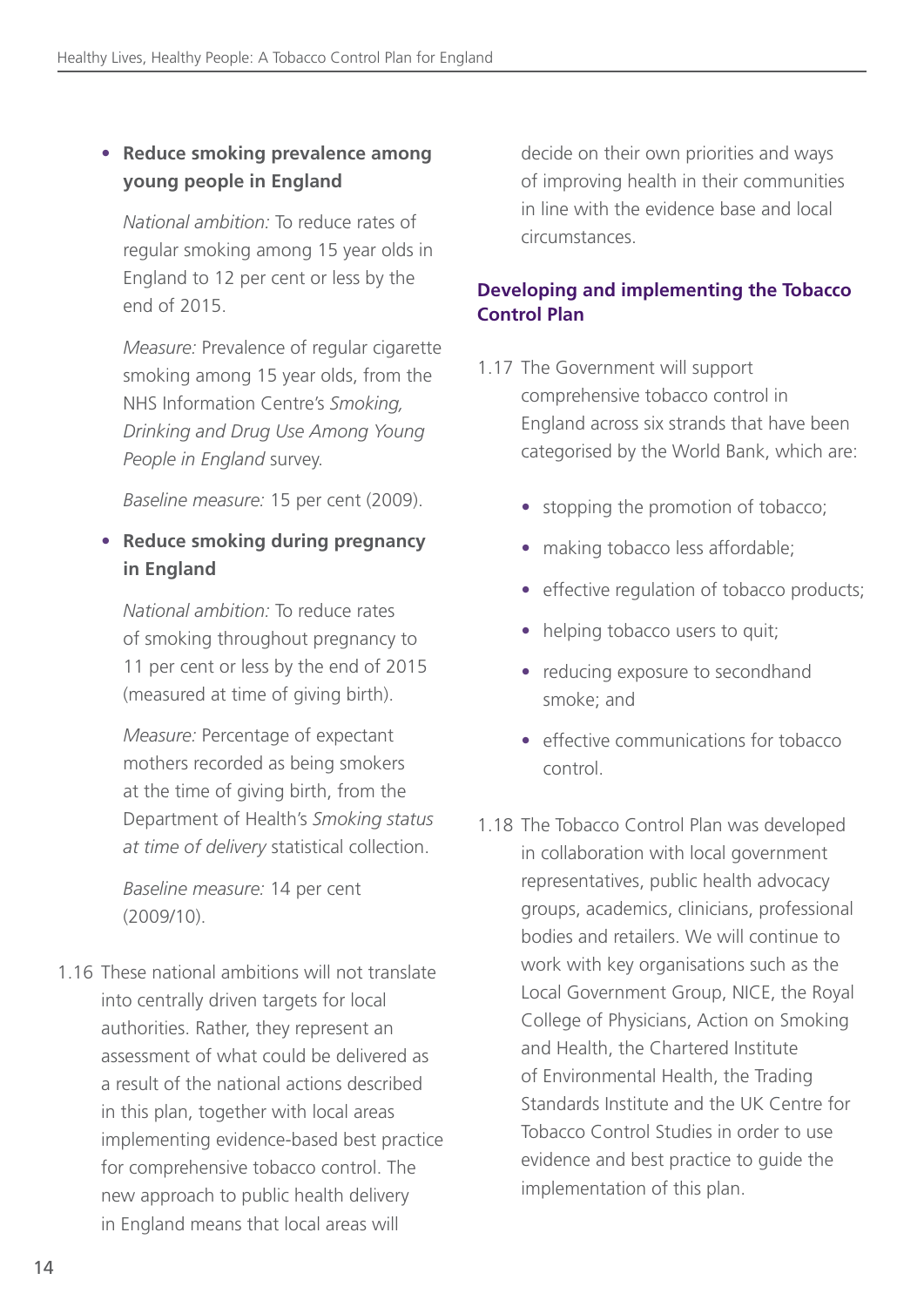# 2. Tobacco and health in England

- 2.1 Tobacco use remains one of our most significant public health challenges. While rates of smoking have continued to decline over the past decades, 21 per cent of adults in England still smoke. Smoking prevalence has fallen little since 2007 and we need to take new action to drive prevalence down further.
- 2.2 While in the past more men than women smoked, today the prevalence of smoking is about the same for men and women.<sup>ii</sup> Smoking rates vary considerably between different social groups and it is most common among people who earn the least, and least common among people who earn the most. In recent times, smoking has become one of the most significant causes of health inequalities.

### **Smoking and health**

- 2.3 Smoking is the primary cause of preventable morbidity and premature death, accounting for 81,400 deaths in England in 2009, some 18 per cent of all deaths of adults aged 35 and over.<sup>ii</sup> In 2009, a larger proportion of men than women died from smoking-related diseases, reflecting the higher rates of smoking by men in the past.<sup>ii</sup>
- 2.4 Smoking is a major cause of health inequalities. Although the number of deaths from smoking is declining, rates

remain much higher in the north than in the south of England<sup>iii</sup> and among lower income groups. Reducing the prevalence of smoking in disadvantaged groups and areas is one of the fastest ways to increase life expectancy and to reduce smokingrelated ill health.

- 2.5 Smoking is harmful not only to smokers but also to the people around them. Tobacco smoke contains thousands of chemicals, many of which are carcinogenic or toxic.
- 2.6 In England, deaths from smoking are more numerous than the next six most common causes of preventable death combined (i.e. drug use, road accidents, other accidents and falls, preventable diabetes, suicide and alcohol abuse).
- 2.7 Smoking causes a range of illnesses, most of which only become apparent after many years of smoking. In 2009, around 35 per cent of all deaths in England from respiratory diseases and 29 per cent of all cancer deaths were attributable to smoking. Smoking also accounted for 14 per cent of deaths from circulatory diseases and 6 per cent of deaths from diseases of the digestive system. Mortality attributable to smoking in these disease areas is shown in Figure 2.ii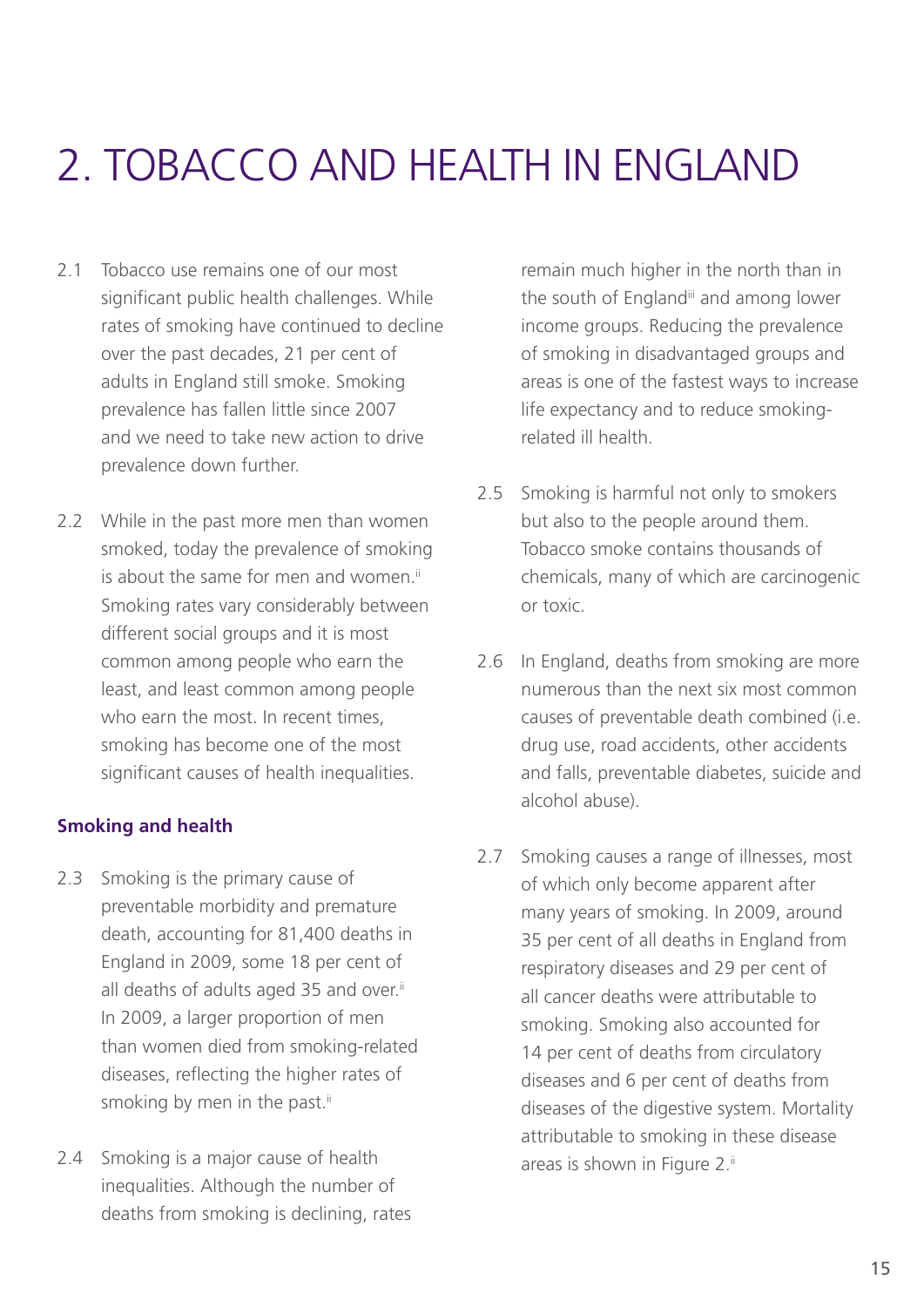

### **Figure 2: Mortality attributable to smoking by disease area in England, 2009**

Source: Statistics on Smoking: England, 2010; NHS Information Centre for Health and Social Care

# **Smoking and addiction**

- 2.8 Some two-thirds of current smokers in England say that they want to quit smoking, with three-quarters reporting that they have attempted to quit smoking at some point in the past.<sup>ii</sup> Around half of all regular smokers are eventually killed by a smoking-related illness. On average, smokers who die from a smoking-related illness lose around 16 years of life.<sup>iv</sup>
- 2.9 Nicotine is highly addictive and smoked tobacco delivers nicotine to the brain very efficiently<sup>®</sup> and so many people find quitting to be very challenging. Tobacco addiction is complex, having physical, psychological and social dimensions that

manifest differently in different people. However, by successfully stopping smoking, people can avoid smoking-related diseases and live longer, whatever their age, and this means that there is a very strong case for delivering effective tobacco control. The years of life gained by stopping smoking are shown in Figure 3.

# **Figure 3: Years of life gained by stopping**  smoking at different ages<sup>vi</sup>

| Age stopped smoking Years of life gained |     |
|------------------------------------------|-----|
| 30                                       | 1() |
| 40                                       |     |
| 50                                       |     |
|                                          |     |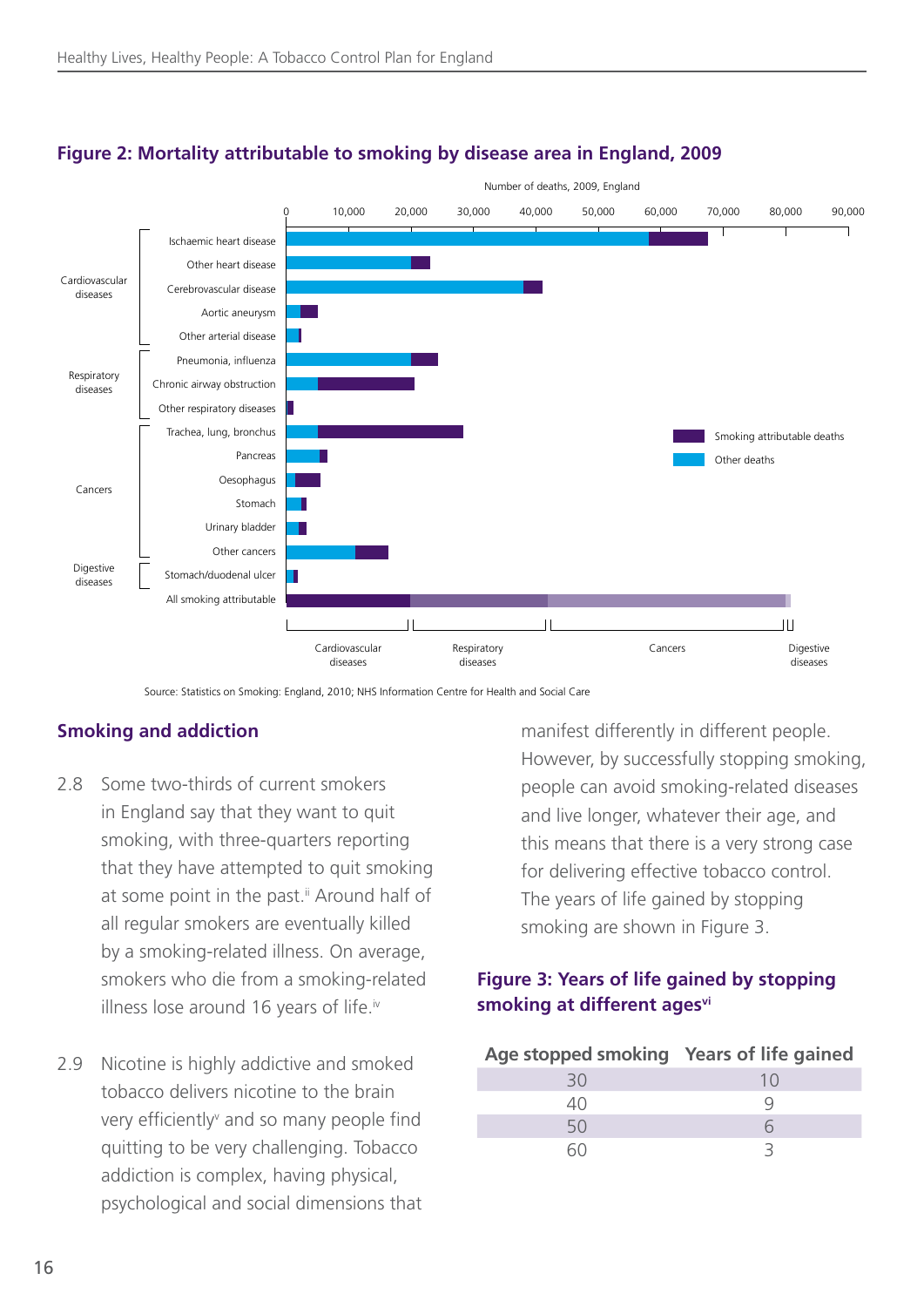# **The economics of smoking**

- 2.10 Treating smoking-related illnesses was estimated to have cost the NHS £2.7 billion in 2006/07, or over £50 million every week.vii In 2008/09, some 463,000 hospital admissions in England among adults aged 35 and over were attributable to smoking, or some 5 per cent of all hospital admissions for this age group.<sup>ii</sup> Illnesses among children caused by exposure to secondhand smoke lead to an estimated 300,000 general practice consultations and about 9,500 hospital admissions in the UK each year.viii
- 2.11 The costs of tobacco use are much greater than just costs to the NHS, with the overall economic burden of tobacco use to society estimated at £13.74 billion a year. These costs comprise not only treatment of smoking-related illness by the NHS but also the loss in productivity from smoking breaks and increased absenteeism, the cost of cleaning up cigarette butts, the cost of smoking-related house fires and the loss in economic output from people who die from diseases related to smoking or exposure to secondhand smoke.<sup>ix</sup> Reducing tobacco use will not only benefit NHS finances but also the wider local and national economy.

### **Smoking and health inequalities**

2.12 The *Healthy Lives, Healthy People* White Paper sets out that one of the Government's key objectives is to improve the healthy life expectancy of the population, improving the health of the poorest, fastest.

2.13 The independent review into health inequalities in England undertaken by Professor Sir Michael Marmot culminated in the publication in 2010 of *Fair Society, Healthy Lives*. The review identified the most effective evidence-based strategies for reducing health inequalities in England and made the following recommendation:

> *Tobacco control is central to any strategy to tackle health inequalities as smoking accounts for approximately half of the difference in life expectancy between the lowest and highest income groups. Smoking-related death rates are two to three times higher in low-income groups*  than in wealthier social groups.<sup>x</sup>

2.14 The strong relationship that exists today between tobacco use and health inequalities has developed since the late 1950s, when smoking rates were uniformly high across all social groups. From the 1960s onwards, more affluent groups increasingly responded to the evidence of the health harms by stopping smoking, but quit rates have remained lower in less affluent groups. Given the devastating impact of smoking on health, these differences in quitting rates have resulted in a substantial widening of health inequalities.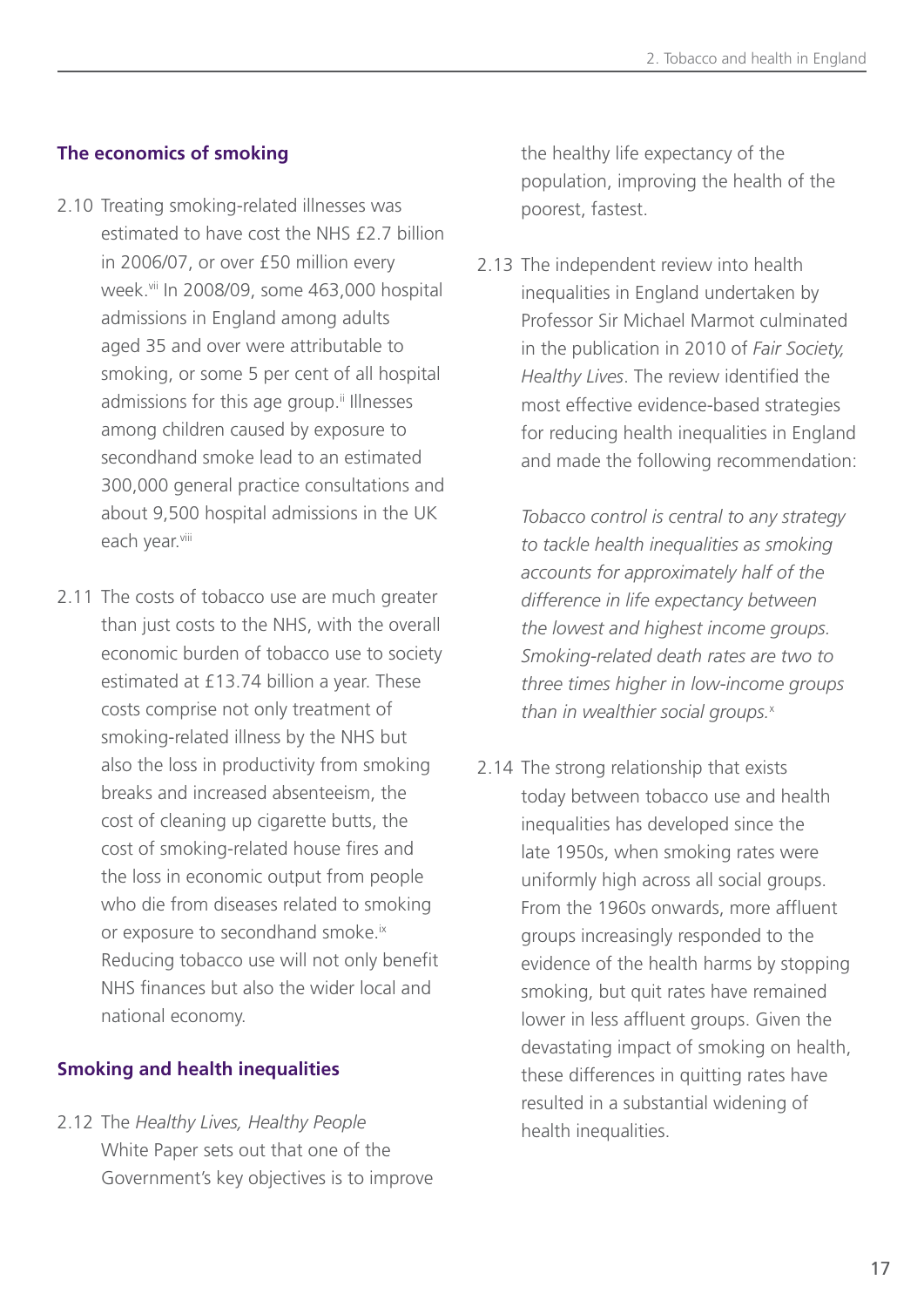- 2.15 There is also a strong relationship between smoking and occupation. In 2009/10, smoking prevalence was twice as high among people in routine and manual occupations compared to those in managerial and professional occupations. Nearly half of all smokers in England, more than 4 million people, work in a job defined by the Office for National Statistics as routine or manual.
- 2.16 Smoking prevalence is also higher in certain ethnic groups (such as Bangladeshi and Pakistani men and Irish men and women), while the use of niche tobacco products (such as non-smoked tobacco) is also higher in certain ethnic groups. Smoking rates are high in certain other groups, such as among lesbian and gay people.
- 2.17 The difference in smoking between social groups widens throughout adulthood because greater numbers of people from more affluent groups are able to quit smoking. There are likely to be a number of reasons why people from less affluent backgrounds are less successful in quitting. Differences in motivation do not account for the different prevalence because desire to quit remains broadly the same. However, levels of nicotine dependence do vary, with smokers from less affluent backgrounds smoking more and taking in more nicotine from the tobacco they smoke. The socially reinforcing nature of smoking in peer groups and communities where smoking rates are high also creates significant social barriers to successful quitting.

# **Smoking in pregnancy**

- 2.18 Smoking during pregnancy can cause serious pregnancy-related health problems. These include complications during labour and an increased risk of miscarriage, premature birth, still birth, low birth-weight and sudden unexpected death in infancy. Smoking during pregnancy also increases the risk of infant mortality by an estimated 40 per cent.xi
- 2.19 Babies from less affluent backgrounds are more likely to be born to mothers who smoke. While 14 per cent of women who gave birth in England in 2009/10 said that they smoked during pregnancy, rates vary considerably across England. Smoking prevalence is particularly high among pregnant women under the age of 20.

# **Health effects of exposure to secondhand smoke**

2.20 Children from less affluent backgrounds suffer greater levels of exposure to secondhand smoke when growing up. Infants of parents who smoke are more likely to suffer from serious respiratory infections (such as bronchitis and pneumonia), symptoms of asthma and problems of the ear, nose and throat (including glue ear). Exposure to smoke in the womb is also associated with psychological problems in childhood.<sup>xi</sup>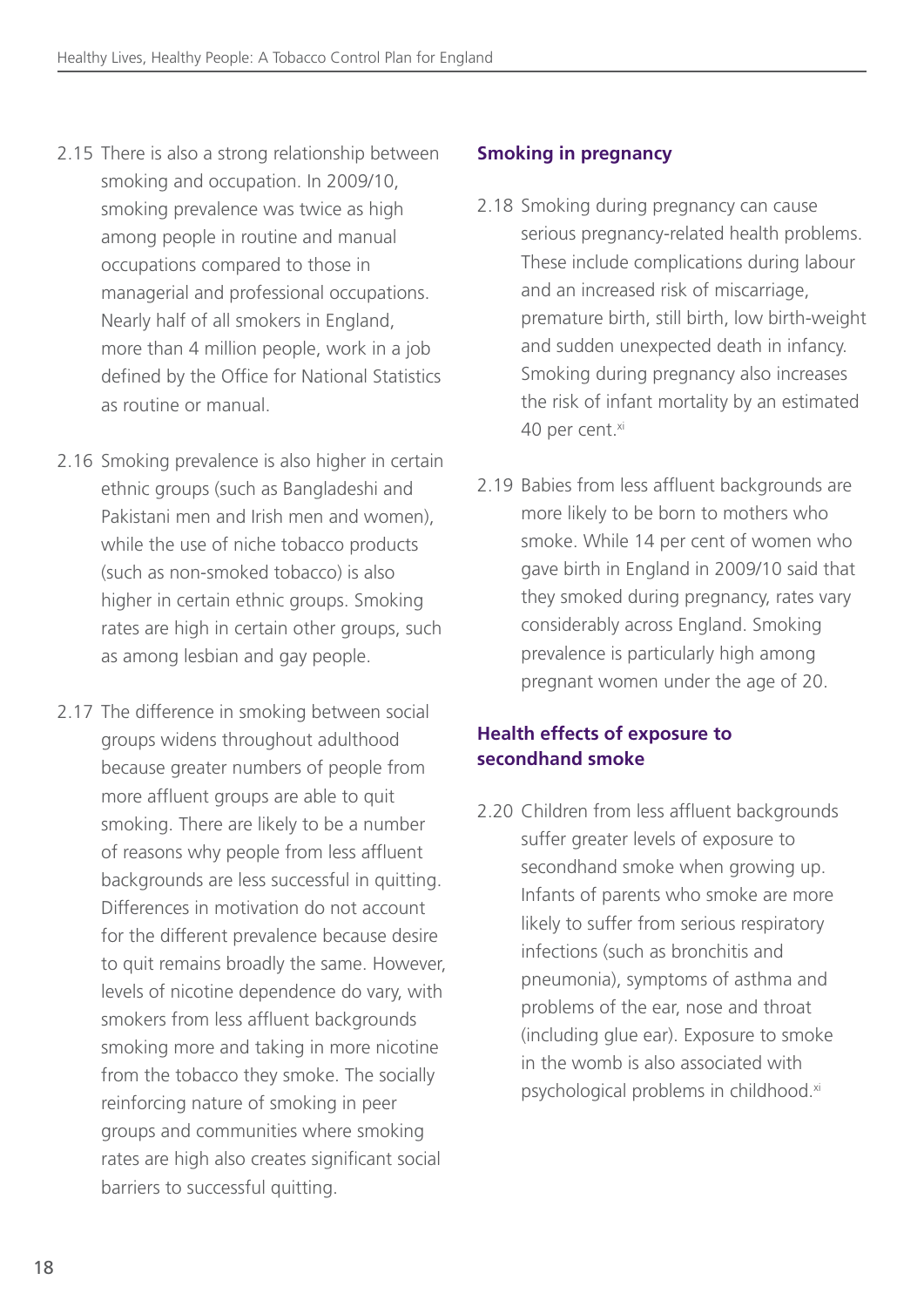- 2.21 Although the level of exposure to smoking among children has declined in recent years, it remains a significant health issue. Among children in the UK each year, exposure to secondhand smoke causes:
	- over 20,000 cases of lower respiratory tract infection (in children under 3 years);
	- 120,000 cases of middle ear disease;
	- at least 22,000 new cases of wheeze and asthma;
	- 200 cases of bacterial meningitis; and
	- 40 sudden infant deaths (one in five of all sudden infant deaths are caused by smoking).<sup>viii</sup>
- 2.22 Secondhand smoke in the home also presents a substantial health risk for adults. Over 12,000 deaths among people over 20 years of age each year are estimated to be attributable to exposure to secondhand smoke. These deaths will be concentrated in groups where smoking rates are the highest.<sup>xii</sup>

# **Uptake of smoking by young people**

- 2.23 Smoking is an addiction largely taken up in childhood and adolescence, so it is crucial to reduce the number of young people taking up smoking in the first place.
- 2.24 If smoking is seen by young people as a normal part of everyday life, they are much more likely to become smokers themselves.<sup>xiii</sup> A 15 year old living with a parent who smokes is 80 per cent

more likely to smoke than one living in a household where no one smokes xiv About one-third of children under the age of 16 live with someone who smokes.<sup>xv</sup> The latest research in social psychology and behavioural economics suggests that reducing the uptake of smoking is best achieved by influencing the adult world in which young people grow up.

- 2.25 Across the population, the highest rates of smoking are among young people. Around 26 per cent of people aged 16–24 smoked in 2009. While the rates of smoking among young people have reduced considerably in recent years, the uptake of smoking by young people continues to be a serious problem. An estimated 330,000 young people under the age of 16 try smoking for the first time in England each year, and around 6 per cent of pupils aged 11–15 were regular smokers in 2009 (regular smoking for pupils being defined as at least one cigarette a week).<sup>ii</sup>
- 2.26 Young people can rapidly develop nicotine dependence and symptoms of dependence can develop soon after a young person's first puff on a cigarette.<sup>xvi</sup> The Government is particularly concerned about the early age at which people become regular smokers in England and that nicotine addiction for most people starts in adolescence. In England, almost two-thirds of current and ex-smokers say that they started smoking regularly before they were 18 years old, with 39 per cent saying that they were smoking regularly before the age of 16. Very few people start smoking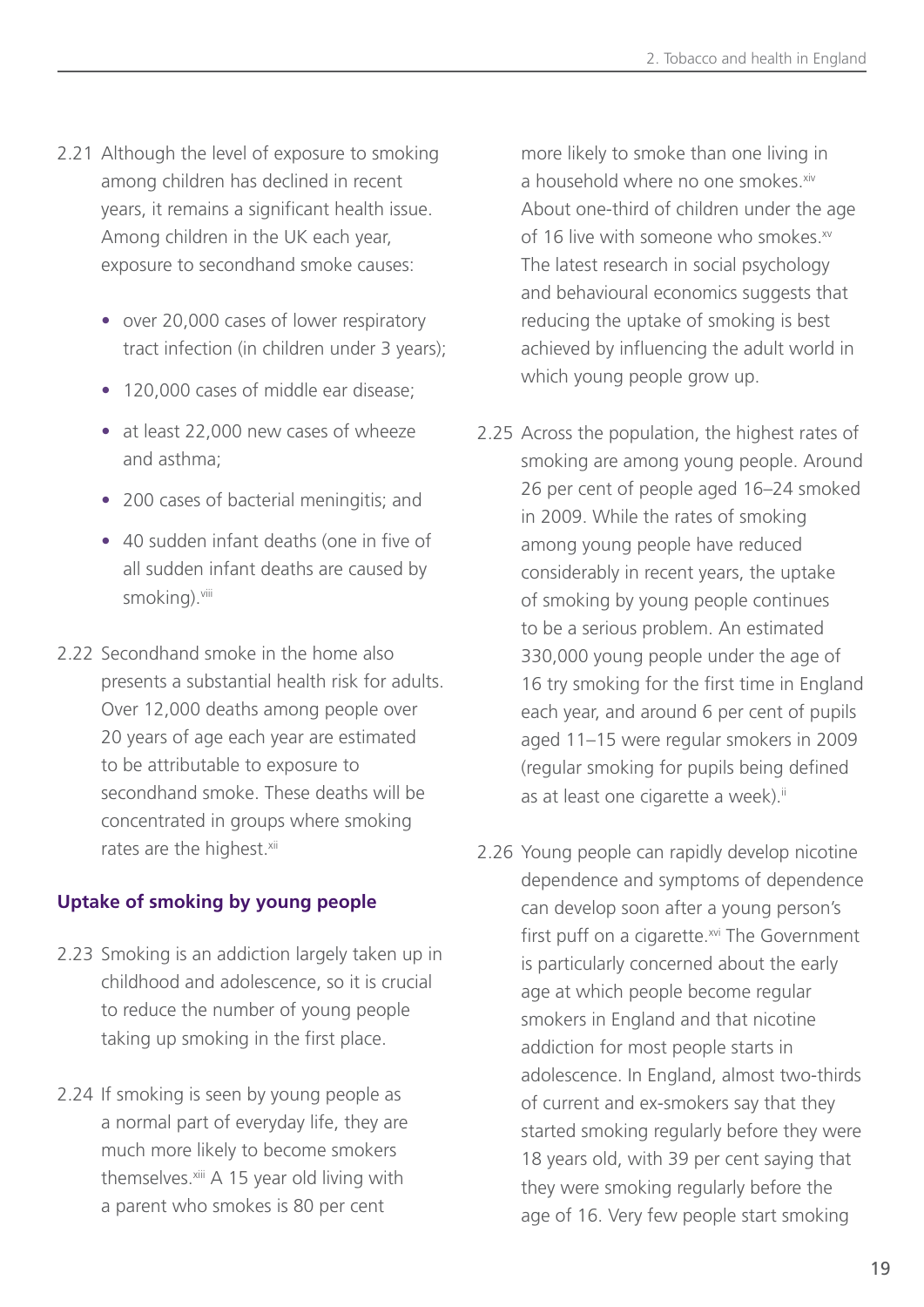for the first time after the age of 25.<sup>ii</sup> Our efforts to stop the uptake of smoking must focus on teenagers.

# **Smoking and mental health**

- 2.27 The Government is concerned about the substantial impact that smoking has on the health and wellbeing of people suffering from mental health problems. Overall smoking prevalence among people receiving psychiatric care is significantly higher than among the general population.
- 2.28 People suffering from mental health problems who also smoke have commonly been found to display patterns of heavy smoking and severe nicotine dependence. Many smokers with mental health problems want to stop smoking but often they do not receive the advice and support they need to do so. Smoking rates by young people with mental health problems are significantly higher than average.<sup>xvii</sup>

# **International comparisons**

2.29 Comparisons of smoking prevalence between countries are complicated by the need to take account of the different definitions that are used to define smokers, different age groups covered, different survey methods used to collect the information and potential differences in the tendency of respondents to under (or over) report smoking. Figure 4 offers information for eight countries including England.

2.30 Even allowing for issues of comparability, there is strong evidence that the decrease in prevalence observed in England over the past decade has been at least on a par with other countries and that the current prevalence in England is among the lowest in this group.

### **Figure 4: Smoking prevalence in eight countries including England (from Department of Health analysis of latest available comparable national data)**

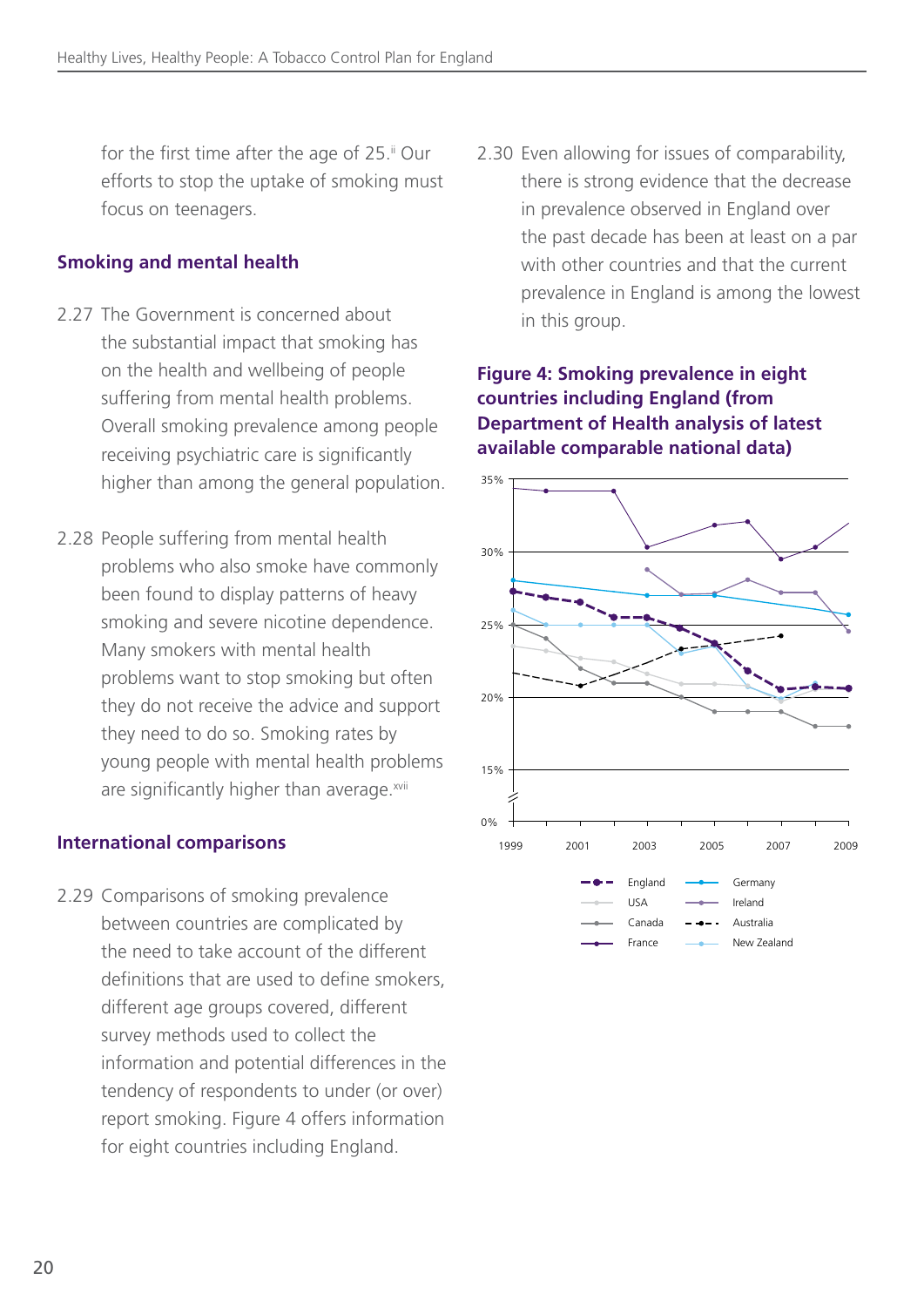# 3. Stopping the promotion of tobacco

3.1 Action to stop the promotion of tobacco products has been taken over many years. While the Tobacco Advertising and Promotion Act 2002 prohibits tobacco advertising, the tobacco industry continues to find ways of promoting tobacco products, for example through packaging,

point of sale displays and through entertainment media, including the internet. Given the substantial health risks caused by tobacco use, the Government is committed to preventing the promotion of tobacco products to both young people and adults.

#### **Key actions**

**The Government will:** 

- **• implement the tobacco display provisions in the Health Act 2009 for large shops from April 2012 and for all other shops from April 2015;**
- **• consult on options to reduce the promotional impact of tobacco packaging, including plain packaging, before the end of 2011;**
- **• continue to defend tobacco legislation against legal challenges by the tobacco industry, including legislation to stop tobacco sales from vending machines from October 2011;**
- **• examine the impact that the advertising and promotion of smoking accessories, including cigarette papers, has on promoting the use of tobacco products and consider whether further action is needed;**
- **• work with media regulators and the entertainment industry around the portrayal of smoking in entertainment media;**
- **• consider whether the internet is being used to promote tobacco to young people in the UK and, if so, examine what more can be done on a global level; and**
- **• encourage local areas to consider action to further protect young people from exposure to smoking so they do not see it as a normal behaviour, reducing the likelihood of them becoming smokers.**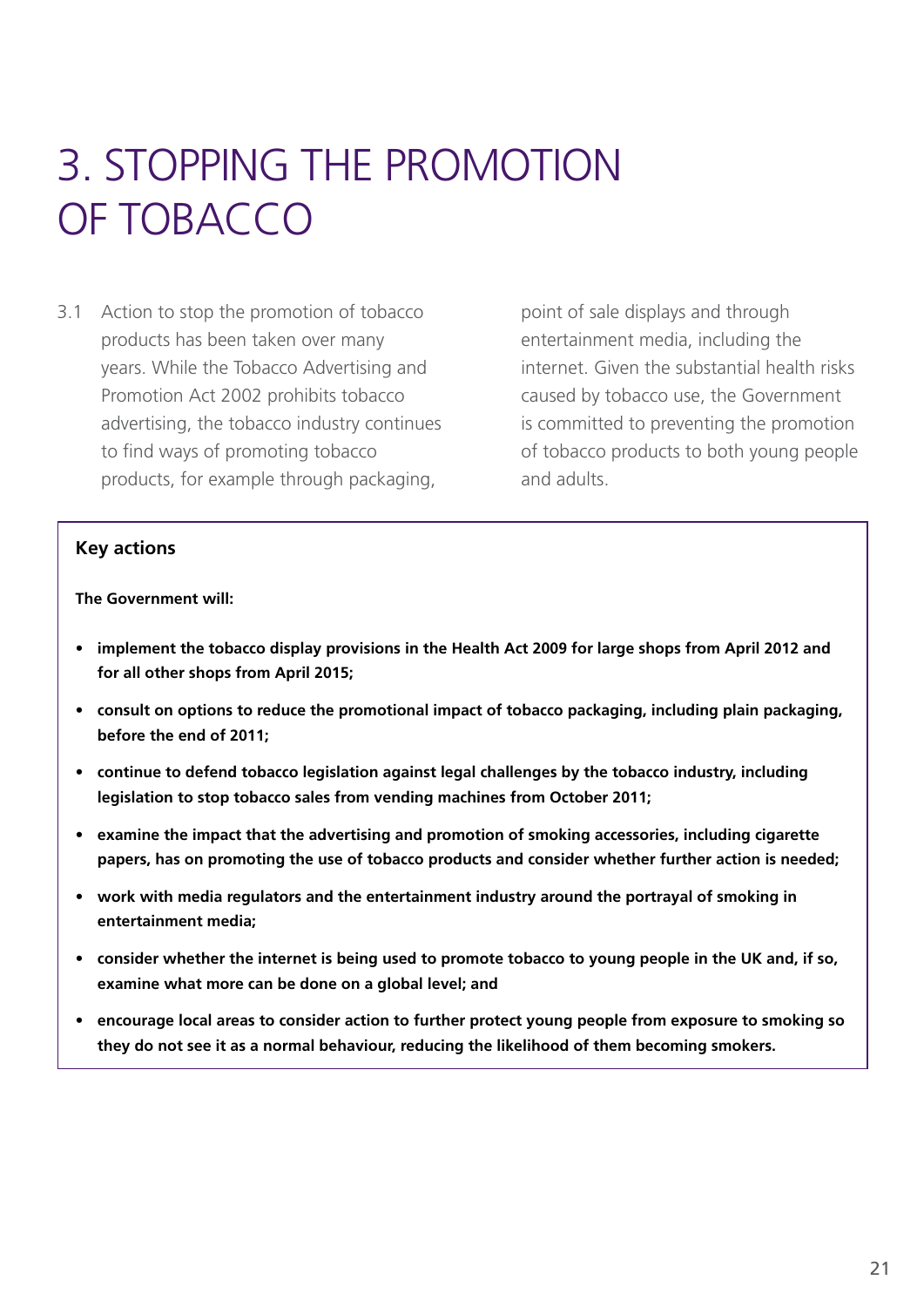# **Helping shape perceptions of tobacco use by young people**

3.2 The more that smoking is seen to be a normal part of everyday life, the more likely it is that young people will take it up. As the Cabinet Office Behavioural Insights Team suggests in *Applying behavioural insight to health*:

> *We generally do what we see or think others are doing but an important twist is that our estimate of what other people are*  doing is often distorted.xviii

3.3 We will encourage local authorities to examine what role they can play in helping to change social norms around smoking, particularly through using behavioural insights. Young people can often overestimate the number of people smoking among the peer group and in the wider community, and this can drive smoking behaviour.

# **Display of tobacco products in shops**

- 3.4 There is evidence that the display of tobacco products in shops can promote smoking by young people and undermine the resolve of adult smokers who are trying to quit. The Health Act 2009 ends the display of tobacco in shops.
- 3.5 The tobacco display provisions in the Health Act 2009 and related regulation will be implemented for large shops from April 2012 and for all other shops from April 2015. We will amend the regulations on stopping the display of tobacco to

make the arrangements more practical for shop keepers to comply with in the dayto-day running of their businesses. These changes to the legislation ending tobacco displays in shops will especially support small businesses, in line with the *Growth Review* announced by the Chancellor of the Exchequer in November 2010.

# **Plain packaging of tobacco products**

- 3.6 The Government will look at whether the plain packaging of tobacco products could be effective in reducing the number of young people who take up smoking and in supporting adult smokers who want to quit. The Government wants to make it easier for people to make healthy choices but wants to understand whether there is evidence to demonstrate that plain packaging would have an additional public health benefit. We will explore the competition, trade and legal implications, and the likely impact on the illicit tobacco market of options around tobacco packaging.
- 3.7 We will consult on options to reduce the promotional impact of tobacco packaging, including plain packaging, before the end of 2011.

# **Sale of tobacco from vending machines**

3.8 We are robustly defending the legislation to stop the sale of tobacco products from vending machines against two judicial review cases brought by the tobacco industry. From 1 October 2011, tobacco products will no longer be sold from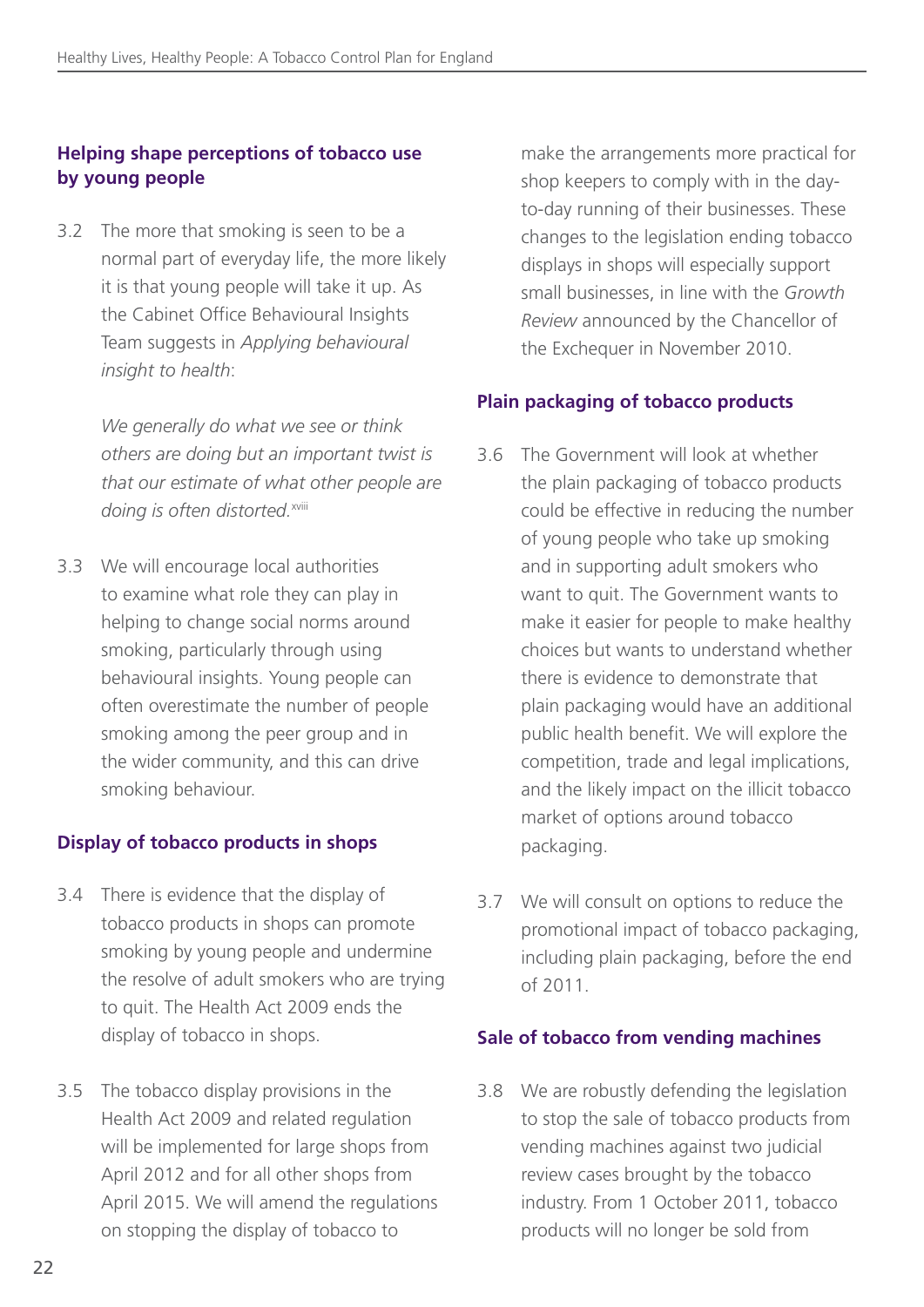vending machines in England. As vending machines are self-service, they offer young people easy and poorly supervised access to tobacco. By ending this source of tobacco we will reduce the number of young people taking up smoking as well as extending a supportive environment for adult smokers who are trying to quit.

# **Advertising of smoking accessories**

3.9 We are aware of the increasing prominence of the advertising and promotion of smoking accessories, such as cigarette papers, at large-scale public events such as music festivals. We will examine the impact that the advertising and promotion of smoking accessories has on promoting the use of tobacco and consider whether further action is needed.

### **Tobacco and the entertainment media**

3.10 The portrayal of smoking in the entertainment media can create the false impression that tobacco use is a normal, or even glamorous, activity and it rarely shows the real life negative consequences of tobacco use. Smoking in the media can also give a false impression that tobacco use is more common than it actually is. We remain especially concerned about how these influences affect perceptions of social norms and how they encourage young people to take up smoking.

- 3.11 Guidelines on reducing images of smoking in television programmes and films directed towards children have been published by Ofcom, the UK communications industries regulator. We will continue to work to reduce the depiction of smoking in the media, including through bringing together media regulators and the entertainment industry to consider what more can be done.
- 3.12 We will also consider whether the internet is being used to promote tobacco to young people in the UK. If this is the case, we will need to examine what more can be done on a global level, potentially through the World Health Organization's Framework Convention on Tobacco Control.
- 3.13 We will also explore ways to provide young people with information about risky behaviours that can affect their health, including tobacco use, and to help them develop their ability to resist pressures to take up smoking. This work is likely to involve digital media, due to its reach and popularity among young people.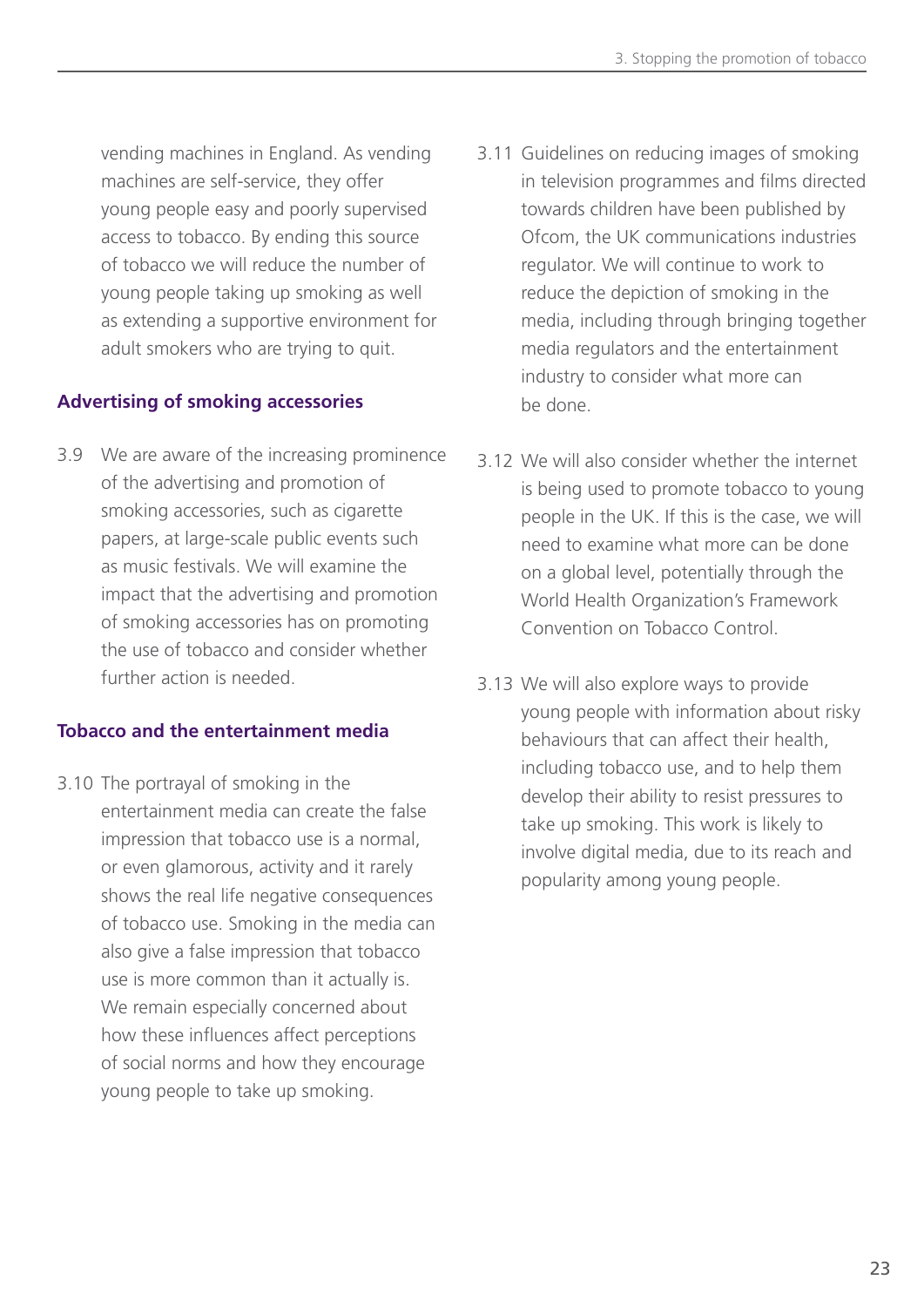# 4. Making tobacco less affordable

4.1 Making tobacco less affordable is proven to be an effective way of reducing the prevalence of smoking. Young people, pregnant women and people from lower socio-economic groups are particularly

#### **Tax on tobacco**

4.2 The UK has some of the highest-priced cigarettes and tobacco products in the EU and the Government continues to follow a policy of using tax to maintain the high

#### **Key actions**

**The Government will:**

- **• continue to follow a policy of using tax to maintain the high price of tobacco products at levels that impact on smoking prevalence;**
- **• promote a revised joint working protocol between local authorities and HM Revenue & Customs (HMRC) to tackle illicit tobacco;**
- **• continue to support the development of a protocol on illicit trade in tobacco products under the World Health Organization's Framework Convention on Tobacco Control (FCTC);**
- **• support the development of evidence-based marketing campaigns by local authorities to reduce illicit tobacco use in their communities;**
- **• promote local action to identify tobacco products, including niche products, on sale to ensure that appropriate duty is paid on these products;**
- **• keep under review the evidence about the affordability and average price smokers pay for tobacco; and**
- **• examine the feasibility and likely impact of restricting the amount of cheap tobacco products individuals can bring in to the UK from abroad.**

sensitive to price.<sup>xix</sup> The health gain from high-priced tobacco, however, can be undermined if the illicit market in tobacco products is allowed to thrive at the expense of legal, duty-paid products.

price of tobacco products at levels that have an impact on smoking prevalence. Tax policy is a matter for HM Treasury and tobacco taxation will be kept under review as part of the usual Budget process.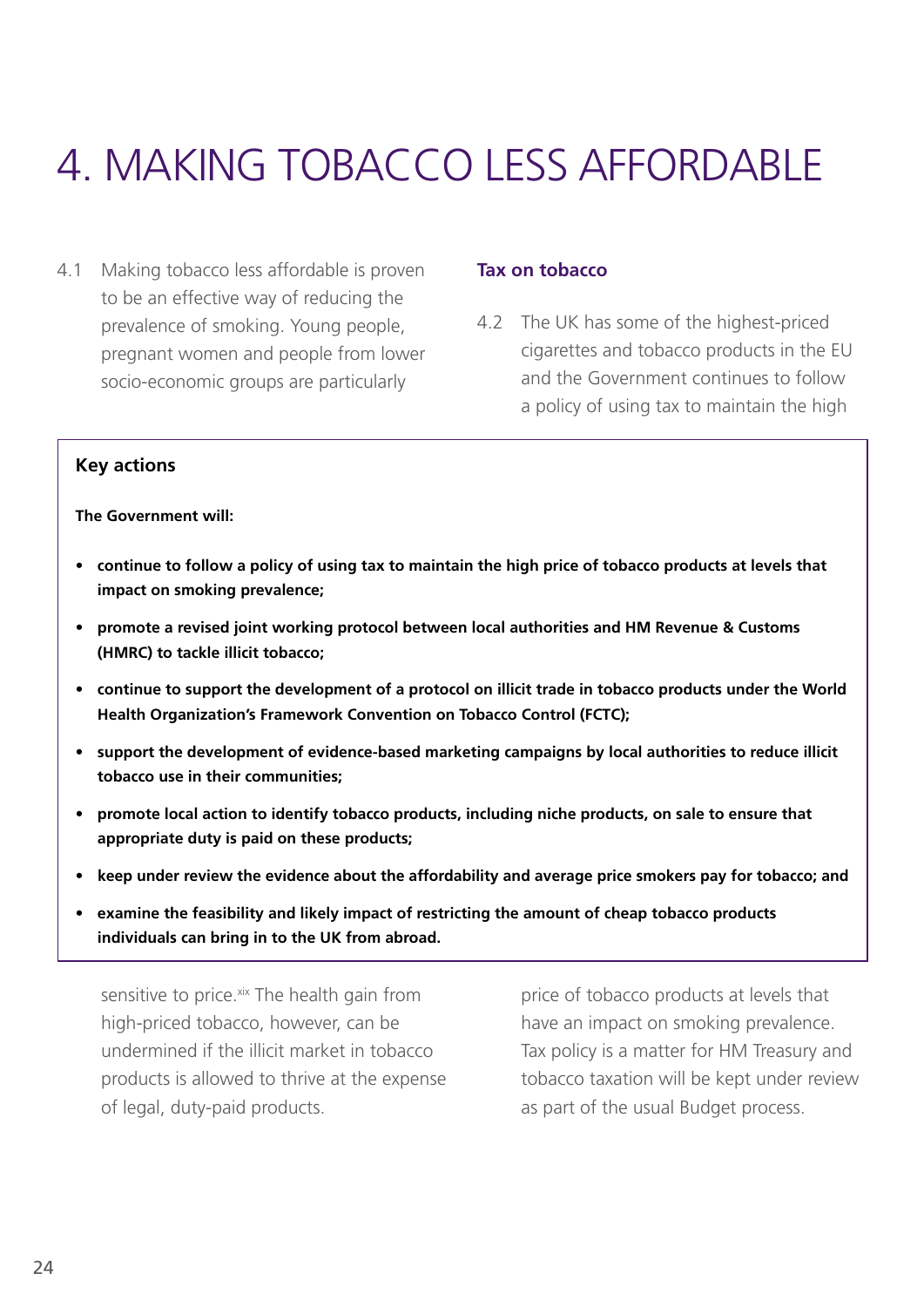# **Illicit tobacco**

- 4.3 Success in reducing the illicit share of the tobacco market helps to reduce consumption, reduce organised crime in local communities, reduce potential revenue loss to the Treasury and support legitimate retailers. HMRC is responsible for tackling the illicit share of the tobacco market. However, the Department of Health, local authorities and others interested in tobacco control in local communities also have important roles to play. The Government is committed to tackling the illicit trade in tobacco products and will continue to take action as part of HMRC's strategy.
- 4.4 Groups of local authorities may wish to collaborate and co-operate around intelligence-gathering and analysis, enforcement, public education and engagement in the area of tackling illicit tobacco. Working across a wider geographical area is likely to be more costeffective and have a greater impact.
- 4.5 There is a role for marketing communications in reducing illicit tobacco in our communities. Marketing campaigns can be more cost-effective when commissioned across wider geographical areas. As part of the North of England's Tackling Illicit Tobacco for Better Health programme, a marketing communications campaign was run in the North West and North East of England in 2010. The use of marketing communications to tackle illicit tobacco was also piloted in Portsmouth and Liverpool. Ongoing evaluation of these initiatives has shown that marketing communications can be effective in raising awareness about the dangers posed by the availability of illicit tobacco products in communities, in changing attitudes towards illicit tobacco use and in encouraging people to report illicit activity. We will disseminate the conclusions and recommendations from this work in order to guide other local areas that wish to undertake marketing activity to reduce illicit tobacco products in

their communities.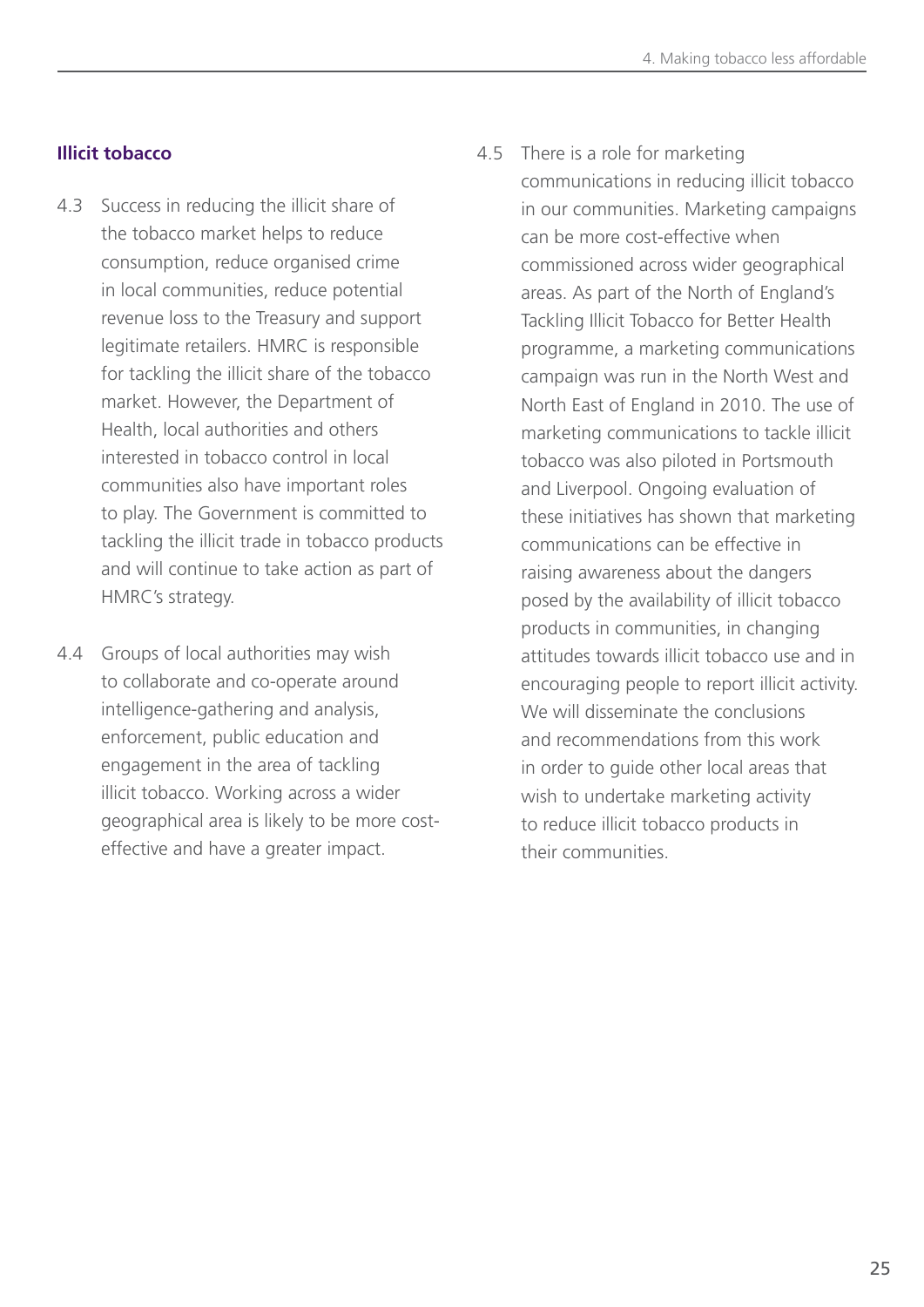### **Case study: Tackling illicit tobacco in the north of England**

**An innovative approach to tackling both the demand and supply of illegal tobacco in local communities is showing promising results. The** *North of England Tackling Illicit Tobacco for Better Health Programme* **has united the key agencies of HMRC, UK Border Agency, police, local authority trading standards departments and the NHS around a comprehensive action plan, covering eight key strands of work. The programme is focused on: building effective partnerships for delivery; increasing intelligence sharing and enforcement; training on illicit tobacco for a wide range of professionals, including local magistrates and local stop smoking service staff; and using well-tested media and marketing communications to shift public perceptions around illegal tobacco. In a recent stakeholder survey, over half of over 500 respondents said that tackling illicit tobacco had become a higher local priority since the programme was launched in the summer of 2009. Where this had happened, the overwhelming driving force had been the sharing of expertise and resources through the programme's work. Calls to Crimestoppers have increased significantly since the launch of the 'Get Some Answers' campaign and there has been some effective multi-agency enforcement activity in recent months.** 

**The experience in the north of England is helping to shape similar programmes in other parts of the country. An independent evaluation is being carried out by the UK Centre for Tobacco Control Studies, and its interim report concluded:** 

*The programme has provided the context for different players to come together, and catalysed a significant increase in partnership-working around illicit tobacco.*

- 4.6 We will continue to support the work being carried out by local trading standards authorities to detect and take action on niche and novel tobacco products which currently breach pack labelling or health warning legislation, or which evade duty.
- 4.7 A joint working protocol on tobacco offences between HMRC officials and local authority trading standards officers is currently under revision. When finalised, the protocol will provide an operational framework for optimising the efforts of all those involved in the detection and seizure of illicit tobacco products. The protocol will encourage an effective, multi-agency approach to detecting illicit tobacco products and taking appropriate action.
- 4.8 HMRC will continue to support the development of a protocol under the FCTC to tackle illicit trade globally. It is anticipated that agreement of that protocol will be reached at the fifth FCTC Conference of the Parties in 2012.

#### **Tobacco price and consumption**

4.9 Cigarettes and other tobacco products vary considerably in price from premium brands to cheaper "lower-end" products. There is evidence that smokers are increasingly "downgrading" to cheaper brands. Levels of consumption of tobacco products available at various prices will vary between individuals and social groups. To explore the scope for new policy interventions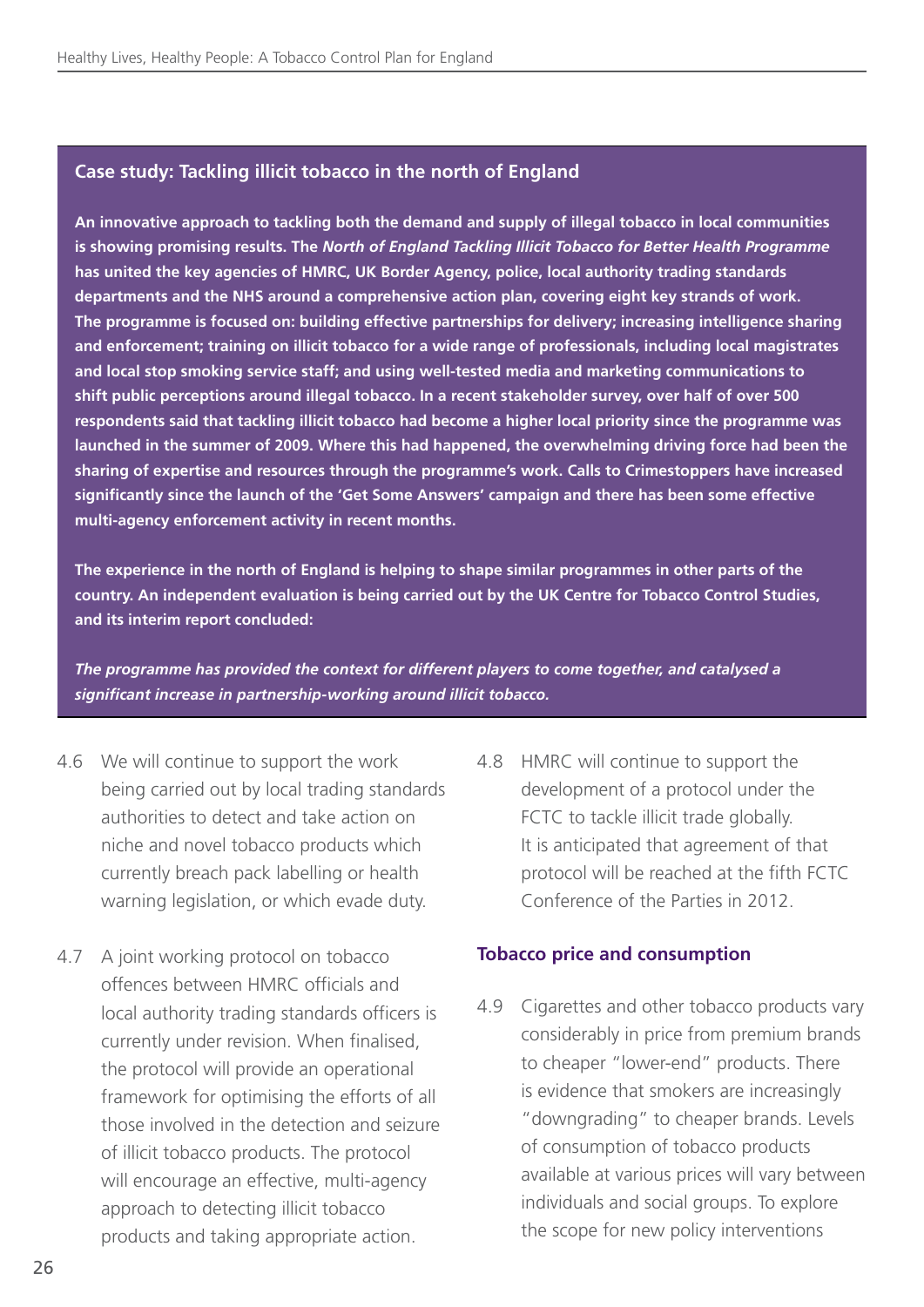in this area, we will encourage research to examine the evidence on the average price that different groups usually pay for tobacco products and the pack sizes they usually purchase.

4.10 The Government will look at the feasibility and likely impact of introducing a restriction on the amount of tobacco products that an individual can bring in to the UK from abroad, on the grounds of protecting public health.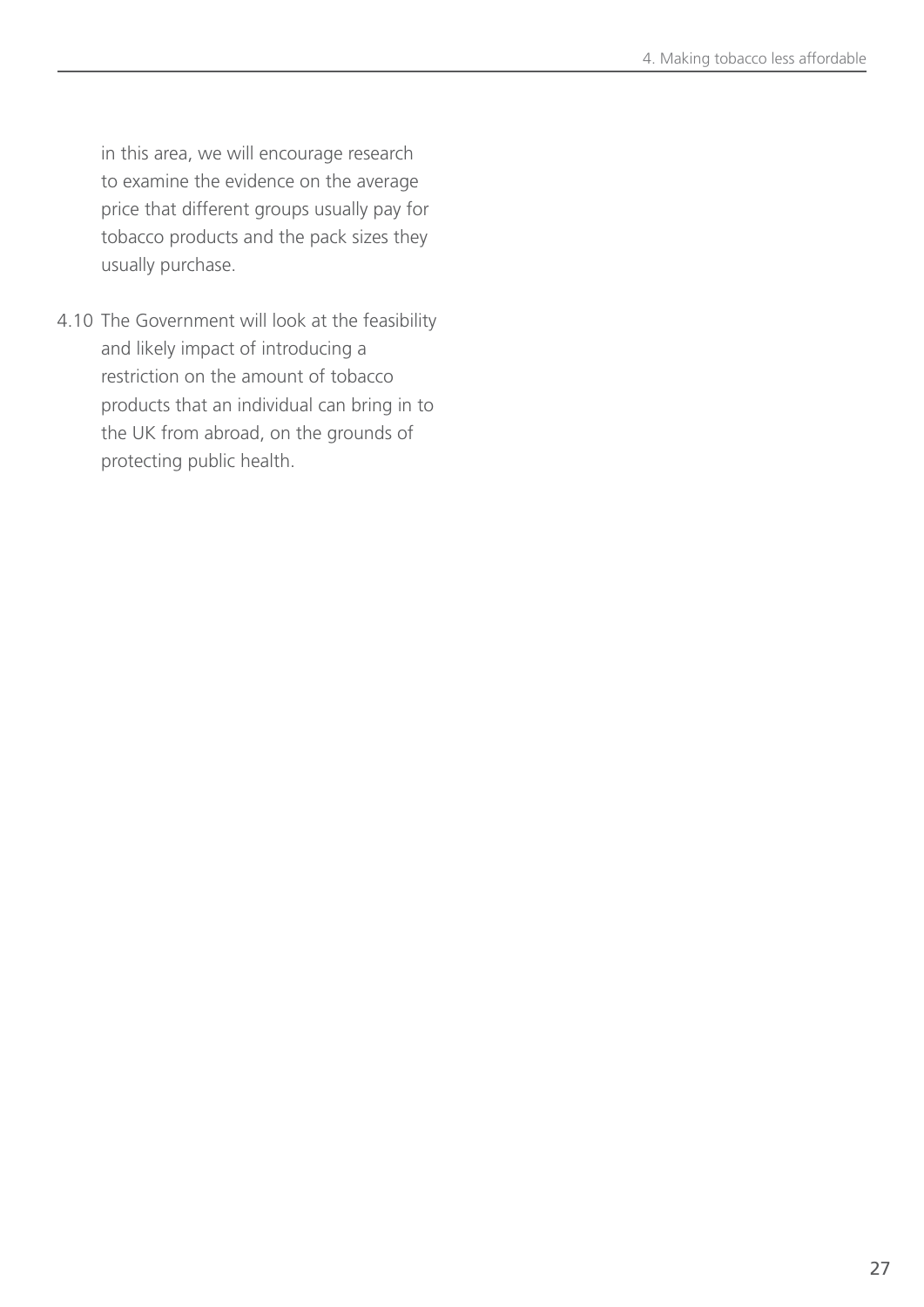# 5. Effective regulation of TOBACCO PRODUCTS

5.1 The effective enforcement of tobacco control legislation is a key element of any comprehensive tobacco control strategy. Laws are already in place that regulate the way that tobacco products are presented for sale and ensure that tobacco is not sold

### **Effective local enforcement of tobacco legislation**

5.2 We will continue to work closely with the professional bodies for local regulatory officers. Their work to educate and

#### **Key actions**

**The Government will:**

- **• encourage and support the effective local enforcement of tobacco legislation, particularly on the age of sale of tobacco products;**
- **• support the continuing provision of guidance, education and best practice for the local enforcement of tobacco legislation;**
- **• promote local action to identify niche tobacco products on sale in communities to ensure that these products meet the requirements of tobacco legislation;**
- **• consider the evidence for where children obtain tobacco products and explore what action is needed to tackle the main sources;**
- **• include a new EU standard for reduced ignition propensity (RIP) cigarettes in the British National Standards collection;**
- **• contribute to the planned revision of the EU Tobacco Products Directive; and**
- **• co-ordinate, through the Medicines and Healthcare Products Regulatory Agency (MHRA), scientific and market research on the use of nicotine-containing products, such as electronic cigarettes, to inform decisions about the most effective and proportionate form of regulation.**

to people under the age of 18. We will encourage local areas to continue to focus on the enforcement of tobacco legislation, which will contribute to their efforts to drive down the rates of tobacco use in their communities.

promote the professional practice of local authority regulatory staff, and to produce and disseminate good practice guidance, has a valuable role to play in supporting effective tobacco control.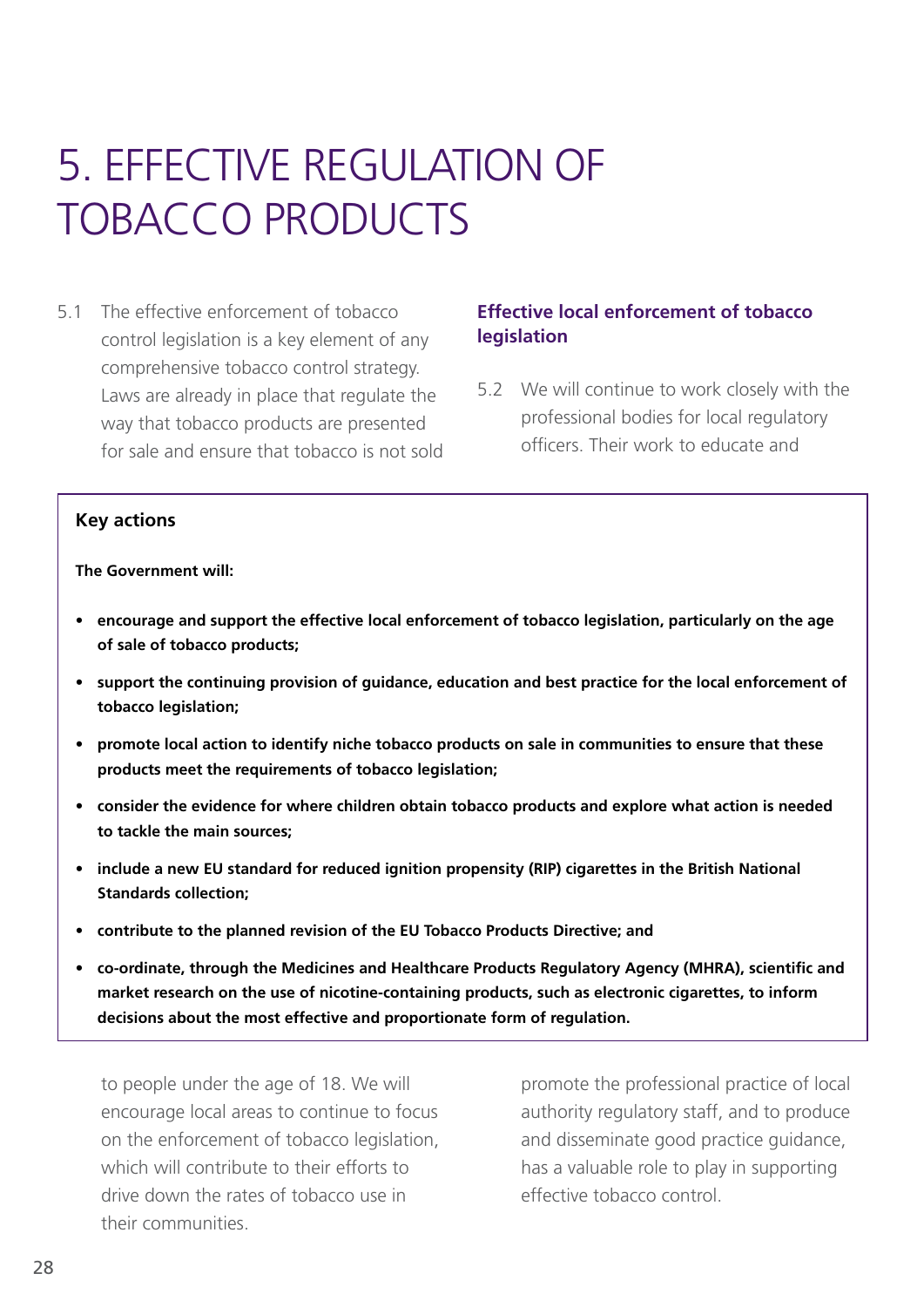5.3 Local authorities have extensive experience in taking a proportionate approach to the enforcement of legislation. We will encourage local areas to continue to build compliance with tobacco legislation, including through provision of advice and information to businesses. The Government believes that enforcement action should only be needed in cases where the law is deliberately flouted, but where that happens, we support local authorities in taking strong action.

# **Reducing the availability of tobacco to young people**

- 5.4 While the legal age of sale of tobacco products is 18, young people under this age say that they continue to find ways to circumvent the law, either by directly purchasing or getting tobacco through other sources. The Government recognises the efforts of retailers in recent years to ensure that tobacco sales are made only to adults. We will encourage the continued effort, particularly by retail representative bodies, to promote responsible retailing.
- 5.5 In recent years, evidence suggests that the primary sources of tobacco for young people are changing. The Department of Health has commissioned an academic review of the evidence in this area that will be completed in late-2011. We will examine the outcome of this review carefully to determine what further action is needed to reduce the availability of tobacco to young people under the age of 18.

# **Effective regulation of novel or niche tobacco products**

- 5.6 Novel or niche tobacco products, including tobacco mixtures for use in waterpipes (such as shisha) and smokeless tobacco, are available for sale in communities throughout England. All tobacco products, especially those that are smoked, carry health risks and are subject to tobacco legislation, including the requirement not to sell these products to people under the age of 18.
- 5.7 We will support local enforcement activities relating to novel or niche tobacco products, and we have commissioned work to develop an online directory that will help enforcement officers to identify such products. Guidance to support the effective regulation of waterpipes, based on experience from local areas, has been produced by Local Government Regulation, the Chartered Institute of Environmental Health and the Trading Standards Institute. This guidance also covers how smokefree legislation applies to the use of waterpipes. Other projects are currently underway in local areas and we will promote the widespread dissemination of these recommendations and findings.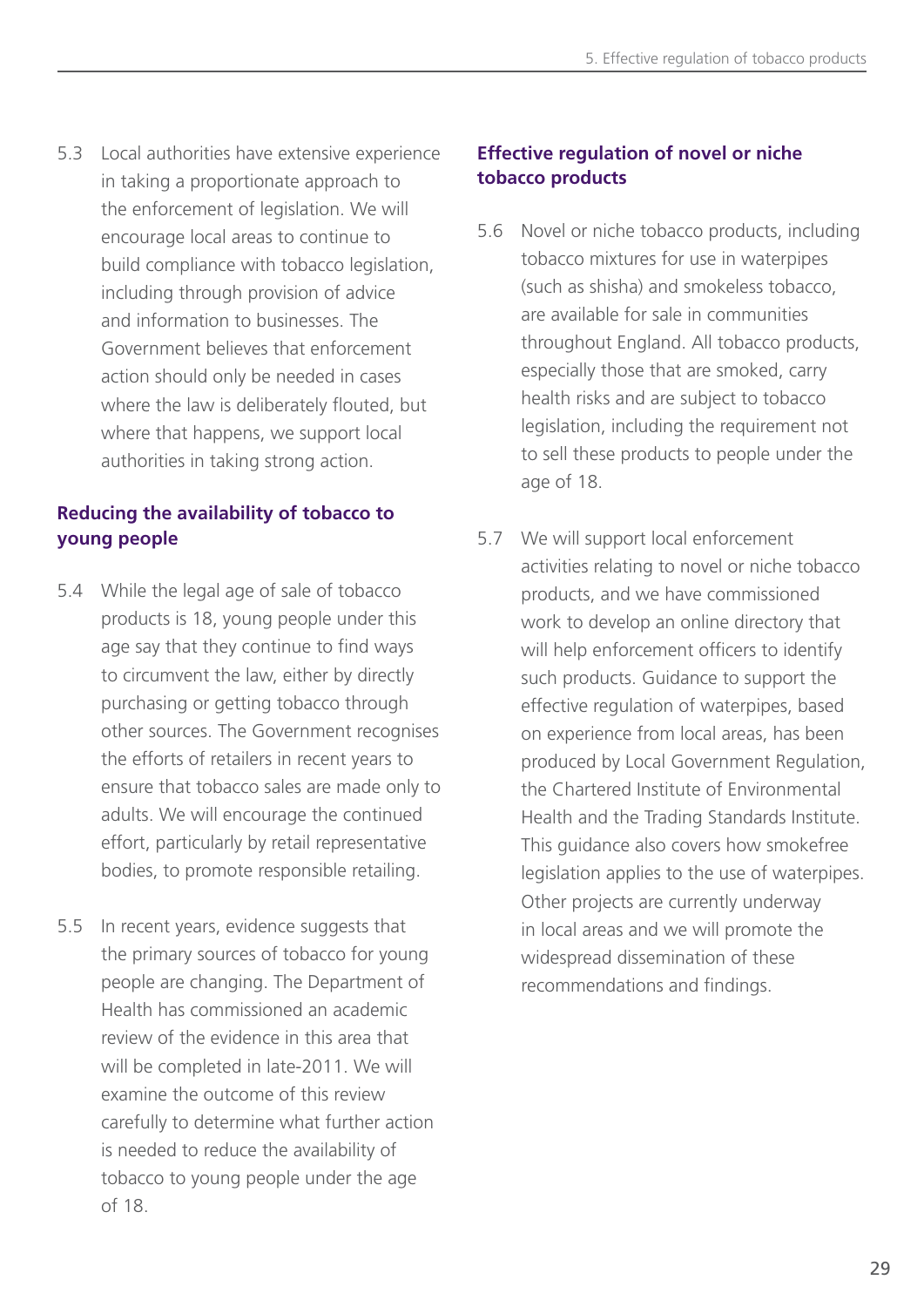### **Case study: Raising awareness of the dangers of waterpipes**

**The number of establishments offering waterpipes to smoke is increasing in England, and they are reported to be attracting young people who are seeking new social experiences. Some people incorrectly believe that smoking waterpipes is less harmful than smoking cigarettes. In response to this problem many local authorities, including the London Borough of Tower Hamlets and Coventry City Council, have implemented enforcement strategies that include the provision of information and advice on the health hazards from smoking waterpipes.** 

**The Tower Hamlets shisha campaign started in 2009, as part of a wider strategy to combat high tobacco use. The local council has worked collaboratively with local NHS organisations to produce information highlighting the dangers of waterpipe smoking. This information is distributed to businesses by officers of the Environmental Health Commercial Services team during their visits. The campaign has resulted in greater awareness of the health implications of smoking waterpipes and of the legal requirements regarding the sale of this form of tobacco.**

### **RIP cigarettes**

- 5.8 Smoking materials are a significant cause of house fires. In 2007, there were 2,354 smoking-related fires in England, resulting in 73 deaths and 789 injuries. The EU published a Safety Standard and Test Method for Reduced Ignition Propensity Cigarettes in November 2010, with referencing in the *Official Journal of the European Union* planned for 12 months later. This period will enable cigarette manufacturers to make necessary changes in their manufacturing processes to meet the new standard.
- 5.9 The Standard for Reduced Ignition Propensity Cigarettes was developed to find a technical solution to prevent cigarettes from burning through their whole length when not being actively smoked, because of the fire hazard

this represents. In December 2010, an equivalent British Standard (EN 16156) was included as a UK national standard. The introduction of RIP cigarettes could save between 800 and 900 lives per year in European countries.

# **Planned revision of the EU Tobacco Products Directive**

- 5.10 The European Commission consulted in 2010 on options to inform its expected proposal for a revised Tobacco Products Directive. The Government will seek to play an active role in revising the Directive, and sees the following as areas of priority for revision:
	- The removal of the current requirement for inclusion of tar, nicotine and carbon monoxide yields from cigarette packs, because this information can be misleading to consumers.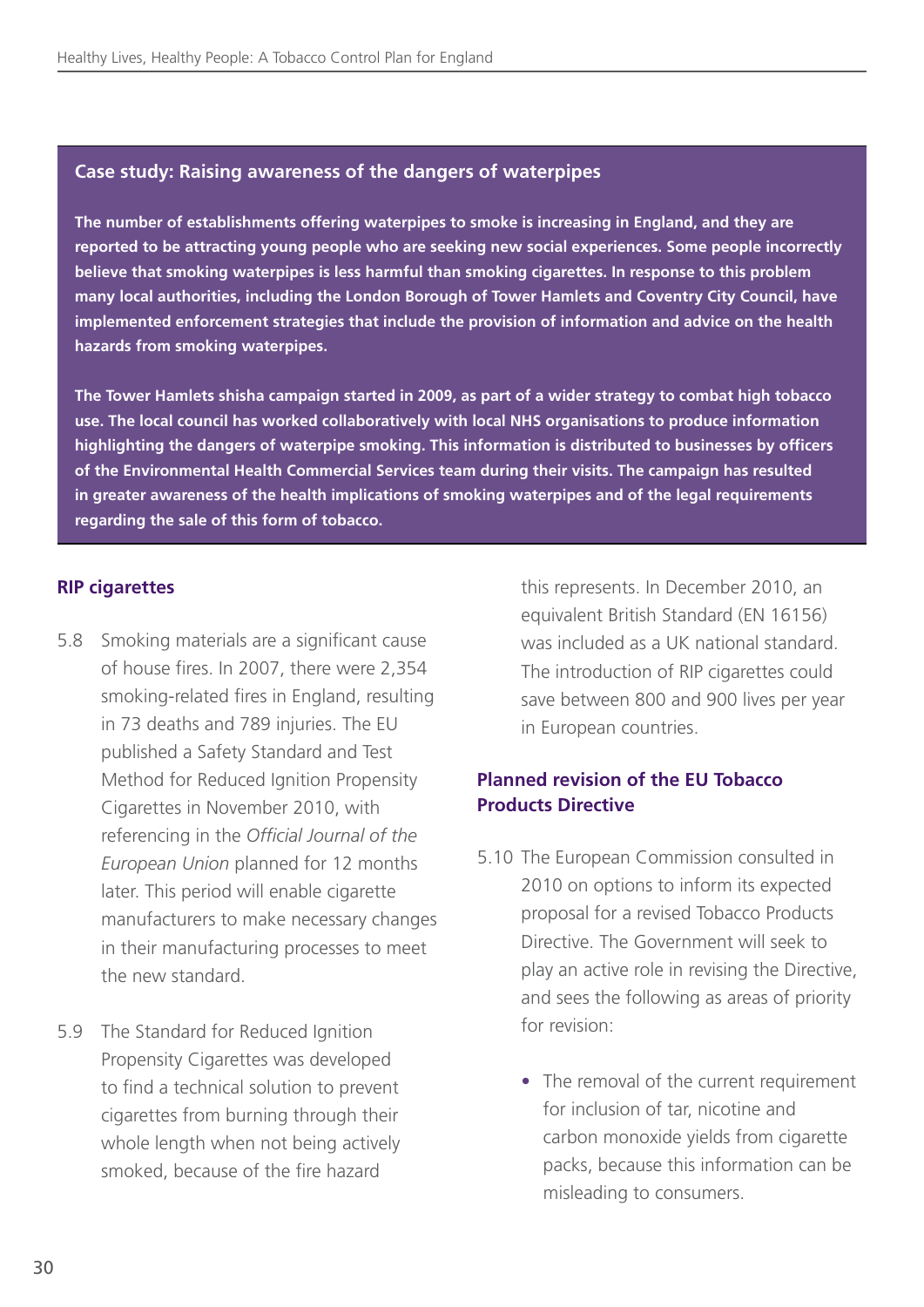- The mandatory use of picture warnings for all tobacco products for sale in the EU (picture warnings are already required on the packaging of smoked tobacco for sale in the UK).
- The improved labelling and use of health warnings for smokeless tobacco products.
- 5.11 The sale of smokeless oral tobacco products such as snus is not permitted across the EU (with the exception of Sweden). Given that health risks are associated with the use of these types of smokeless tobacco products, the Government does not intend to support calls for oral tobacco products to be made available in the EU as part of any revision to the Tobacco Products Directive.

# **Regulation of nicotine-containing products**

5.12 The MHRA conducted a public consultation in 2010 about the need for regulation of nicotine-containing products, such as electronic cigarettes. In response to the consultation, there was clear support for more effective regulation of such products as medicines from interested groups such as the Royal College of Physicians, Royal College of General Practitioners, Royal Pharmaceutical Society, British Medical Association, British Heart Foundation, Cancer Research UK, Trading Standards Institute, local authority representatives, NHS bodies and the pharmaceutical industry. Some importers of electronic cigarettes said that they are willing to work with the MHRA towards the development of licensed nicotine-containing products.

- 5.13 There is, however, concern that an immediate move to medicines regulation for nicotine-containing products could lead to potentially useful products, which could support quitting, cutting down and reducing the harms to smokers and those around them, being taken off the market temporarily or innovation in this area being stifled. Questions around the level of nicotine contained in such products and the possible impact of regulation were also raised.
- 5.14 To inform future decisions in this area, the MHRA will co-ordinate a period of scientific and market research looking, in particular, at the levels of nicotine that have physiological effects. We will use the information gained to develop a better understanding of the possible benefits and disadvantages of potential regulation, including how potential public health benefits can be promoted, safety considered and the impact that future regulation would have on business.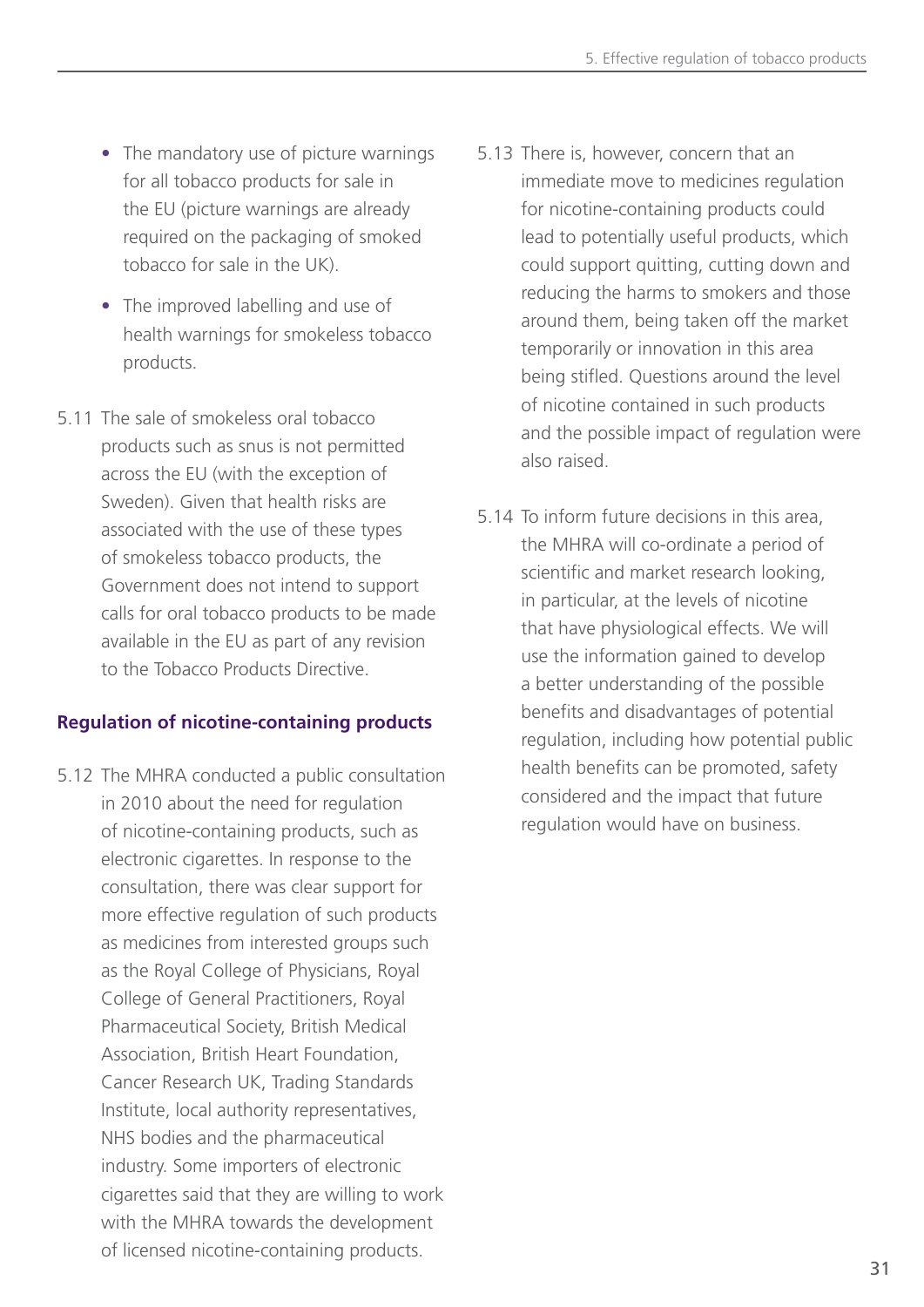# 6. Helping tobacco users to quit

- 6.1 Over 8 million people in England are smokers. By helping people to quit smoking for good, we can significantly improve public health and reduce health inequalities. By quitting, tobacco users can improve their own and their family's health and wellbeing, and also reduce the likelihood that their children will become smokers.
- 6.2 England is seen as a global leader in helping smokers to quit and evidence shows that local stop smoking services provide the most effective type of support. We want to increase levels of motivation among tobacco users to quit, increase the

referral of smokers to local stop smoking services and extend the support options available to tobacco users who want to quit. We will also develop a new approach to encourage tobacco users who cannot quit to substitute tobacco for safer sources of nicotine.

6.3 Despite over 6 in 10 smokers saying that they want to quit, less than half make a quit attempt in any given year. We want to encourage smokers to try to quit more often until they succeed, and for smokers to quit using an effective approach such as local stop smoking services, rather than quitting "cold turkey" without any help.

#### **Key actions**

#### **The Government will:**

- **• use marketing communications to motivate tobacco users to think about quitting, and guide them to the most effective support available;**
- **• encourage local areas to provide stop smoking services that are tailored to the needs of their communities and reach out to people from high smoking prevalence groups, in particular, people with routine and manual jobs;**
- **• support the provision of a greater range of options for smokers who want to quit, based on evidence of clinical effectiveness and value for money;**
- **• provide clinical guidance and training standards for local commissioners and providers of local stop smoking services;**
- **• encourage local areas to commission stop smoking services that maximise value for money;**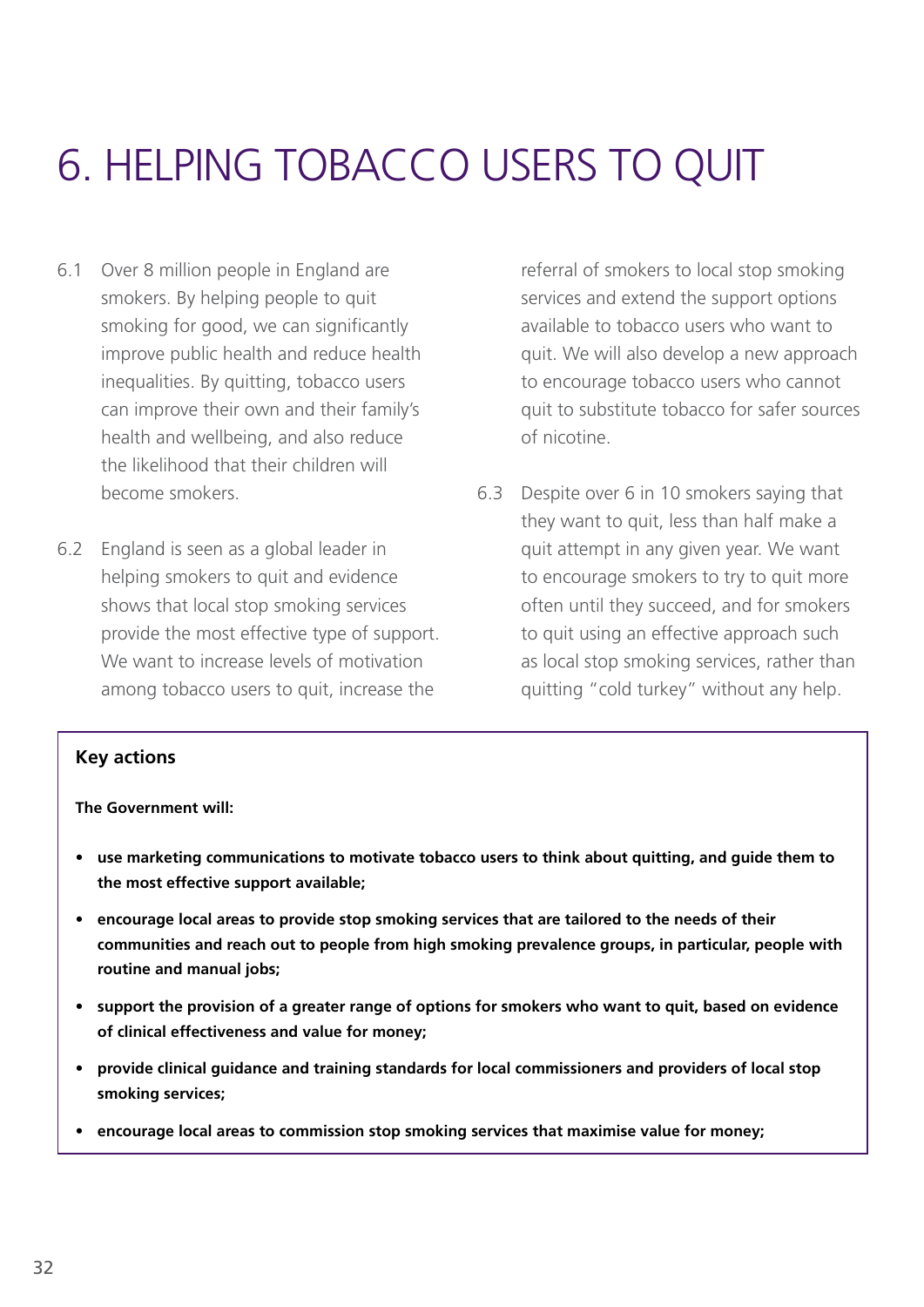- **• ensure data on local stop smoking service activity and effectiveness informs national and local commissioning and enables measurement of cost effectiveness;**
- **• work to increase the number of tobacco users who are offered advice about quitting and referral to local stop smoking services;**
- **• support the development of guidance on helping users of smokeless tobacco to quit; and**
- **• develop new approaches to encourage tobacco users who cannot quit to switch to safer sources of nicotine.**

# **Supporting provision of stop smoking services that meet local needs**

- 6.4 Local stop smoking services have been helping tobacco users to quit in England for over 10 years and the services are proved to be the most effective way for tobacco users to quit. The new public health system presents new opportunities for stop smoking services to continue to develop in order to meet the needs of tobacco users in their communities. To assist local areas to make available stop smoking services that provide the highest quality evidence-based support, we will:
	- encourage local commissioners to use local intelligence and data (including local tobacco profiles) to make stop smoking services available in ways that meet the needs of their community, especially for high smoking-prevalence groups and groups where smoking presents particular risks, such as pregnant women;
	- • regularly publish updated *Local Stop Smoking Services: Service and monitoring guidance* to support local commissioners and providers;
- continue to support the provision of training standards for stop smoking service professionals and providers;
- encourage local areas to commission stop smoking services that maximise value for money;
- ensure data on stop smoking services informs national and local commissioning, and enable monitoring of cost-effectiveness of services;
- continue to provide resources to local areas to help them promote their local stop smoking services and facilitate the sharing of conclusions from local marketing communications projects that have proved effective; and
- encourage stop smoking services to offer help to all tobacco users, including users of waterpipes and smokeless tobacco.
- 6.5 We support the introduction of a nonmandatory currency for smoking cessation services under the Payment by Results (PbR) framework in 2011/12, following the positive evaluation of the ongoing pilot of this approach in the West Midlands. The PbR system is used widely within the NHS as a mechanism to pay providers and is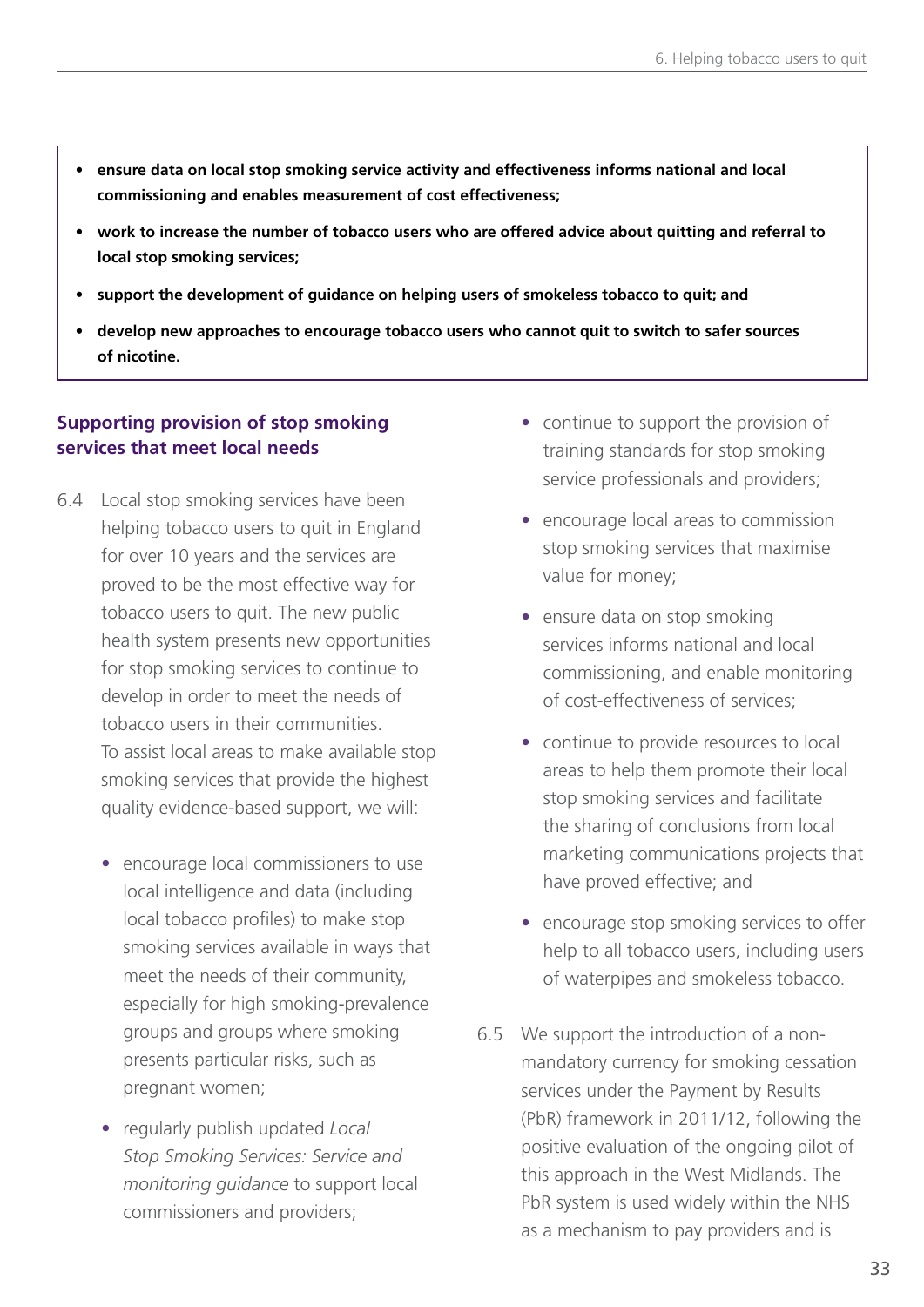designed to improve quality and efficiency, increase value for money and promote service innovation. In the PbR pilot for smoking cessation services, payment is made to providers on the basis of the outcomes that services achieve. A payment is received for each 4-week and 12-week quitter. To help organisations implement these arrangements, indicative prices used in the West Midlands have been published within the PbR framework. Moving forward, we will work with local authorities to explore whether they wish to make use of this tariff-based approach, once the budget for health improvement services is transferred from PCTs to local authorities.

# **Supporting local stop smoking services to extend the range of support options for smoking cessation**

6.7 We will support the provision of a greater range of options for smokers who want to quit, based on evidence of clinical effectiveness and value for money. Presently, stop smoking services operate an "abrupt quit" model where a smoker sets a quit date and is expected to have stopped smoking completely from that date onwards. While this form of quitting support has proved effective, not all smokers want, or can, quit this way and other options could be made available.

#### **Case study: Specialist support for pregnant women who smoke**

**At the Phoenix Stop Smoking Pregnancy Service, run by NHS Lincolnshire, pregnant women are given specialist support and advice to help them stop smoking. NHS Lincolnshire has facilitated a co-ordinated, multi-agency approach that works with the families of pregnant smokers to help them to quit together. The service also offers advice on how to make the baby's home smokefree even if some members of the household still smoke. Since the service started in 2005, over 3,500 pregnant women have quit smoking and the quit rate has steadily improved from 40 per cent in the first year to 62 per cent in 2010.** 

- 6.6 To assist local areas to provide services, the National Institute for Health and Clinical Excellence (NICE) will produce guidance for commissioners and providers on delivering cessation services for users of smokeless tobacco (to be published in autumn 2012) and on smoking cessation services provided by NHS secondary care providers (to be published in autumn 2013). The development of NICE guidance is informed by the best available evidence of effectiveness and cost-effectiveness. The interventions recommended in these guidance documents are considered to be an efficient use of resources and be good value for money.
- 6.8 We are currently supporting trials of a new "tailored quit plans" model that offer smokers a wider range of quit options, including gradual reduction in smoking and longer-term use of nicotine replacement therapies (NRT). Although research shows that these interventions may not be as effective as the "abrupt quit" model, they are more effective than a smoker trying to quit without any assistance. We will make the findings and recommendations of these trials available to local areas as soon as possible.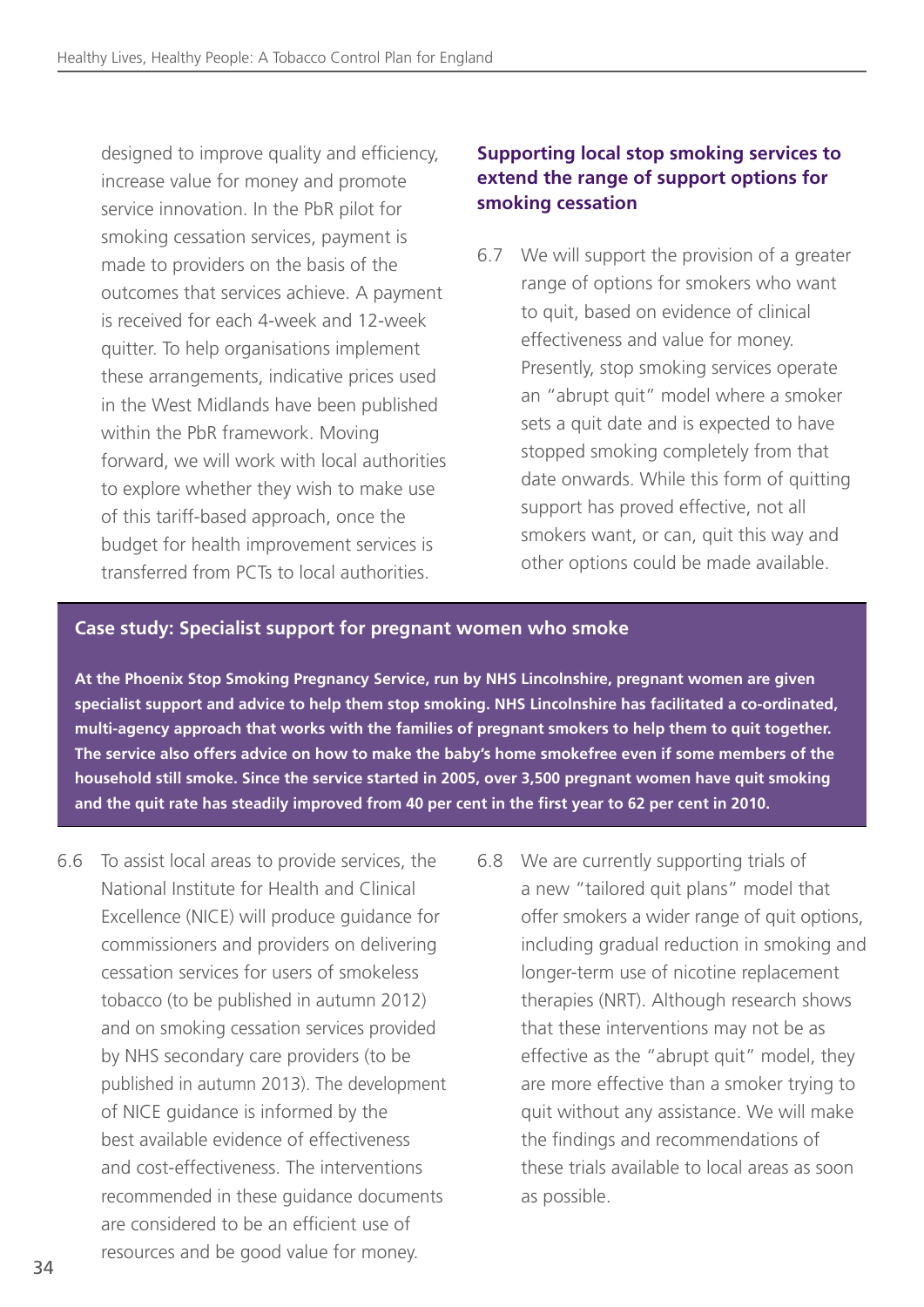### **Increasing the number of tobacco users that are offered advice about quitting and are referred to local stop smoking services**

- 6.9 We will also work to increase the opportunities for smokers to receive advice about quitting and referral to local stop smoking services. Advice can come from a range of sources but especially through the contact that smokers have with health and social care professionals. We will:
	- maximise the potential within the Quality and Outcomes Framework (QOF) to provide incentives for GPs to identify smokers, to offer brief advice about quitting and to refer smokers to local stop smoking services;
	- continue to encourage commissioners and providers of secondary care, mental health and maternity services to put in place local schemes, including Commissioning for Quality and Innovation (CQUIN), to create incentives for the identification of smokers and referral to local stop smoking services;
- through a proposed Quality, Innovation, Productivity and Prevention (QIPP) prevention workstream, support local commissioners and providers to work together in order to improve the quality and reach of local stop smoking services that maximise value for money and contribute to achieving efficiency savings for the NHS;
- continue to work with health and social care professionals and their representative bodies to improve advice for tobacco users on quitting and referral to local stop smoking services, with a focus on groups with a high prevalence of smoking;
- encourage the provision of advice to tobacco users about quitting and referral to local stop smoking services in a range of settings in workplaces and the community; and
- encourage local authorities and local NHS organisations to act as exemplars in supporting their staff to stop using tobacco.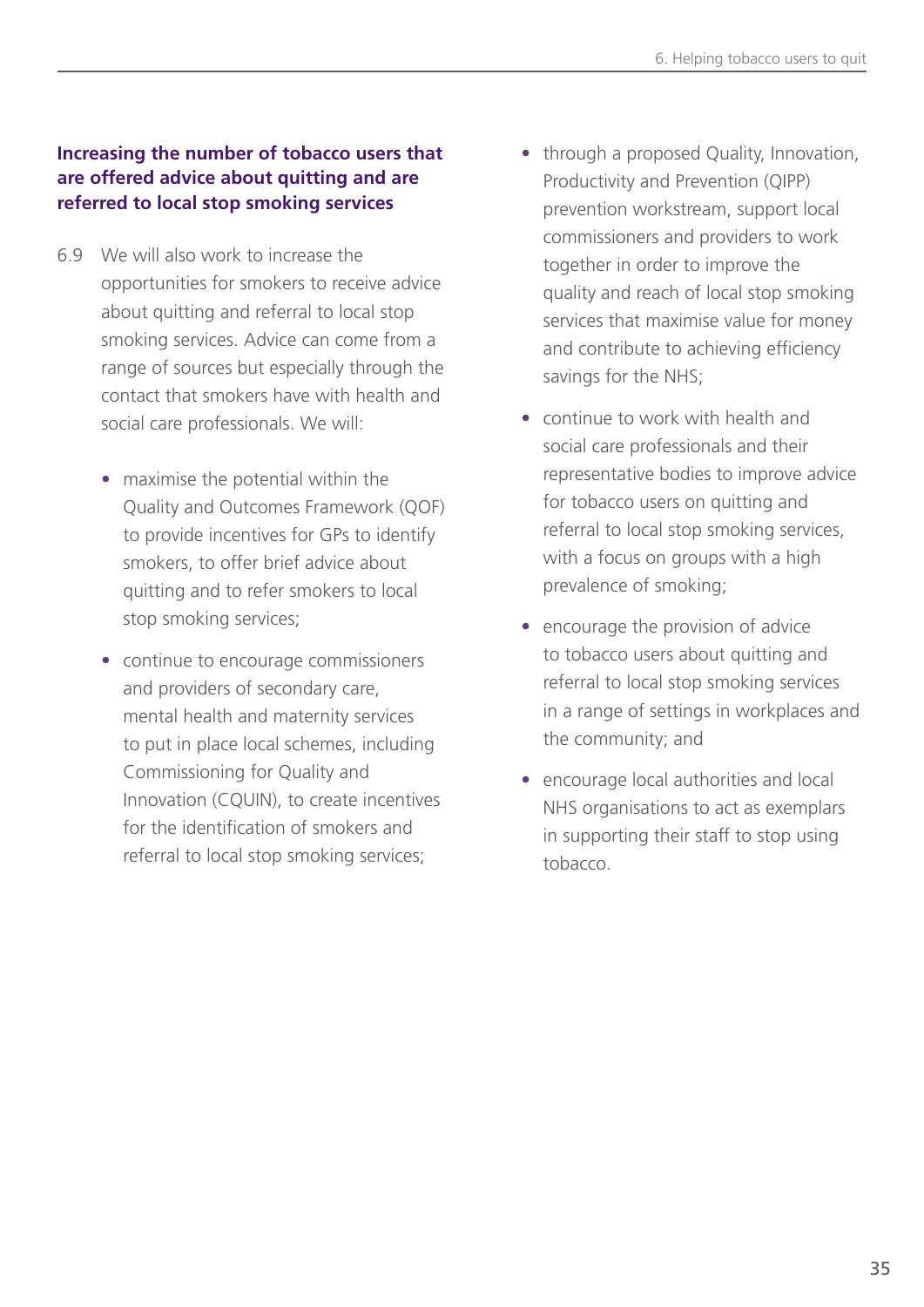### **Case study: QIPP**

**The QIPP agenda, included in the NHS White Paper published in 2010, aims to generate efficiency savings within the NHS of up to £20 billion by 2014/15 that will be reinvested into the health system to support the delivery of continued quality improvements. To support clinical teams and NHS organisations with QIPP, a programme of a number of national workstreams has been established, where the potential for large-scale savings has been identified.** 

**The proposals for a national QIPP workstream, initially focused on tobacco and alcohol, aim to deliver high-impact interventions that will contribute to the efficiency savings to be realised through the QIPP programme. We will focus on those high-impact actions surrounding tobacco and alcohol for which strong evidence exists for the realisation of savings and efficiency gains within the current spending review period, drawing upon existing evidence.** 

**The detail of the workstream is currently being scoped, but may include:** 

- **• the further development and handing over of evidence;**
- **• the provision of best practice briefings for commissioners for the established complement of high-impact interventions; and**
- **• benchmarking of data on implementation to support further delivery of high-impact interventions.**

### **New approaches to help tobacco users who cannot quit to instead use safer sources of nicotine**

- 6.10 Smokers are harmed by the tar and toxins in tobacco smoke, not necessarily by the nicotine to which they are addicted. There is no way of avoiding these deadly toxins if you inhale the smoke from burning tobacco. In recognition of this, the Medicines and Healthcare Products Regulatory Agency granted an extended indication in 2010 for NRT to be used for "harm reduction", to assist smokers who are unwilling or unable to quit, as a safer alternative to smoking and to reduce the health hazards from secondhand smoke.
- 6.11 We will work in collaboration with the public health community to consider what more can be done to help tobacco users who cannot quit, or who are unwilling to, to substitute alternative safer sources of nicotine, such as NRT, for tobacco. In support of this, NICE will produce public health guidance on the use of harm reduction approaches to smoking cessation (to be published in spring 2013). We will also encourage the manufacturers of safer sources of nicotine, such as NRT, to develop new types of nicotine products that are more affordable and that have increased acceptability for use in the longer term.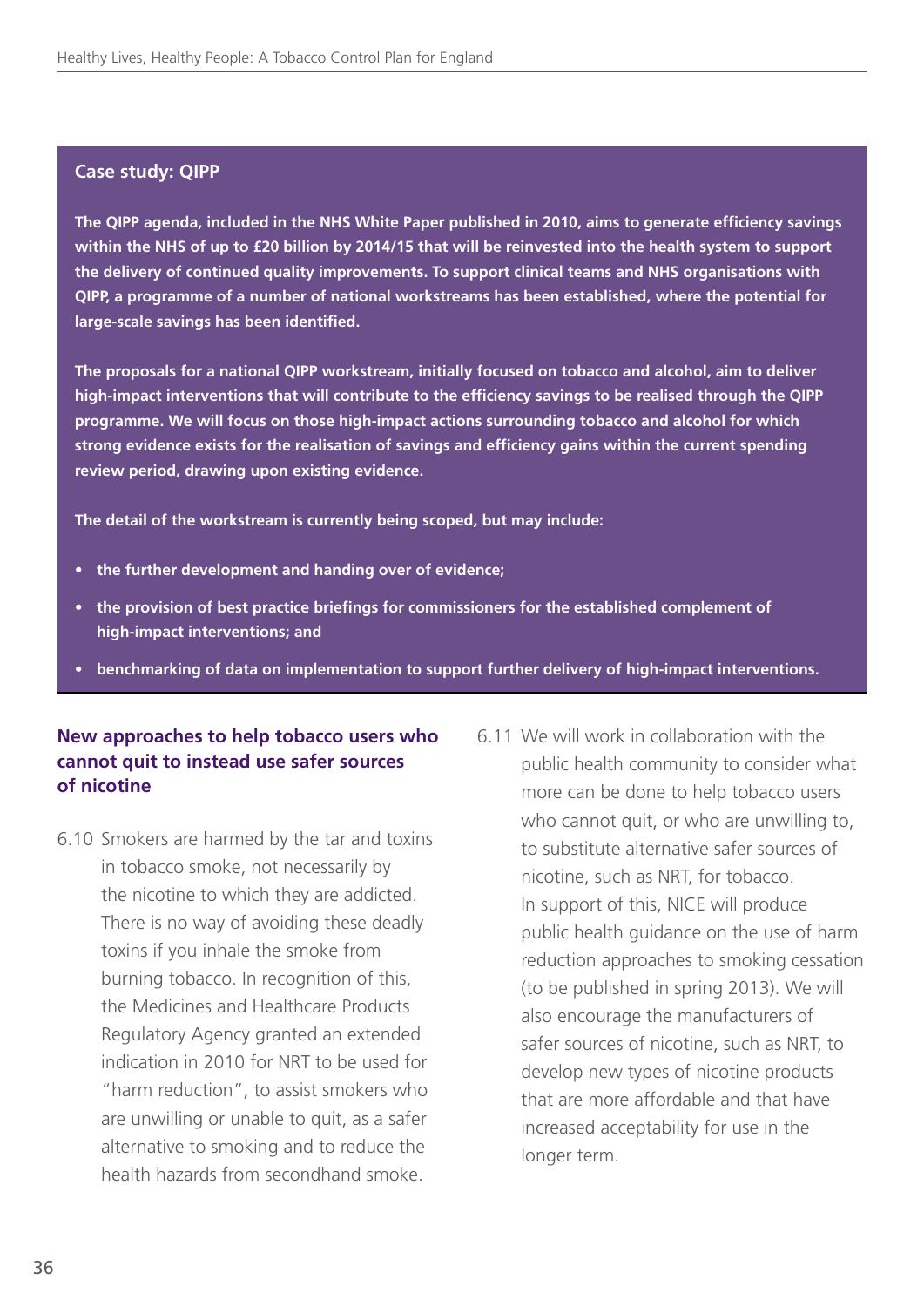# 7. Reducing exposure to secondhand smoke

7.1 Exposure to secondhand smoke is hazardous to health, especially for children. As a result of the high level of compliance with smokefree laws, smoking in enclosed work and public places is now largely a thing of the past. Everyone can now benefit from clean air at work, while travelling on public transport and in enclosed public places. Smokefree laws are proving to be effective, popular and compliance is virtually universal.

exposure to other people's smoke are substantial and avoidable. Each year, the costs of treatment by primary care services for these children has been estimated at around £10 million, while hospital admissions cost a further £13.6 million.<sup>viii</sup> These figures do not include the impact on the health of adults who are exposed to secondhand smoke. This burden of disease can be minimised by both encouraging smokers to quit, and by encouraging

#### **Key actions**

#### **The Government will:**

- **• publish an academic review of the impact of smokefree legislation in England;**
- **• work with national media to raise awareness of the risks in exposing children to secondhand smoke;**
- **• support local areas to encourage smokers to change their behaviour so that they do not smoke in their homes or family cars;**
- **• continue progress to reduce secondhand smoke in prisons; and**
- **• support other countries that want to introduce smokefree laws by sharing our experience.**

# **Health risks from secondhand smoke and costs to the NHS**

7.2 Exposure to secondhand smoke causes a range of diseases, many of which can be fatal. Children are particularly vulnerable to the harms from secondhand smoke. The costs to the NHS of treating children who suffer from conditions caused by

responsible behaviour by smokers so that their smoking does not put the health of others at risk.

#### **Smokefree legislation**

7.3 Alongside this Tobacco Control Plan, we are publishing an academic review of the evidence of the impact of the smokefree legislation that was implemented in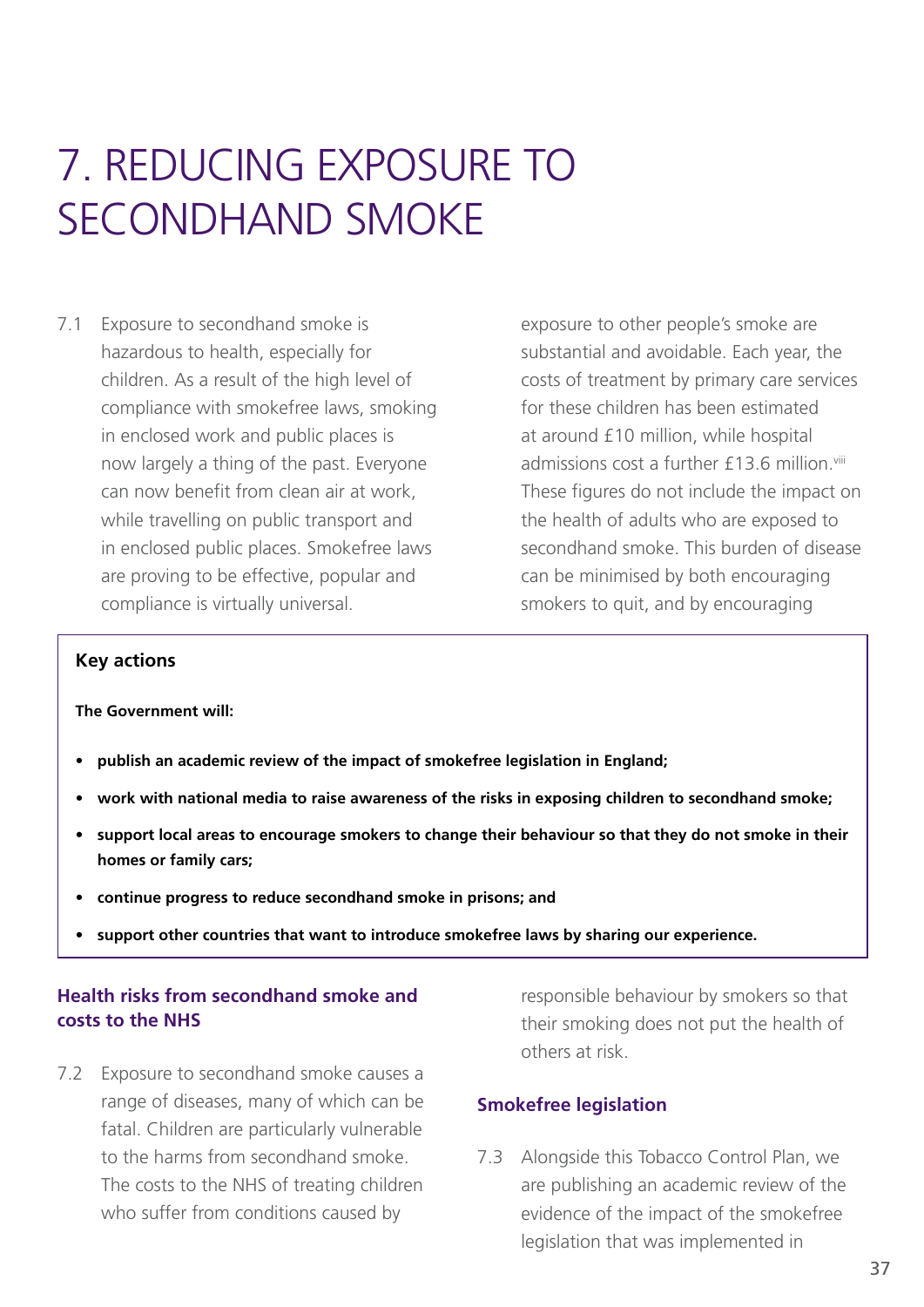England in 2007. The evidence is clear that smokefree legislation has had beneficial effects on health. We also know that levels of compliance and public support for the law are high. The Government believes that the aims of the legislation continue to be effectively achieved.

7.4 Evidence gathered has debunked concerns that the smokefree law would result in increased exposure of children to secondhand smoke in the home. In fact, the trend has been in the opposite direction, with the number of children being exposed to smoke in the home continuing to fall. The trend towards the adoption of smokefree homes by parents who smoke continued after smokefree legislation was implemented.

# **Smokefree homes and family cars**

- 7.5 Nevertheless, people are today most likely to be exposed to the harmful effects of secondhand smoke in their own homes and private motor vehicles. Even though more people are making their own homes smokefree, far too many people continue to be exposed to secondhand smoke at home. We want to encourage people to create home environments where smokers no longer expose their families to secondhand smoke.
- 7.6 We will support local areas to work in partnership across their communities to encourage smokers to change their behaviour so that they do not smoke in their homes or family cars. Rather than extending smokefree legislation, we want people to recognise the risks of secondhand smoke and decide voluntarily to make their homes and family cars smokefree. We will encourage local areas to create networks of local smokefree ambassadors at a community level to encourage people to make their homes and family cars smokefree. We will support local efforts to raise awareness and use behavioural change insights, for example around building positive social norms and through positively recognising people who protect their families and other people from secondhand smoke in their homes and family cars.
- 7.7 To support local efforts, we will work with national media to raise awareness of the risks in exposing children to secondhand smoke. The Department of Health's new marketing strategy for tobacco control will set out further details of how we will support efforts by local areas to encourage smokefree homes and family cars.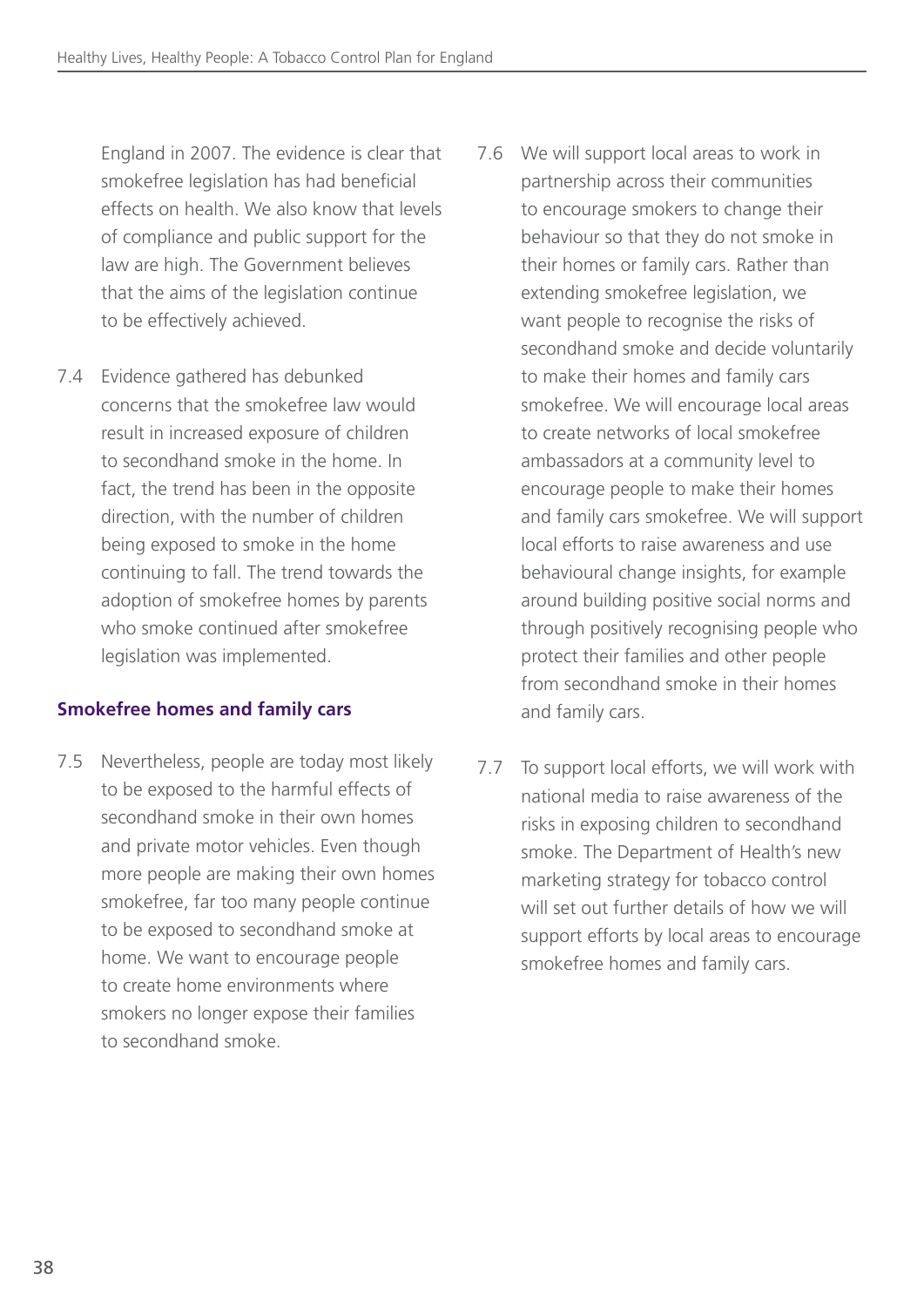#### **Case study: Lincolnshire's Smokefree Alliance**

**Lincolnshire's Smokefree Alliance has developed a partnership with Lincolnshire Fire & Rescue through their Smoke Free Homes Project. The project aims to raise public awareness of the dangers of secondhand smoke for children and vulnerable adults both in the home and the car.** 

**Since the project started in 2004, over 17,000 people have signed up. Over 1,000 smokers have been referred to local stop smoking services and around 5,000 homes have received a home safety fire check by the local fire service.** 

#### **Case study: Smokefree families in Wythenshawe, Manchester**

**A local community engagement initiative in Wythenshawe, Manchester, led by Barnardo's and commissioned by NHS Manchester, promotes the message of Healthy Smokefree Families. During a oneyear project in Wythenshawe, 1,151 households signed up and declared their homes smokefree. Over 400 families who previously smoked in the home pledged to keep their homes smokefree, protecting over 1,500 children from secondhand smoke exposure.**

### **Tackling smoking in prisons**

- 7.8 We recognise the substantial progress that has been made in prisons over the past decade to make common areas of prisons smokefree and to end smoking entirely in youth (15–18 years) establishments.
- 7.9 The National Offender Management Service is considering what further action can be taken to protect prison officers, prisoners and others in prisons from secondhand smoke and to create an environment which will be conducive to quitting tobacco use. Effective smoking cessation programmes in prisons can be established through partnership working with local authorities and the NHS.

# **Promoting the benefits of environments free from secondhand smoke**

- 7.10 Much has already been achieved at the local level to make outdoor areas at NHS properties smokefree. In the future, NHS organisations and local authorities may voluntarily wish to make non-enclosed parts of their properties smokefree, particularly where people cannot otherwise avoid being exposed to secondhand smoke, such as around the entrances to buildings.
- 7.11 Local communities and organisations may also wish to go further than the requirements of smokefree laws in creating environments free from secondhand smoke, for example in children's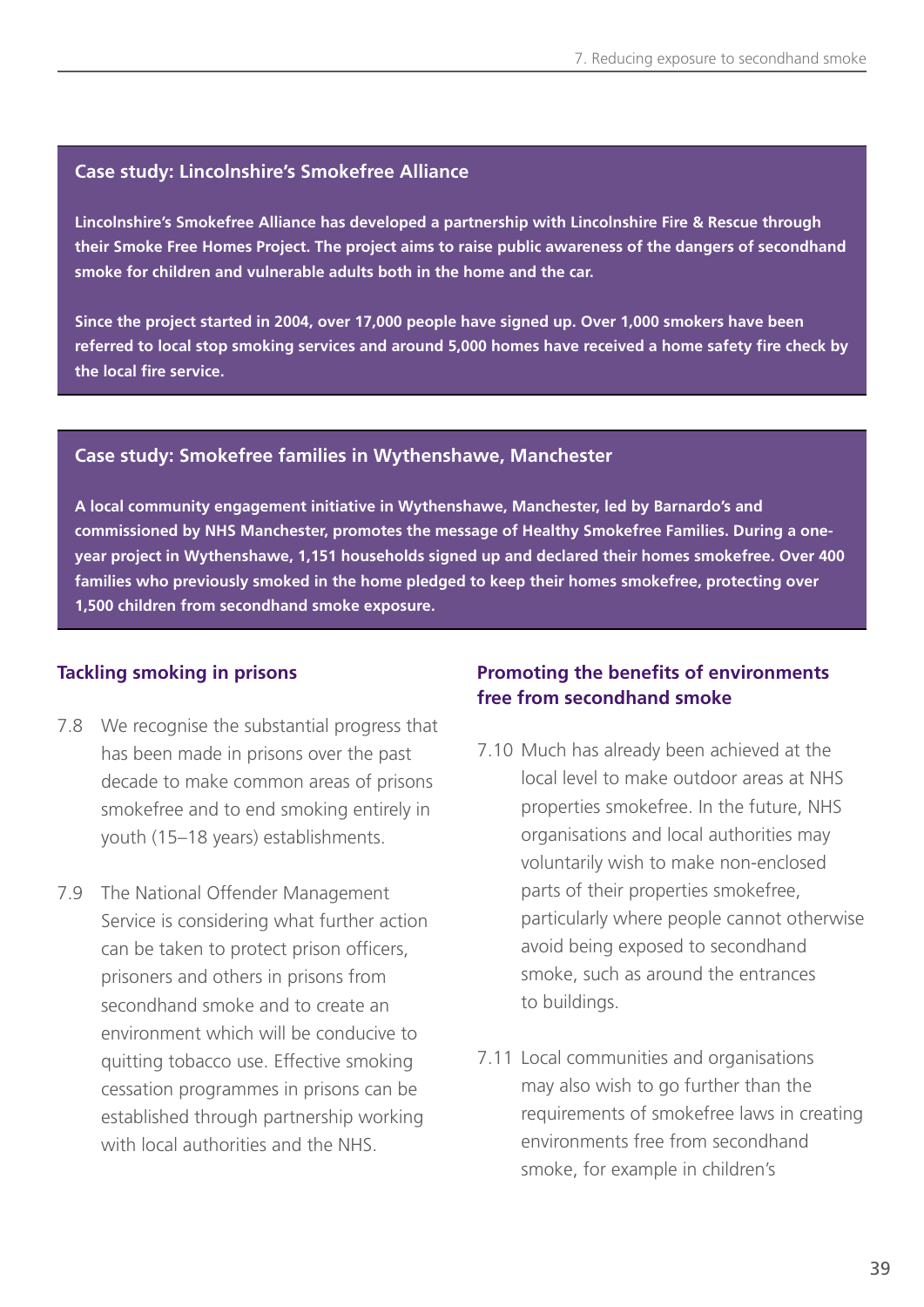playgrounds, outdoor parts of shopping centres and venues associated with sports and leisure activities. Initiatives such as these can also help to shape positive social norms and discourage the use of tobacco.

# **Promoting smokefree environments around the world**

7.12 Given the UK's success in implementing effective smokefree legislation, we will continue to share our experiences of implementing smokefree legislation with other countries, to encourage the creation of smokefree environments around the world.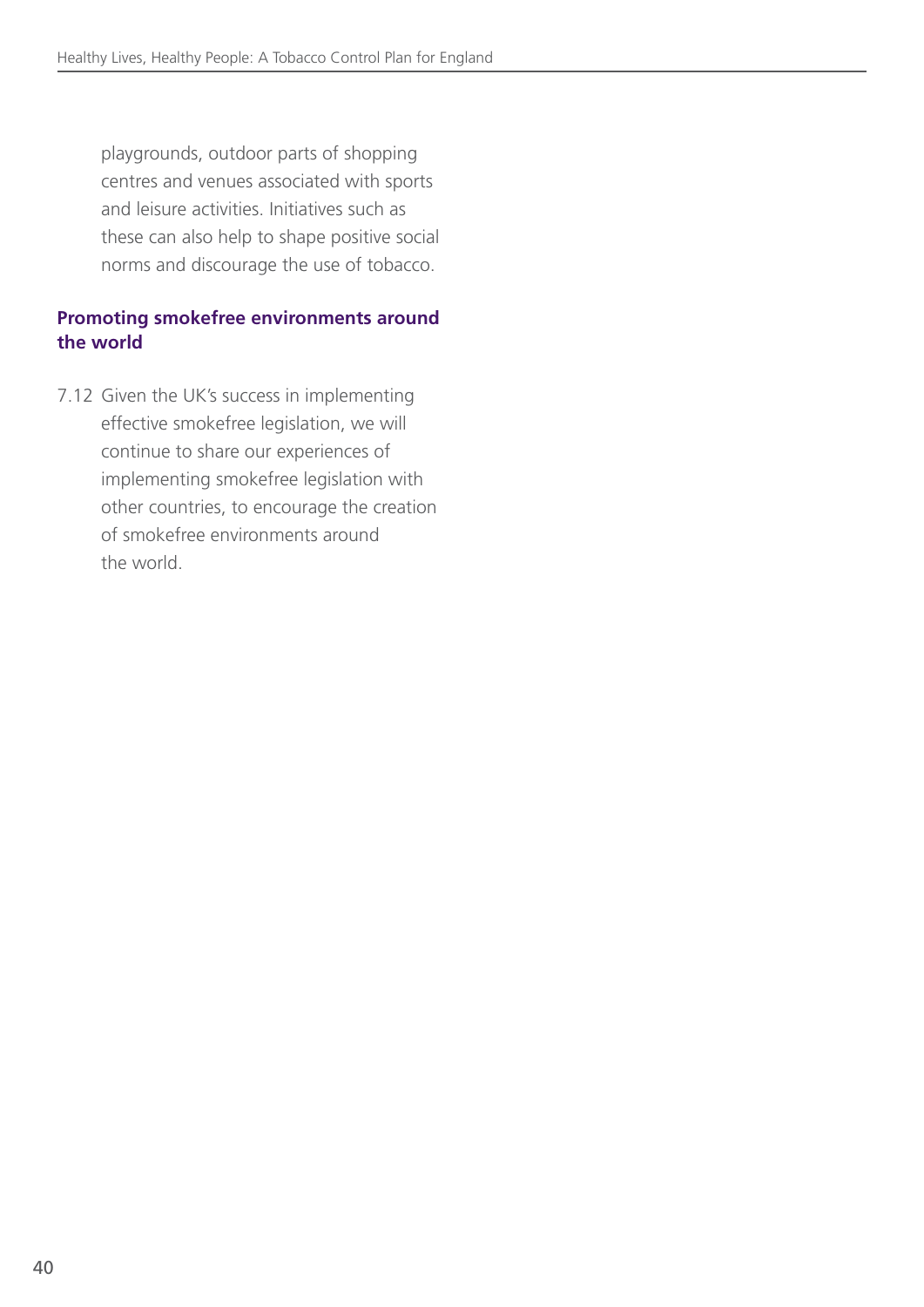# 8. Effective communications for tobacco control

8.1 Effective communication about the harms of tobacco use is central to comprehensive tobacco control. We will support the delivery of local tobacco control though national communications and education activities aimed at a range of audiences.

behaviour. Econometric modelling has demonstrated a clear relationship between tobacco control marketing activity and people quitting smoking. In 2008 and 2009, tobacco control marketing activity in England directly stimulated over

#### **Key actions**

**The Government will:**

- **• publish a three-year marketing strategy for tobacco control;**
- **• engage with young people to support them to make healthy lifestyle choices, including not taking up the use of tobacco;**
- **• continue to educate people about the risks of using tobacco;**
- **• motivate tobacco users to think about quitting;**
- **• encourage tobacco users to make quit attempts, and to quit in the most effective ways;**
- **• encourage communities to see not smoking as the norm;**
- **• explore new roles for marketing communications in reducing young people's uptake of smoking, communicating the harms from secondhand smoke and in encouraging people to make their homes and family cars smokefree;**
- **• provide guidance and benchmarks on cost-effective and evidence-based marketing communications initiatives for local commissioners, and resources that can be used locally; and**
- **• work with health and social care professionals to help them engage with smokers about quitting and provide referrals to effective stop smoking support.**
- 8.2 There is a strong international evidence base for the role of marketing communications and mass media in reducing smoking prevalence. These remain important levers in influencing

1.5 million quit attempts (estimated to be around a third of the total annual number of quit attempts) and over 100,000 successful quits in each year.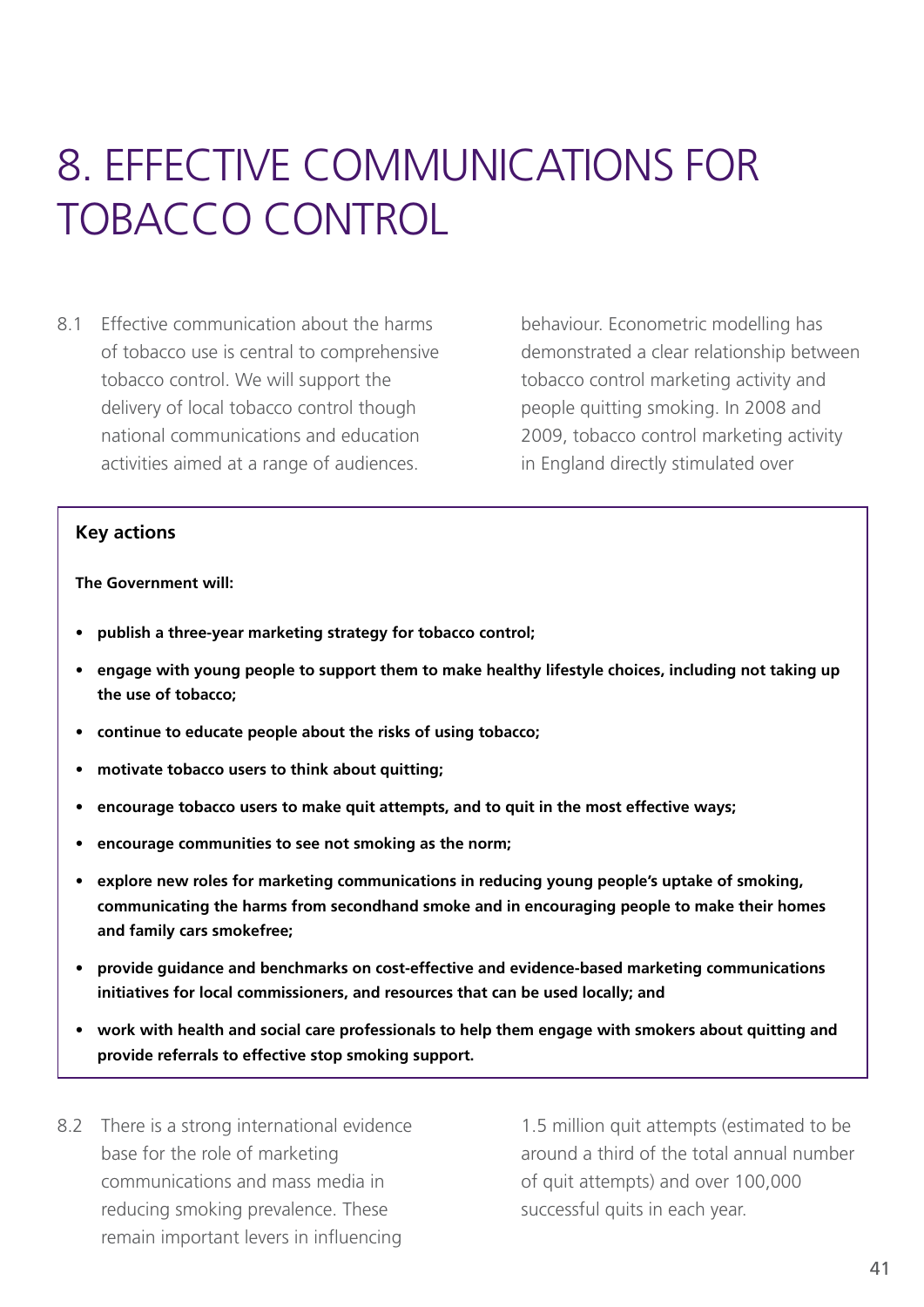- 8.3 Marketing communications for tobacco control over the last few years has centred on three key objectives: reinforcing the motivation of smokers to quit, triggering quitting action and making quitting more successful by signposting people to the most effective support available. The key target audience has been routine and manual workers, because of the significant number of smokers in this group. Over a three-year period, it is estimated that the Department of Health's marketing communications have returned £4.58 in savings for every pound spent to the NHS alone.
- 8.4 As part of marketing activity to encourage smokers to quit, the Department of Health launched a new Quit Kit in January 2010. Aimed particularly at people who attempt to quit without any help, the Quit Kit incorporates insights from research and behavioural economics to prompt quit attempts and to introduce the idea of using effective quitting support. We will carefully evaluate the outcomes of the new Quit Kit to inform our future marketing activity.
- 8.5 We will continue to take an insightdriven and evidence-based approach to developing communications and social marketing initiatives. We will also draw from emerging thinking, particularly around behavioural economics, to develop innovative approaches to influencing behaviour. Where the evidence base is still developing, we will take a "test, learn and refine" approach to trial ideas so that we can develop understanding about

what is most effective. Our emphasis will be on delivering the maximum efficiency and effectiveness from marketing communications at local and national level.

- 8.6 By mid-2011, we will publish a new three-year marketing strategy for tobacco control. The marketing strategy will set out the role for marketing communications in delivering this Tobacco Control Plan, particularly on: motivating tobacco users to quit; signposting tobacco users to the most effective cessation support; reducing uptake of smoking by young people; communicating the harms of secondhand smoke; and encouraging smokers to make their homes and cars smokefree.
- 8.7 Our communications activities will be aimed at supporting local areas by:
	- providing clear and nationally consistent information to help smokers to quit and direct them to the most effective quitting options, through the communications channels that we own (such as the NHS Smokefree website and Facebook site) and through working with a wide range of partners across the public, private and third sectors, for example other government departments, local authorities, local stop smoking services, local tobacco control alliances, businesses, schools, civil society and employers;
	- continuing to reach out to the groups with the highest smoking rates, in particular those people with routine and manual jobs;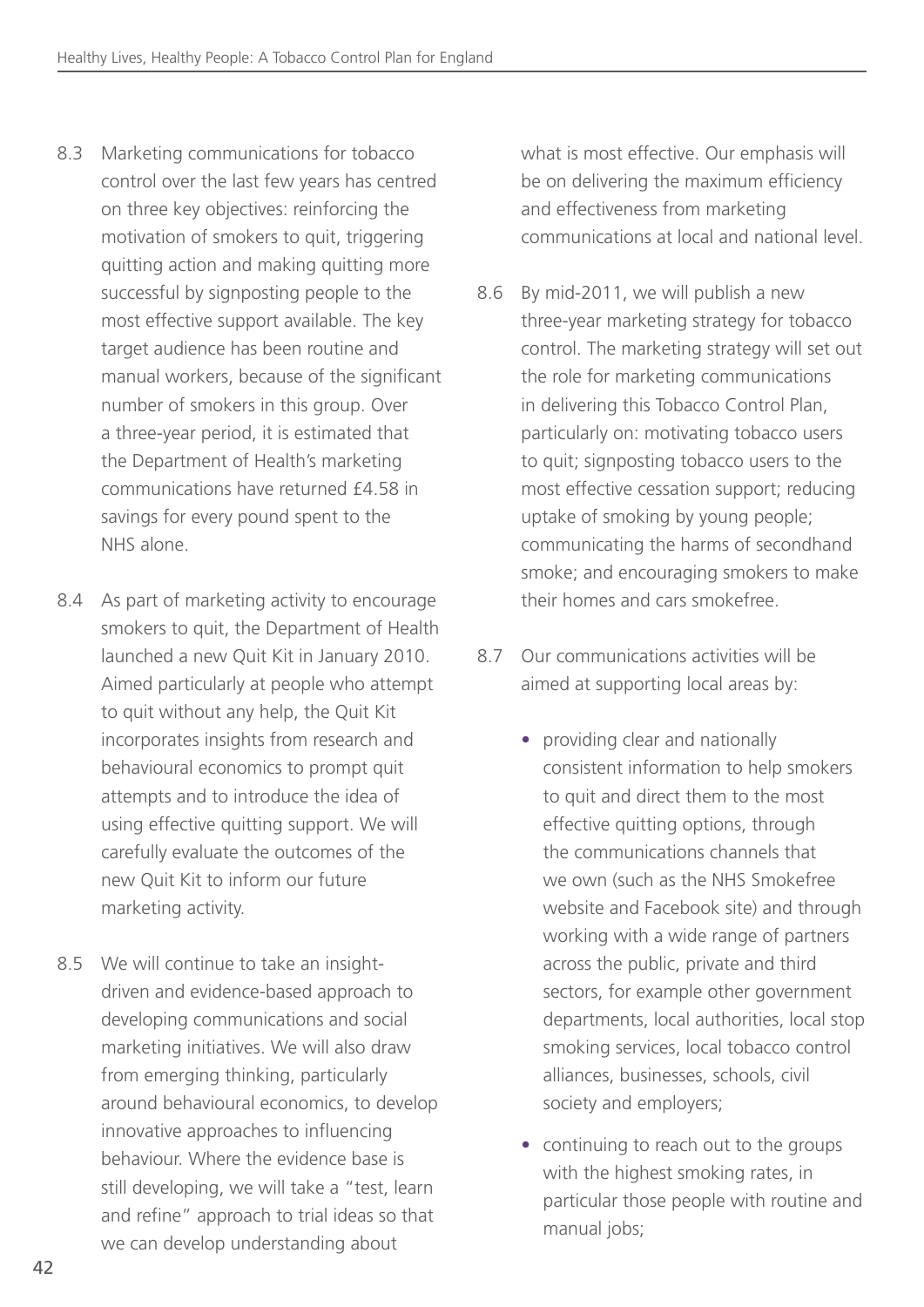- exploring ways to provide young people with information about risky behaviours that can affect their health, including tobacco use, and to help them to develop their ability to resist pressures to take up smoking. This work is likely to involve digital media due to its reach and popularity among young people;
- working with health and social care professionals to help them to engage with smokers, including pregnant smokers, about quitting and to provide referrals to effective stop smoking support;
- building on work to galvanise local social marketing efforts and ensuring that national and local initiatives work together to achieve maximum impact;
- minimising duplication and making the best use of resources by sharing messaging, research findings, evaluation, best practice guidance, "Smokefree" brand guidelines and other materials with local areas; and
- providing quidance on how behavioural insights can be used by local areas to shape positive social norms, discourage the use of tobacco and to encourage smokers to voluntarily make their homes and family cars smokefree.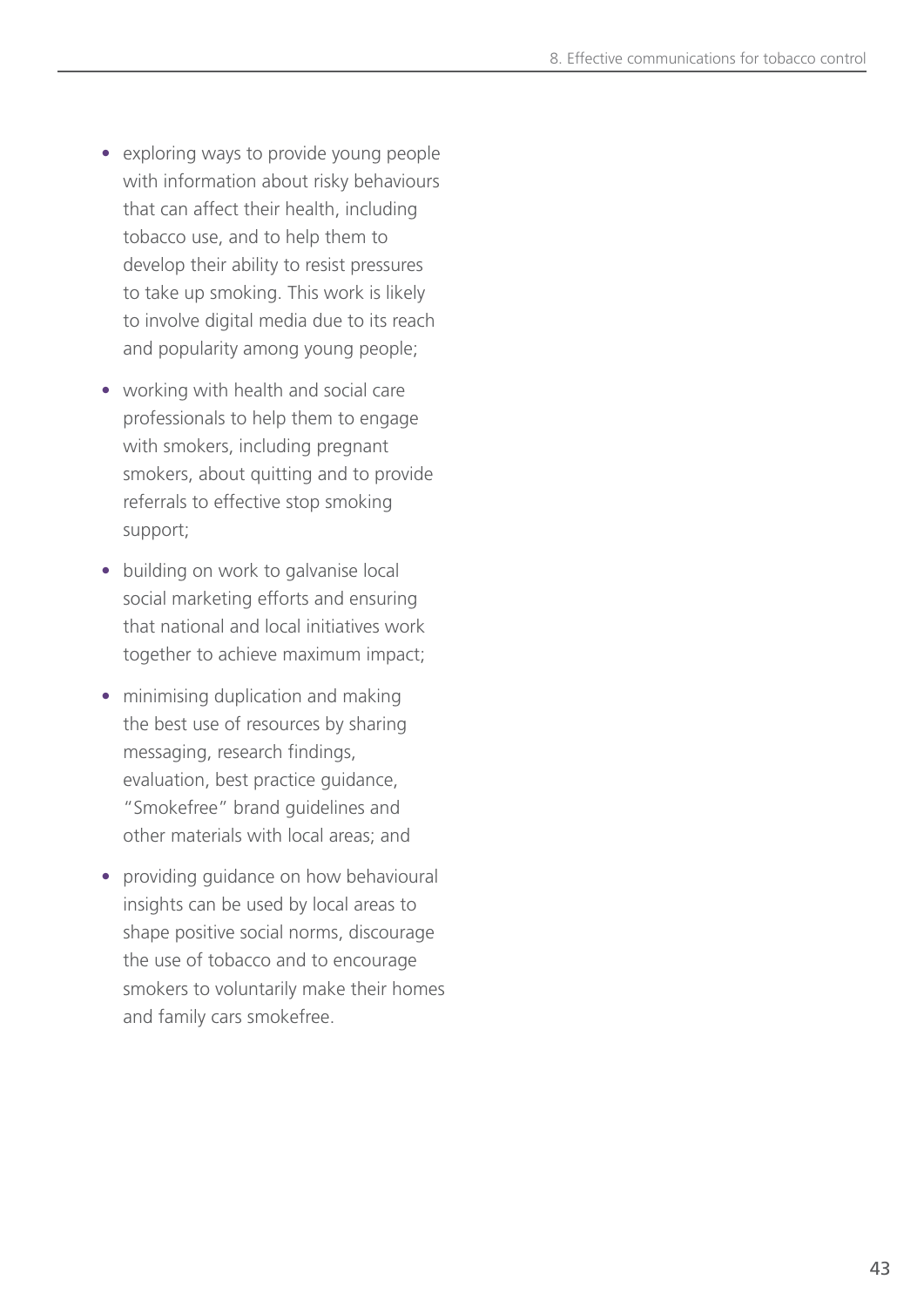# 9. Information and intelligence

9.1 The Public Health White Paper, *Healthy Lives, Healthy People*, sets out the role for Public Health England in developing an evidence-based approach to public health, promoting information-led, knowledgedriven public health interventions. We will continue to develop existing and new sources of evidence on tobacco control to form an increasingly coherent and comprehensive evidence base that is useful at national and local levels.

### **National and local data collection**

- 9.2 Estimates of smoking prevalence among adults became available at local authority level for the first time in September 2010 through the Office for National Statistics *Integrated Household Survey* (IHS). This information is expected to form a central element of the proposed Public Health Outcomes Framework and health premium. Results from the IHS are available more frequently and quickly than the information that has previously been used to track smoking prevalence. This will enable local areas to plan tobacco control strategies based on data that is more current, and to monitor the effectiveness of their activities.
- 9.3 To complement the IHS, important data on smoking and health-related matters is available from the NHS Information Centre's *Health Survey for England*. The survey can be analysed across various

strands of equality, which is vital given the role of smoking in perpetuating health inequalities. Information on cotinine levels, obtained through saliva samples from those aged 4 and over, is also collected. This provides an indication of personal tobacco use and exposure to secondhand smoke. The survey has been running since 1994, providing a valuable insight into changes in smoking behaviours over time.

- 9.4 Our understanding of smoking among children is informed by the NHS Information Centre's *Survey of Smoking, Drinking and Drug Use Among Young People* (SDD). SDD offers a wide range of information about children aged 11 to 15, encompassing smoking behaviour, family influences, where children get cigarettes, dependence on smoking, attitudes and beliefs, lessons about smoking, sources of helpful information about smoking, school policies on smoking and other factors associated with regular smoking.
- 9.5 SDD is a school-based survey and is, therefore, unable to cover those beyond the age of compulsory education. While the *Health Survey for England* obtains information about smoking behaviour from those aged 8 or over, the number of 16 and 17 year olds and young adults covered by the survey is limited to about 200 in each year group. This is a key age group for the uptake of smoking and the limited availability of information for this group is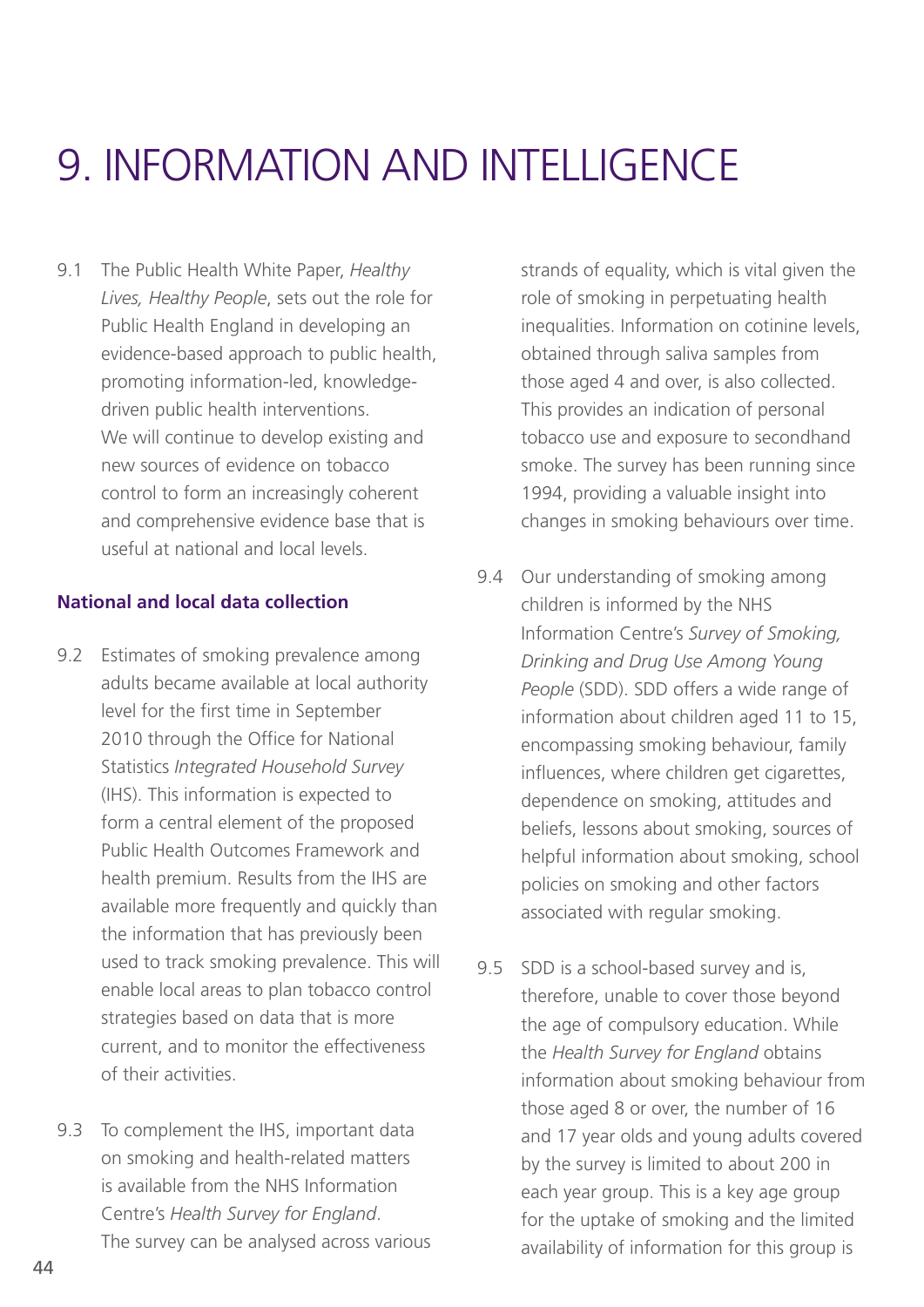a problem. We will examine the potential to collect information for this group through other surveys.

- 9.6 We are also interested in smoking among other particular groups of the population. Smoking rates among people with mental illness cause concern and we will continue to collect data through the NHS Information Centre's *Adult Psychiatric Morbidity Survey*. One of the objectives of *No Health Without Mental Health*, the Government's new mental health strategy, is to improve the physical health of people with mental health problems, and tackling high smoking rates is vital in achieving this.
- 9.7 Smoking during pregnancy causes a range of serious health problems for mothers and their babies. The Department of Health currently publishes quarterly information on the smoking status of pregnant women at the time of delivery in each Primary Care Trust area (*Smoking status at time of delivery*). We are working with the NHS Information Centre to obtain more detailed information on smoking in pregnancy. The results from the latest *Infant Feeding Survey* will be published in 2011 and these will provide current information about smoking before, during and after pregnancy.
- 9.8 We want to do more to make evidence available and easy to use. Results from each of these data sources are published on a routine basis. The underlying data is also made available to researchers through the UK Data Archive in order to enable as much value to be derived from the information as possible.
- 9.9 The Department of Health has commissioned the London Health Observatory to produce local tobacco control profiles to enable commissioners, providers and service users to compare tobacco-related outcomes for their areas. We will continue to support the provision of meaningful information to local areas to inform the delivery of their public health strategies.
- 9.10 We will look for further opportunities to maximise the opportunities around data on tobacco use as the central information and intelligence function of Public Health England evolves, working closely with public health and academic partners with an interest in surveillance, monitoring, evaluation and intelligence. In particular, we will include tobacco within the single, accessible and authoritative web-based evidence system for professionals set out in *Healthy Lives, Healthy People*.

### **Supporting commissioning of comprehensive tobacco control in local areas**

- 9.11 Good-quality local information lies at the heart of effective local commissioning for comprehensive tobacco control. We will work to ensure that transparent data systems are made available for local areas to use. These systems will help commissioners and providers to know how effective their local services are, and will help to guide individuals towards which smoking cessation support they want to use.
- 9.12 We will support the provision of relevant local data sources to inform the development of Joint Strategic Needs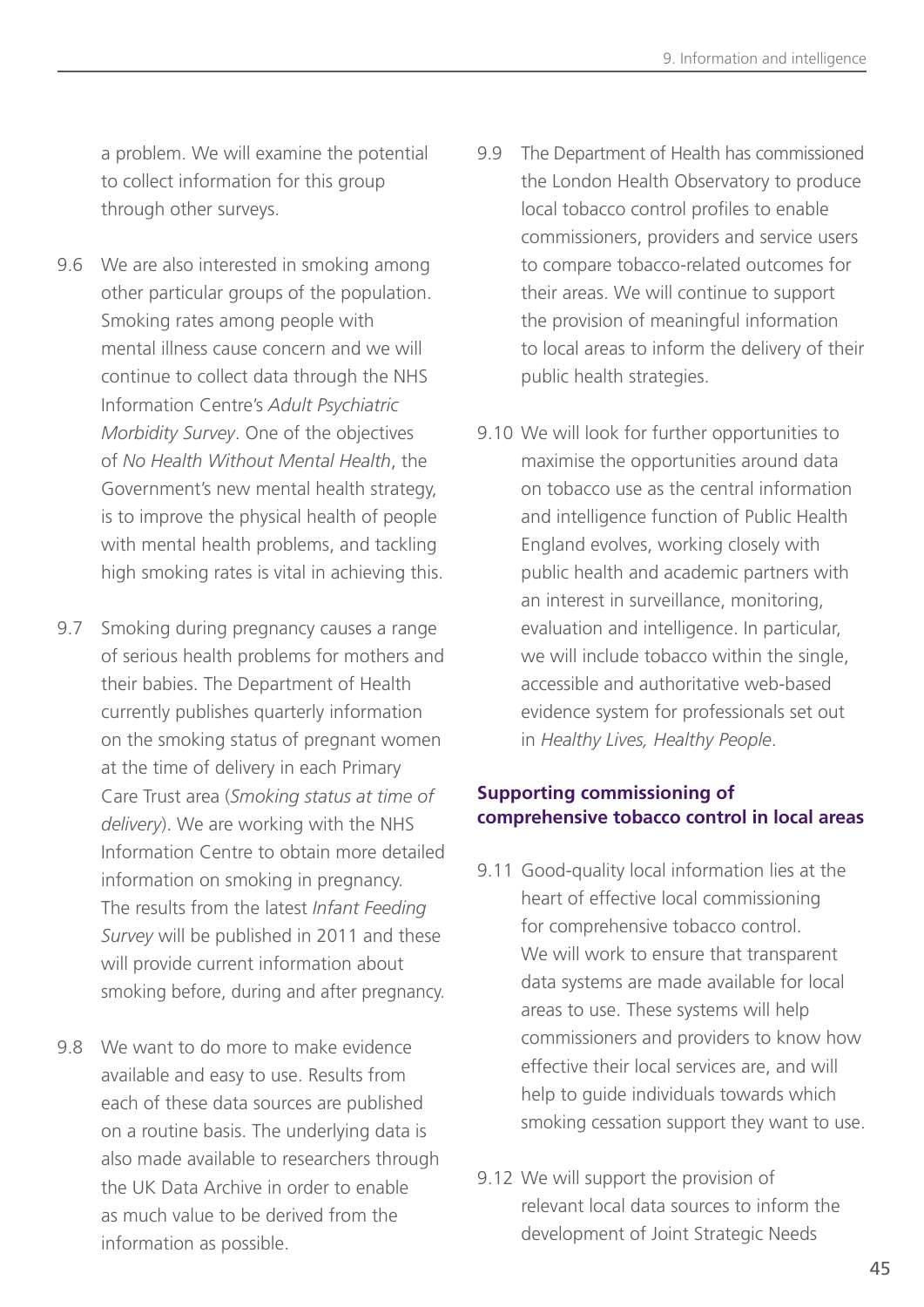Assessments. This information will also be of use nationally to inform benchmarking and cost-effectiveness analysis.

- 9.13 We will encourage the development of modelling tools to enable local commissioners to select the tobacco control interventions that will best meet the needs of the local population. By encouraging the development and provision of cost-impact information through the publication of national costing templates, we will support the development of local tobacco control strategies.
- 9.14 To assist the commissioning and provision of local stop smoking services, we will support data collection and monitoring of people who use these services. We will continue to recommend that stop smoking service provision is evaluated against a number of measures, including the principles of service delivery described in the Department of Health's *Local Stop Smoking Services: Service and monitoring guidance*.

9.15 As a key aspect of monitoring the quality of provision of local stop smoking services, we will encourage local areas to monitor the numbers of people who achieve a "four-week" quit date that has been validated bio-chemically through expired carbon monoxide or cotinine measurement. This will enable commissioners to understand the likely impact of the services on local smoking prevalence rates.

# **Tobacco control research and policy development**

9.16 The evidence base for comprehensive tobacco control is extensive, and the UK is a leader in tobacco control research and policy development. The Government will continue to use evidence to inform the development of tobacco control policy, as well as to guide its implementation. We will continue to encourage future research in the field of comprehensive tobacco control.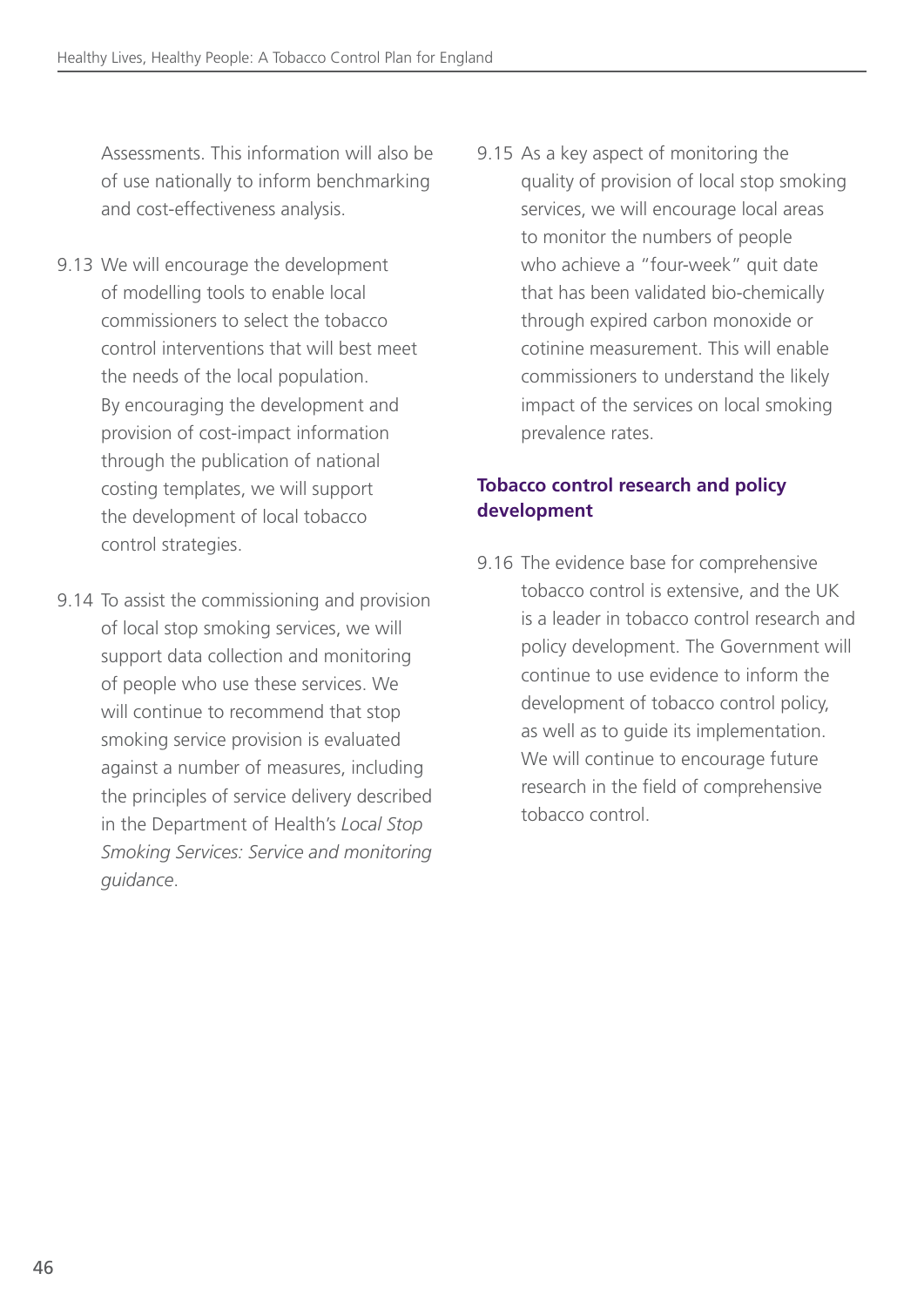# 10. Protecting tobacco control from vested interests

- 10.1 The Government takes very seriously its obligations as a Party to the World Health Organization's Framework Convention on Tobacco Control (FCTC). The FCTC places obligations on Parties to protect the development of public health policy from the vested interests of the tobacco industry. As a result, the tobacco industry has not been involved in the development of this Tobacco Control Plan.
- 10.2 To ensure further transparency, the Government commits to publishing the details of all policy-related meetings between the tobacco industry and government departments. This excludes meetings to discuss operational matters to reduce the illicit trade in tobacco and

bilateral meetings between tobacco manufacturers and HM Revenue & Customs. In the future, organisations engaging with the Department of Health on tobacco control, for example by responding to consultation exercises, will be asked to disclose any links with, or funding received from, the tobacco industry.

10.3 Local authorities are encouraged to follow the Government's lead in this area, and to take necessary action to protect their tobacco control strategies from vested interests. While we recognise that there may be legitimate operational reasons for local authorities to deal with the tobacco industry, we would encourage transparency in all dealings.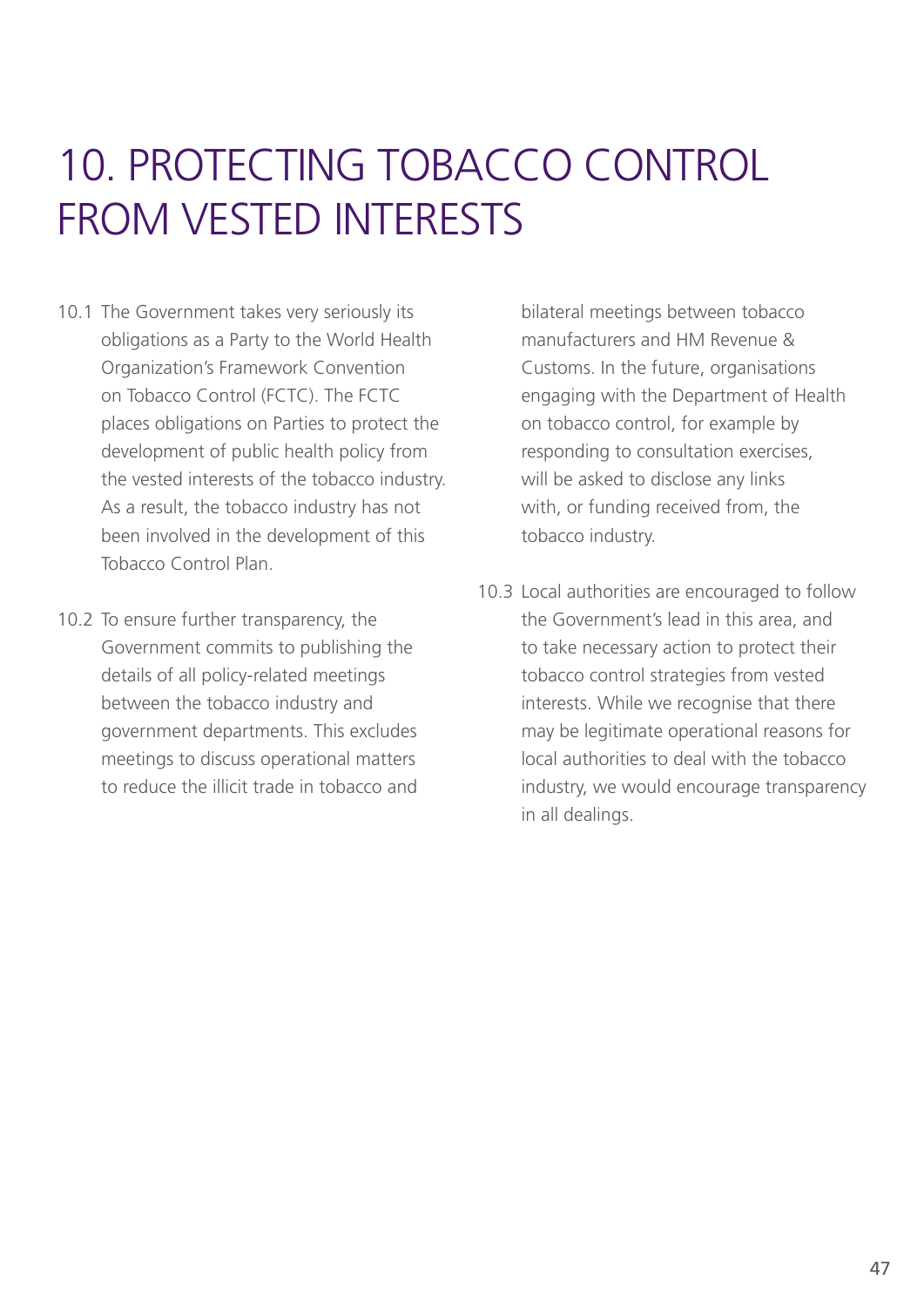# APPENDIX: RESOURCES FOR COMPREHENSIVE TOBACCO CONTROL

# **Public health in England:**

*Healthy Lives, Healthy People: Our strategy for public health in England* (HM Government) White Paper and associated documents: http://www.dh.gov.uk/en/publichealth/healthyliveshealthypeople

*No Health Without Mental Health: A cross-Government mental health outcomes strategy for people of all ages* (HM Government): http://www.dh.gov.uk/en/Healthcare/Mentalhealth/MentalHealthStrategy/index.htm

# **Comprehensive tobacco control:**

*A Comprehensive Guide to Achieving Effective Local Tobacco Control: Evidence, support and publications developed by the Tobacco Control National Support Team, 2006–2011* (Department of Health National Support Team): http://www.dh.gov.uk/nst

*Excellence in Tobacco Control: 10 high impact changes to achieve tobacco control*  (Department of Health National Support Team): http://www.dh.gov.uk/en/Publicationsandstatistics/Publications/PublicationsPolicyAndGuidance/DH\_084847

*Tobacco Control: The story so far* (Local Government Improvement and Development): http://www.idea.gov.uk/idk/aio/21028759

*Reducing Health Inequalities through Tobacco Control: A guide for councils* (Local Government Group): http://www.idea.gov.uk/idk/core/page.do?pageId=25455569

*Tobacco Control Alliances: A toolkit for London* (Department of Health and Chartered Institute of Environmental Health):

http://www.cieh.org/publication/tobacco\_control\_alliances.html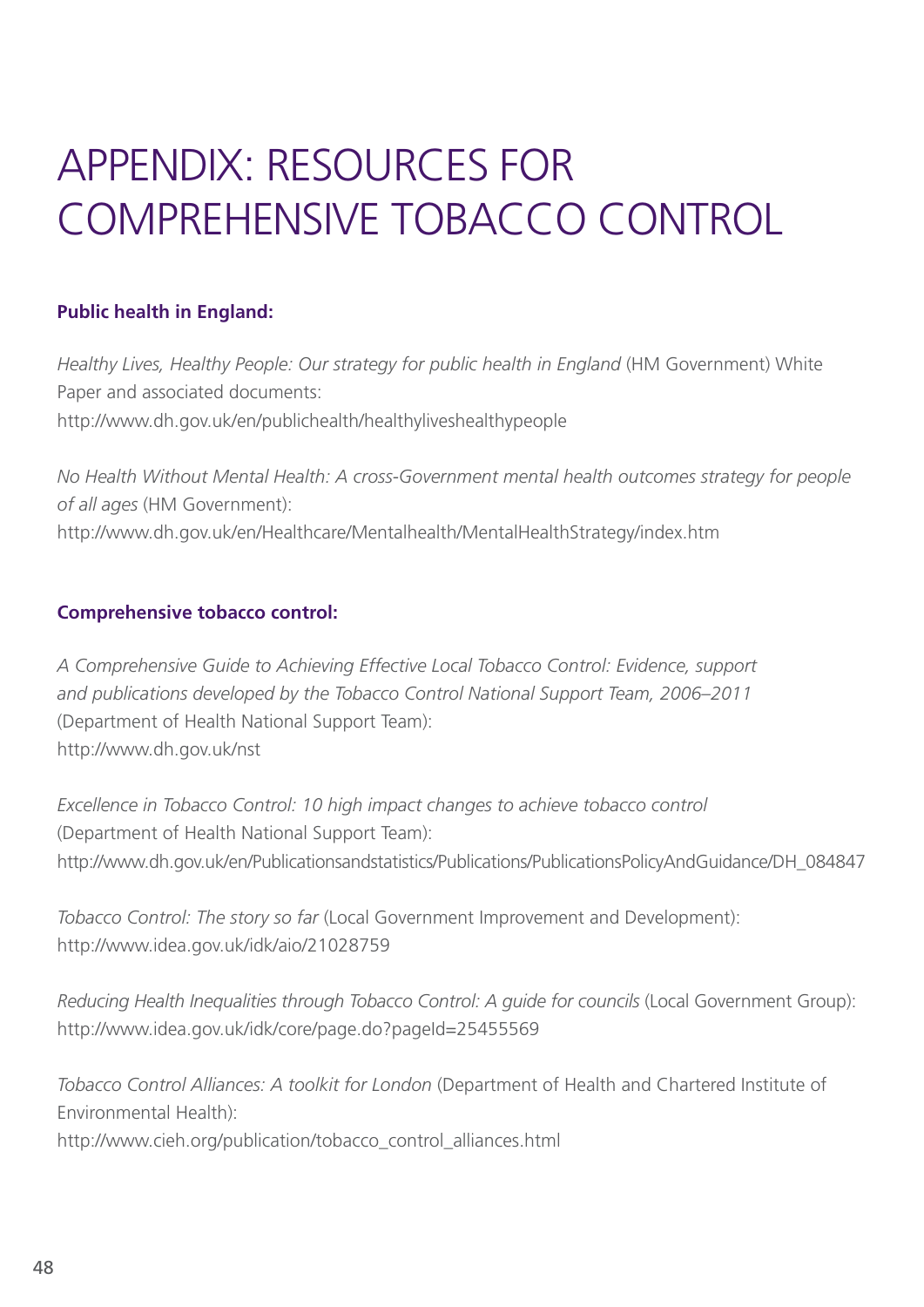*Infrastructure and Outcome Indicators of an Effective Tobacco Control Alliance: A toolkit* (Department of Health and Smokefree Yorkshire and Humber): http://www.yorksandhumber.nhs.uk/document.php?o=4761

### **General tobacco resources:**

*Going smoke-free: the medical case for clean air in the home, at work and in public places: A report on passive smoking by the Tobacco Advisory Group of the Royal College of Physicians* (Royal College of Physicians):

http://bookshop.rcplondon.ac.uk/contents/pub4-fc8ce703-7a85-4f1e-a579-1151971a5157.pdf

*Harm reduction in nicotine addiction: Helping people who can't quit* (Royal College of Physicians): http://bookshop.rcplondon.ac.uk/contents/pub234-aafdfc2b-5c23-4ee3-8f1d-ea18f017edce.pdf

*Passive smoking and children: A report by the Tobacco Advisory Group of the Royal College of Physicians* (Royal College of Physicians): http://bookshop.rcplondon.ac.uk/contents/pub305-e37e88a5-4643-4402-9298-6936de103266.pdf

*Cough up: Balancing tobacco income and costs in society* (Policy Exchange): http://www.policyexchange.org.uk/images/publications/pdfs/Cough\_Up\_-\_March\_\_10.pdf

*Action on Smoking and Health website:* http://www.ash.org.uk

*Smokefree Action Coalition website:* http://www.smokefreeaction.org.uk

# **Enforcement of tobacco legislation:**

*Essential Elements of Tobacco Control* (East of England Trading Standards Association): http://www.lacors.gov.uk/lacors/ContentDetails.aspx?id=23435

*Implementation of smokefree legislation in England: Guidance for local council regulatory officers* (Local Government Regulation, Chartered Institute of Environmental Health and Trading Standards Institute):

http://www.cieh.org/policy/smokefree\_workplaces.html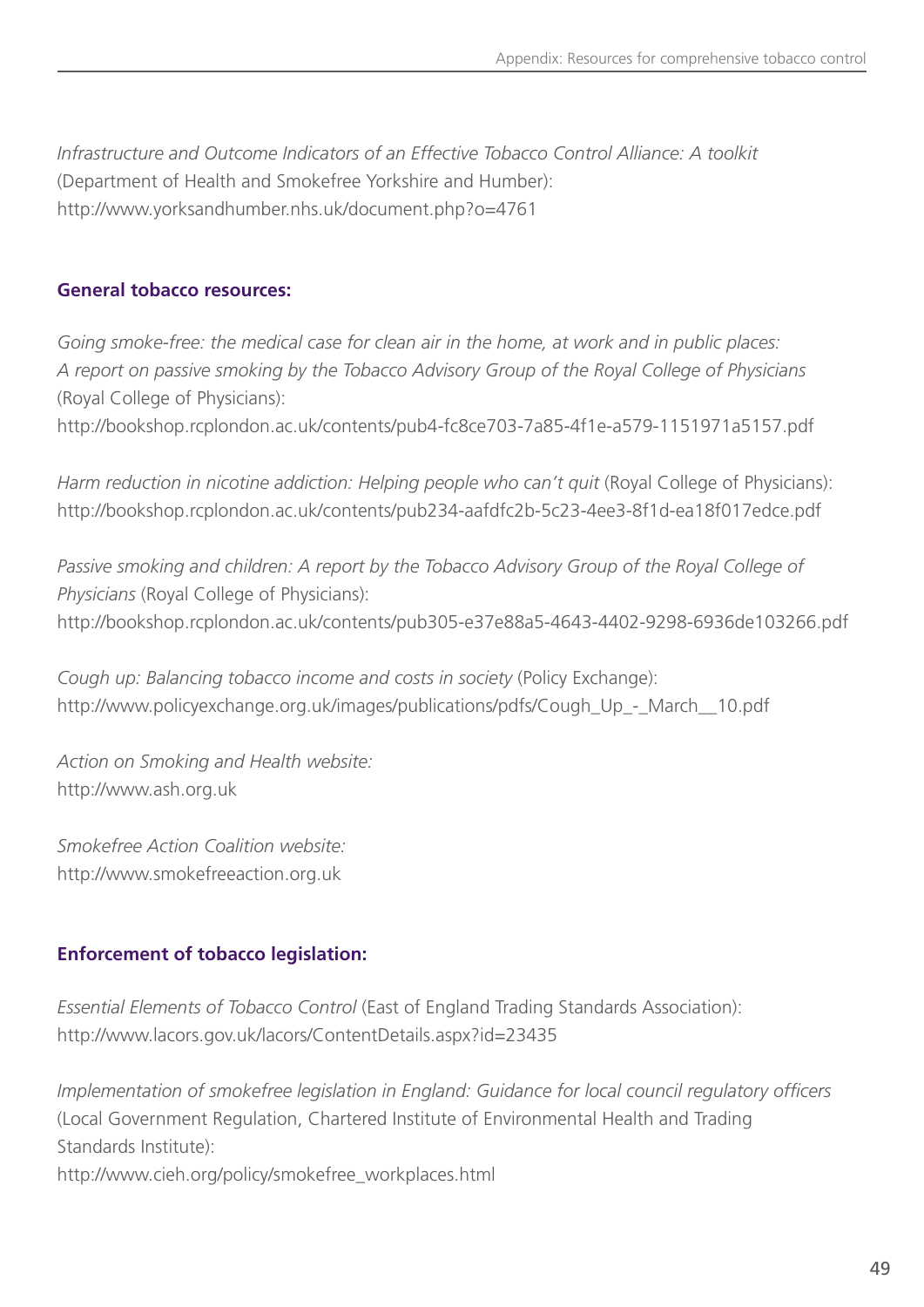*Implementation of smokefree legislation in England: Associated issues* (Local Government Regulation, Chartered Institute of Environmental Health and Trading Standards Institute): http://www.cieh.org/policy/smokefree\_workplaces.html

*Implementation of smokefree legislation in England: Supplementary guidance for local authority regulatory officers on dealing with non-compliance in shisha bars* (Local Government Regulation, Chartered Institute of Environmental Health and Trading Standards Institute): http://www.lacors.com/lacors/ContentDetails.aspx?id=24860

*Tobacco control survey England 2009–10: A report of council trading standards service activity* (Local Government Regulation): http://www.lacors.gov.uk/lacors/ContentDetails.aspx?authCode=34C4416&id=23992

*Directory of niche tobacco products website:* http://www.ntpd.lacors.gov.uk

# **Tackling illicit tobacco:**

*Tackling Tobacco Smuggling Together* (HM Revenue & Customs and UK Border Agency): http://www.hmrc.gov.uk/pbr2008/tobacco-2800.pdf

*Illicit Tobacco: An introductory guide for enforcement agencies* (Local Government Improvement and Development): http://www.lacors.gov.uk/lacors/ContentDetails.aspx?authCode=34C4416&id=23435

*North of England Tackling Illicit Tobacco for Better Health programme website:* http://www.illicittobacconorth.org

# **Supporting tobacco users to quit:**

*Smoking cessation services* (NICE public health guidance 10): http://www.nice.org.uk/PH10

*Varenicline for smoking cessation* (NICE technology appraisal 123): http://www.nice.org.uk/TA123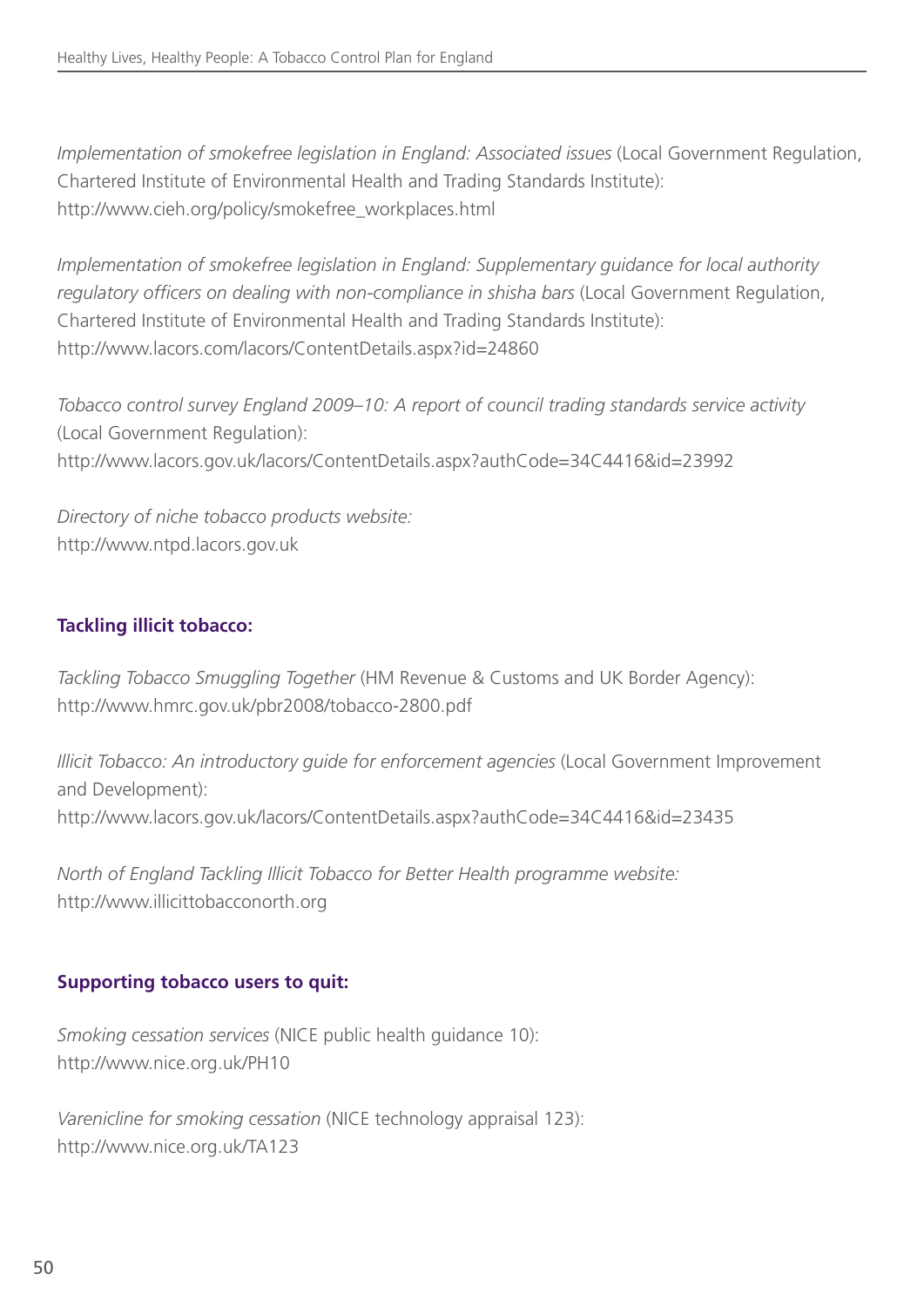*Workplace interventions to promote smoking cessation* (NICE public health guidance 5): http://www.nice.org.uk/PH5

*Brief interventions and referral for smoking cessation in primary care and other settings*  (NICE public health guidance 1): http://www.nice.org.uk/PH1

*Identifying and supporting people most at risk of dying prematurely* (NICE public health guidance 15): http://www.nice.org.uk/PH15

*Stop Smoking Services: Service and monitoring guidance 2010/11* (Department of Health): http://www.dh.gov.uk/en/Publicationsandstatistics/Publications/PublicationsPolicyAndGuidance/DH\_109696

*Smokefree Resource Centre* (Department of Health): http://www.smokefree.nhs.uk/resources

*Quitting smoking in pregnancy and following childbirth* (NICE public health guidance 26): http://www.nice.org.uk/PH26

*Reducing smoking pre-conception, during pregnancy and postpartum: Integrating high impact actions into routine healthcare practice* (Department of Health and NHS Yorkshire and The Humber): http://www.yorksandhumber.nhs.uk/document.php?o=1073

*Delivering Healthy Ambitions, Better for Less: Smoking in pregnancy* (NHS Yorkshire and The Humber): http://www.yorksandhumber.nhs.uk/document.php?o=6682

*Department of Health's Quality, Innovation, Productivity and Prevention website:* http://www.dh.gov.uk/qualityandproductivity

*NHS Centre for Smoking Cessation and Training website:*  http://www.ncsct.co.uk

*Stop Smoking Services Needs Analysis: A Toolkit for Commissioners* (NHS Centre for Smoking Cessation and Training): http://www.ncsct.co.uk/resources/downloads/NCSCT\_needs\_analysis\_final.pdf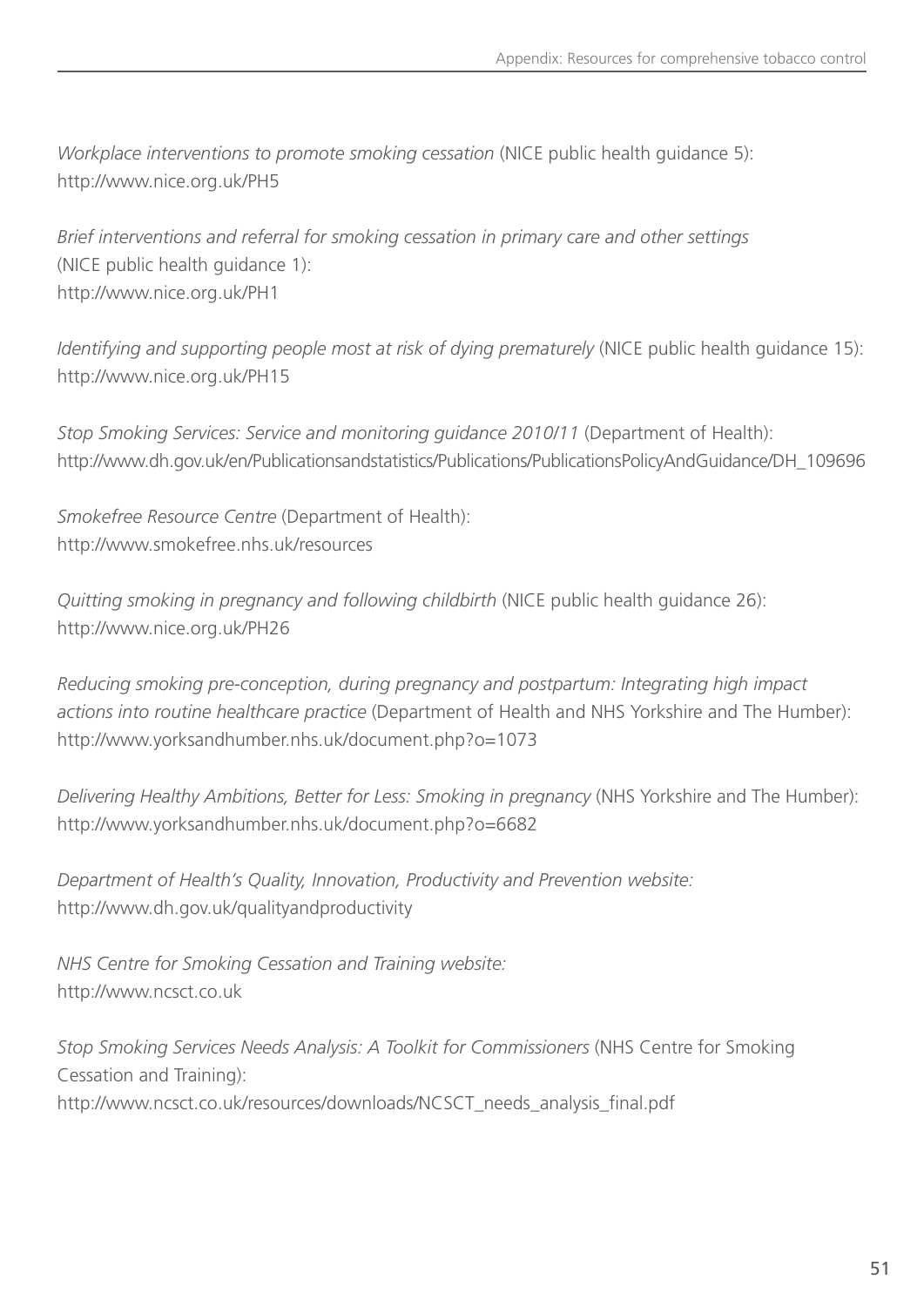# **Smoking and young people:**

*Preventing the uptake of smoking by children and young people* (NICE public health guidance 14): http://www.nice.org.uk/PH14

*School-based interventions to prevent smoking* (NICE public health guidance 23): http://www.nice.org.uk/PH23

# **Social marketing and tobacco control:**

*Social marketing approach to tobacco control: A practical guide for local authorities* (Local Government Improvement and Development): http://www.idea.gov.uk/idk/aio/21028178

*National Social Marketing Centre website:* http://www.thensmc.com

# **Behaviour change for public health:**

*Behaviour change at population, community and individual levels* (NICE public health guidance 6): http://www.nice.org.uk/PH6

*Community engagement to improve health* (NICE public health guidance 9): http://www.nice.org.uk/PH9

*Applying behavioural insight to health* (Cabinet Office Behavioural Insights Team): http://www.cabinetoffice.gov.uk/resource-library/applying-behavioural-insight-health

# **Smoking statistics:**

*Local Tobacco Control Profiles for England* (London Public Health Observatory): http://www.lho.org.uk/LHO\_Topics/Analytic\_Tools/TobaccoControlProfiles

*Links to statistics on smoking:* http://www.lho.org.uk/LHO\_Topics/National\_Lead\_Areas/NationalSmoking.aspx#Resources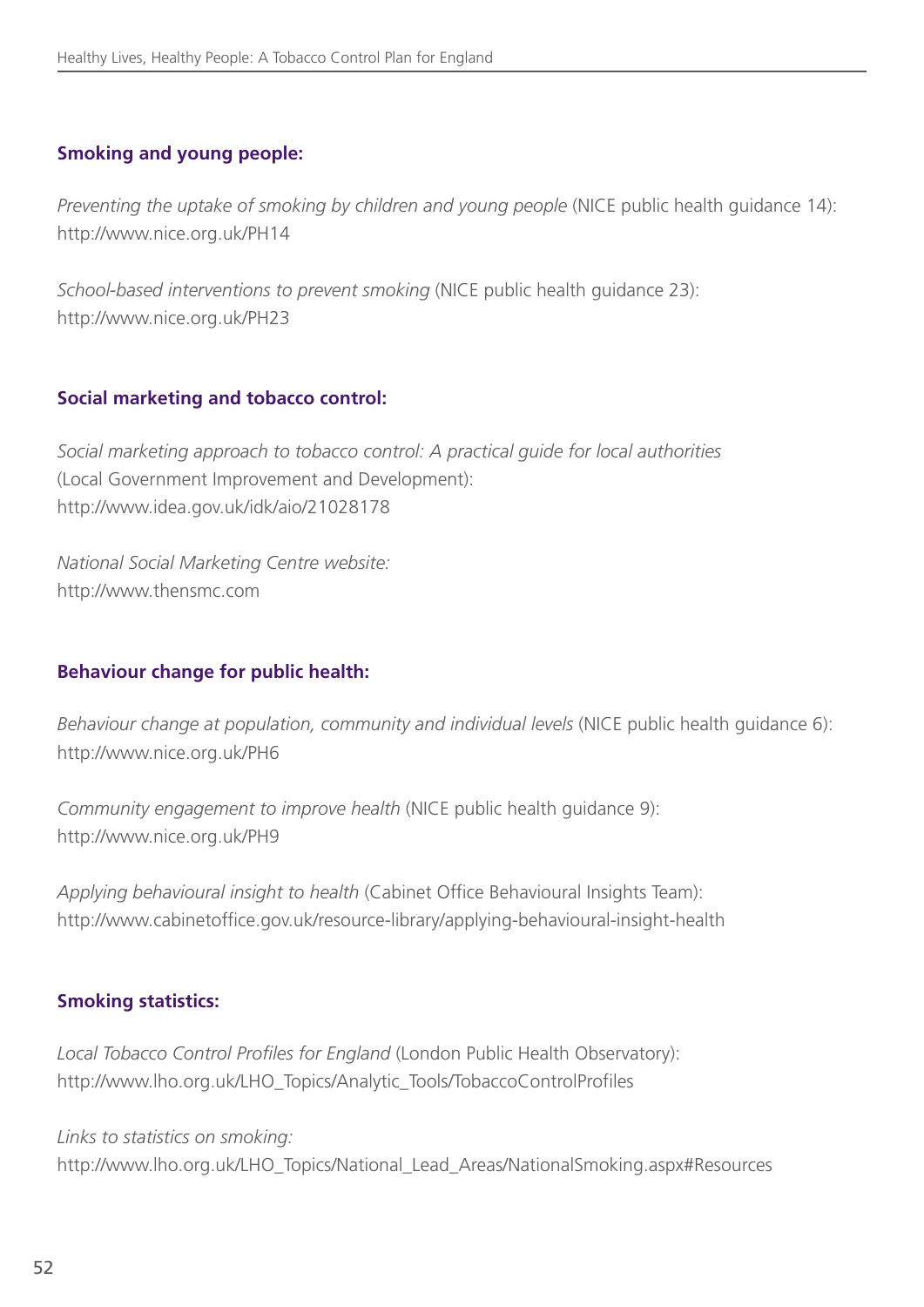# **Tobacco-related research:**

*UK Centre for tobacco control studies website:* http://www.ukctcs.org

# **International tobacco control:**

*World Health Organization Framework Convention on Tobacco Control:* http://www.who.int/fctc

*World Health Organization Tobacco Free Initiative:* http://www.who.int/tobacco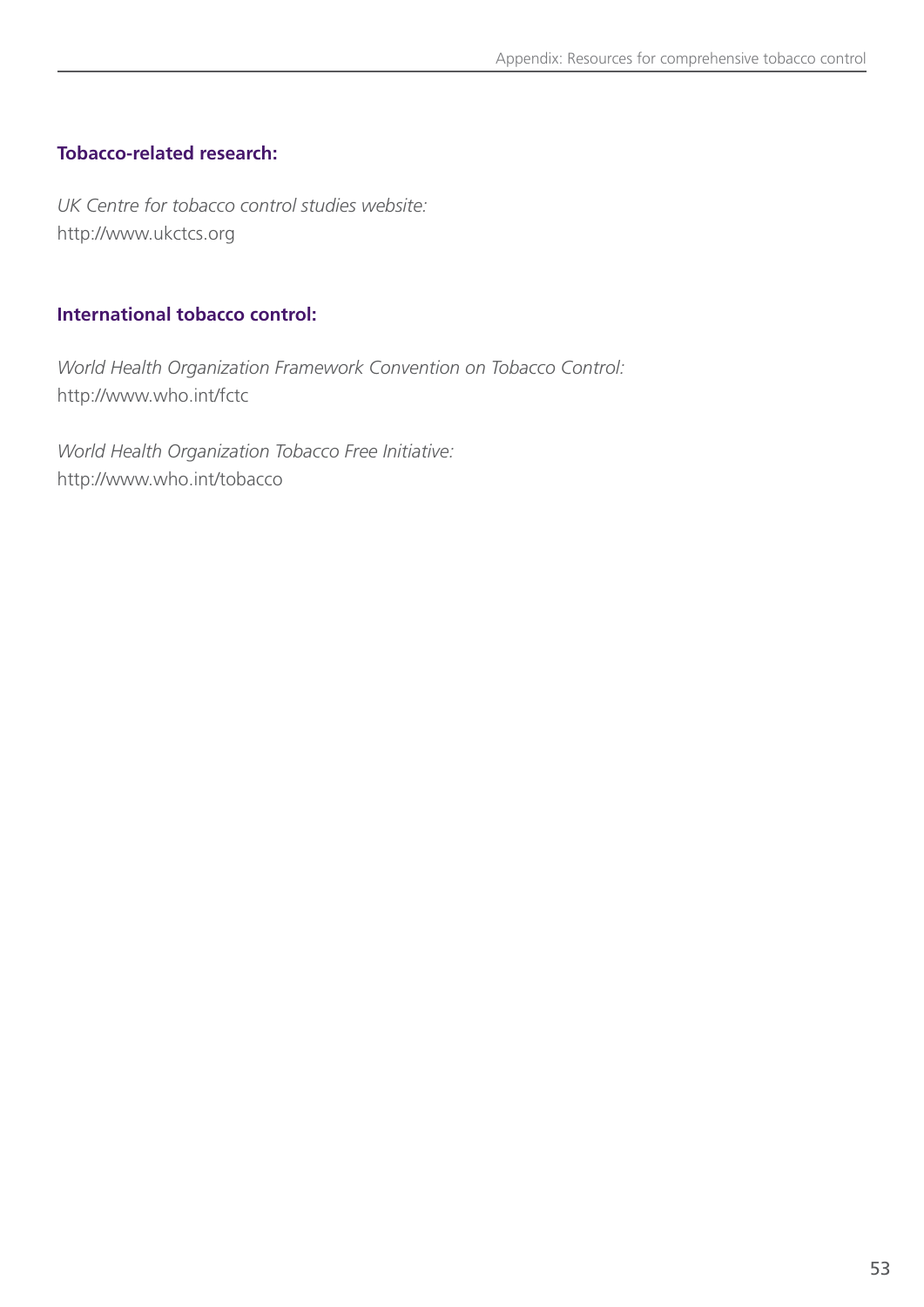# **REFERENCES**

- i US Surgeon General (2000). *Reducing Tobacco Use: A Report of the Surgeon General*. US Department of Health and Human Services, Washington.
- ii NHS Information Centre (2010). *Statistics on Smoking: England, 2010*. NHS Information Centre, Leeds.
- iii Department of Health (2010). *Health Profile for England 2009*. Department of Health, London.
- iv Peto, R. et al. (1996). "Mortality from smoking worldwide" in *British Medical Bulletin*, 52 (1), pp.12–21.
- v Royal College of Physicians (2007). *Harm reduction in nicotine addiction: Helping people who can't quit*. Royal College of Physicians, London.
- vi Doll, R. et al. (2004). "Mortality in relation to smoking: 50 years' observations on male British doctors" in *British Medical Journal*, 328, pp.1519–27.
- vii Callum, C., Boyle, S. and Sandford, A. (2010). "Estimating the cost of smoking to the NHS in England and the impact of declining prevalence" in *Health Economics, Policy and Law*. Cambridge Journals Online, Cambridge University Press, Cambridge.
- viii Royal College of Physicians (2010). *Passive Smoking and Children*. Royal College of Physicians, London.
- ix Nash, R. and Featherstone, H. (2010). *Cough up: Balancing tobacco income and costs in society*. Policy Exchange, London.
- x Marmot, M. et al. (2010). *Fair Society, Healthy Lives: Strategic review of health inequalities in England post-2010*. Marmot Review Secretariat, London.
- xi National Institute for Health and Clinical Excellence (2010). *Quitting smoking in pregnancy and following childbirth: Guidance*. NICE, London.
- xii Royal College of Physicians (2005). *Going smoke-free: the medical case for clean air in the home, at work and in public places: A report on passive smoking by the Tobacco Advisory Group of the Royal College of Physicians*. Royal College of Physicians, London.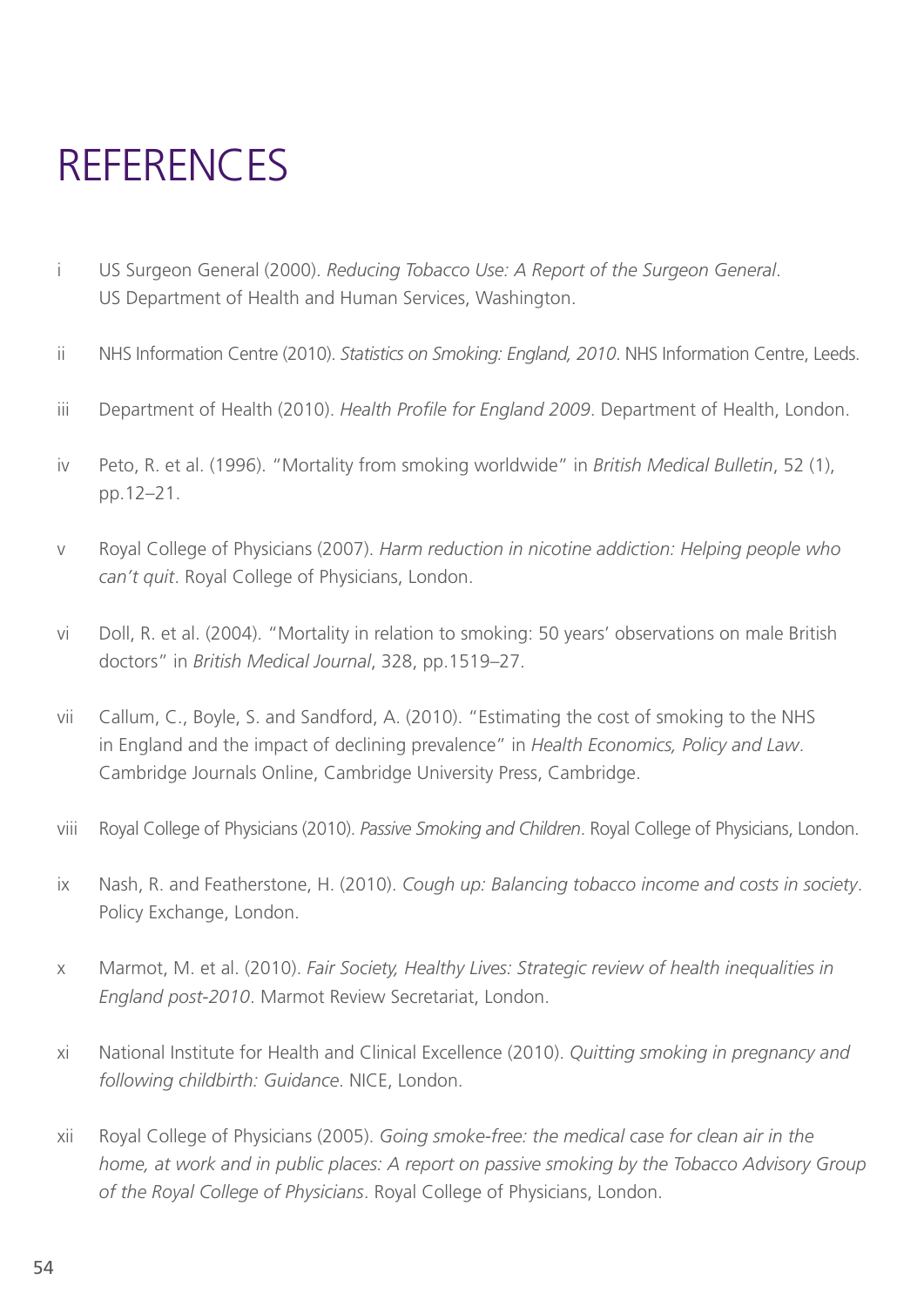- xiii Buller, D. et al. (2003). "Understanding factors that influence smoking uptake" in *Tobacco Control*, 12 (supplement 4), pp.iv16–iv25.
- xiv Loureiro, M., Sanz-de-Galdeano, A. and Vuri, D. (2010). "Smoking Habits: Like Father, Like Son, Like Mother, Like Daughter?" in *Oxford Bulletin of Economics and Statistics*, 72(6), pp.717–743.
- xv Office for National Statistics (2011). *General Lifestyle Survey 2009*. ONS, Newport.
- xvi Gervais, A. et al. (2006). "Milestones in the natural course of onset of cigarette use among adolescents" in *Canadian Medical Association Journal*, 175(3), pp.255–261.
- xvii Green, H. et al. (2004). *Mental health of children and young people in Great Britain, 2004: Summary report*. Office for National Statistics, Newport.
- xviii Cabinet Office Behavioural Insights Team (2011). *Applying behavioural insight to health*. Cabinet Office, London.
- xix Amos, A., Hastings, G. et al. (2009). *A review of young people and smoking in England*. Public Health Research Consortium, York.

### **Sources and definitions for Figure 4:** *Smoking prevalence in eight countries including England*

**England:** General Lifestyles Survey, Office for National Statistics: current smokers (those answering yes to the question "do you smoke at all nowadays?") aged 16 or over.

**United States:** CDC/NCHS, National Health Interview Survey, 1997–2009, Sample Adult Core component: Current smokers (those who had smoked more than 100 cigarettes in their lifetime and now smoke every day or some days) aged 18 or over.

**Canada:** Canadian Tobacco Use Monitoring Survey (CTUMS), Health Canada: Current smokers (daily and occasional) aged 15 or over.

**France:** Baromètre Santé, l'Institut National de Prévention et d'Education pour la Santé (Inpes): Current smokers (daily and occasional) aged 15 to 75 years old.

**Germany:** Mikrozensus, Statistisches Bundesamt: Current smokers (daily and occasional) aged 15 or over.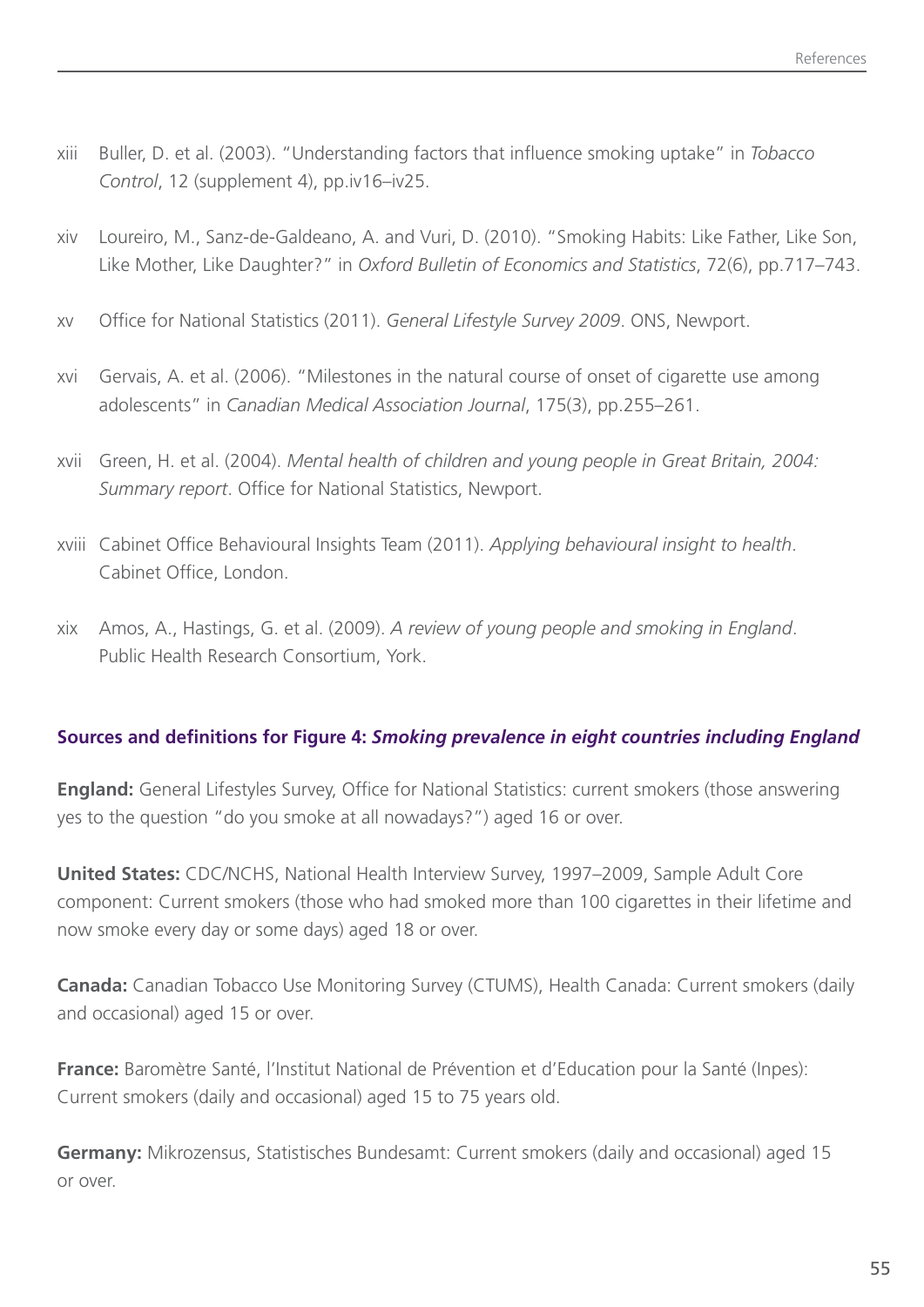**Ireland:** Ipsos MRBI telephone omnipoll, Office of Tobacco Control: Current smokers (those answering yes to the question "Do you smoke one or more cigarettes each week, whether packaged or roll your own?") aged 15 or over.

**Australia:** National Health Survey, Australian Bureau of Statistics: Current smokers (daily and occasional) aged 15 or over.

**New Zealand:** Tobacco Trends 2008: A brief update of tobacco use in New Zealand, Ministry of Health: Current smokers (those who had smoked more than 100 cigarettes in their lifetime and currently smoke at least once a month) aged 15 or over.